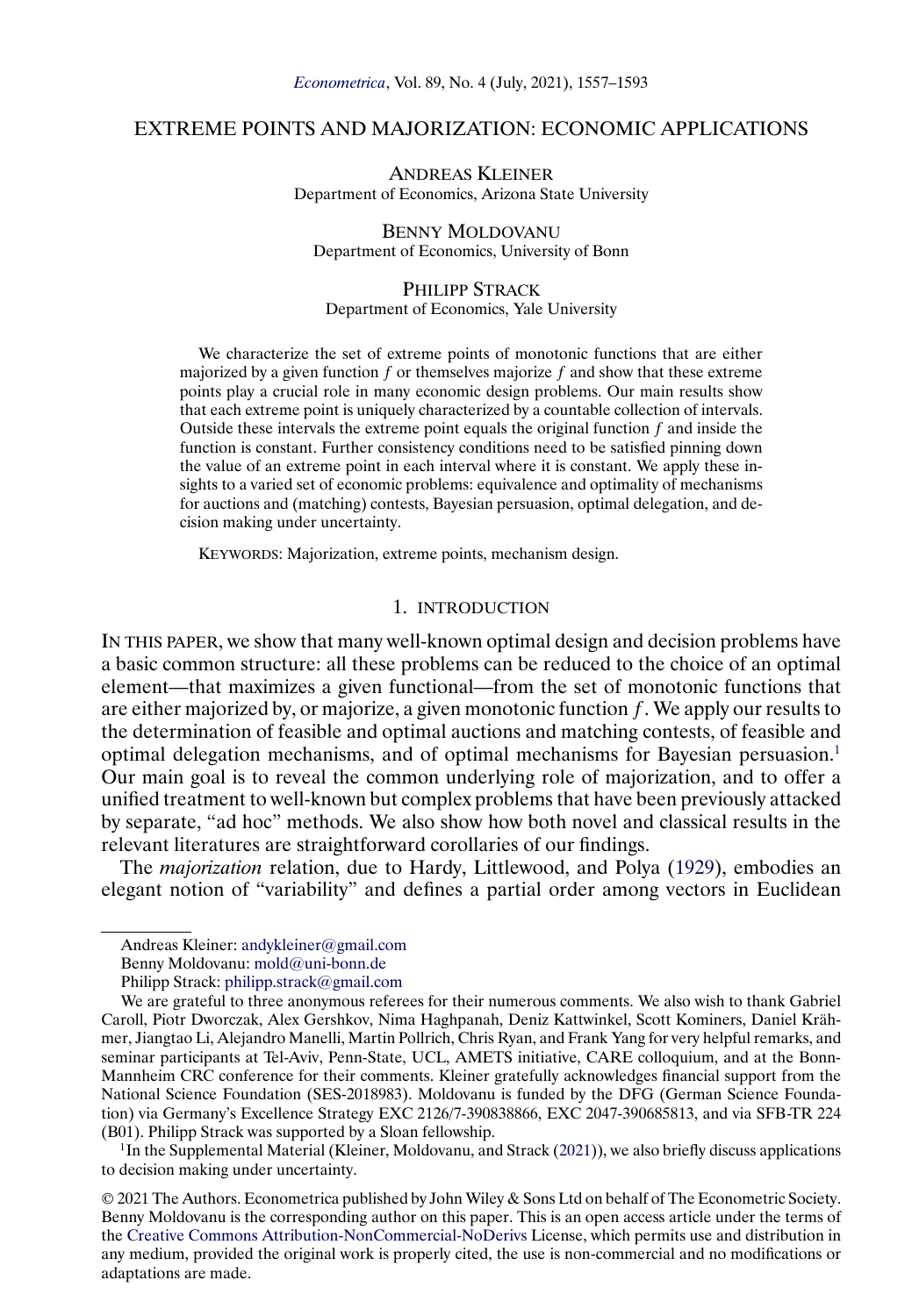<span id="page-1-0"></span>space, or among integrable functions.<sup>2</sup> Our main results characterize the extreme points of the sets of monotonic functions that are majorized by, or majorize, a given monotonic function  $f$ . The monotonicity constraint, a novel feature of our work, is not standard in the mathematical literature: the set of extreme points that respect monotonicity is quite different from the set of extreme points obtained without imposing it (see [Ryff](#page-36-0) [\(1967\)](#page-36-0) for the latter).3 In addition, every extreme point is *exposed*, that is, it can be obtained as the unique maximizer of some linear functional. Hence, no extreme point can be a priori dismissed as potentially irrelevant for maximization.

Any linear or convex functional will attain a maximum on an extreme point, and this explains the major role played by extreme points for maximization. But, information about the extreme points is very useful besides their role for optimization: any property that is satisfied by the extreme points and that is preserved under averaging will also be satisfied by all elements of a majorization set. This follows from Choquet's theorem:<sup>4</sup> any feasible element in a relevant majorization set can be expressed as an integral with respect to a measure that is supported on the extreme points of that set. Since the sets of extreme points of majorization sets are much smaller than the original sets, and since they can be easily parameterized (see Theorems [1](#page-4-0) and [2\)](#page-5-0), the integral representation drastically simplifies the task of establishing a given property for the original set. In Section [2.1,](#page-7-0) we illustrate this methodology in the classical context of auctions: our insights almost immediately imply both a generalized version of Border's theorem about reduced auctions, and the equivalence of Bayesian and Dominant Strategy incentive-compatible mechanisms in the symmetric case. For the latter, we note that every extreme point can be implemented by a DIC mechanism. By Choquet's theorem, the interim allocation associated with every BIC mechanism can be represented as a mixture over extreme points; the result follows since DIC incentive compatibility is equivalent to a monotonicity condition that is preserved under averaging.<sup>5</sup>

Consider the set of non-decreasing functions that majorize, or are majorized by, a nondecreasing function  $f$ . Roughly speaking, each extreme point of this set is characterized by its specific, countable collection of intervals. Outside these intervals an extreme point must equal f, and inside each interval the extreme point is a step function that takes at most three different values determined by specific, local "equal-areas" consistency conditions (such that the majorization constraints become tight). We relate these flat areas to the classical *ironing* procedure, and show how our majorization/extreme points focus illuminates it and its uses in applications.

We also identify specialized conditions on the objective functional such as supermodularity that allow us to compare feasible outcomes and to infer features of particular extreme points where the objective functional will attain its maximum. A functional that respects the majorization order (or its converse) will have an optimum on an element that is the least variable (most variable) in a given set. Thus, under conditions that are often present in applications and that can be easily checked, the optimum is either achieved at the a priori fixed function  $f$  or at a step function  $g$  with at most two steps. This is a consequence of an elegant theorem due to [Fan and Lorentz](#page-35-0) [\(1954\)](#page-35-0) that identifies necessary

<sup>&</sup>lt;sup>2</sup>In economics, a related order has been popularized and applied, most famously to the theory of choice under risk, under the name *second-order stochastic dominance.*

<sup>&</sup>lt;sup>3</sup>For the discrete case and the differences to the celebrated Birkhoff–von Neumann theorem, see [Dahl](#page-35-0) [\(2001\)](#page-35-0).

<sup>4</sup>See [Phelps](#page-36-0) [\(2001\)](#page-36-0) for an excellent introduction.

 $<sup>5</sup>$ An argument similar to the one used in Theorem [3](#page-8-0) also shows that, for any convex objective function, there</sup> exists an optimal mechanism that is non-randomized.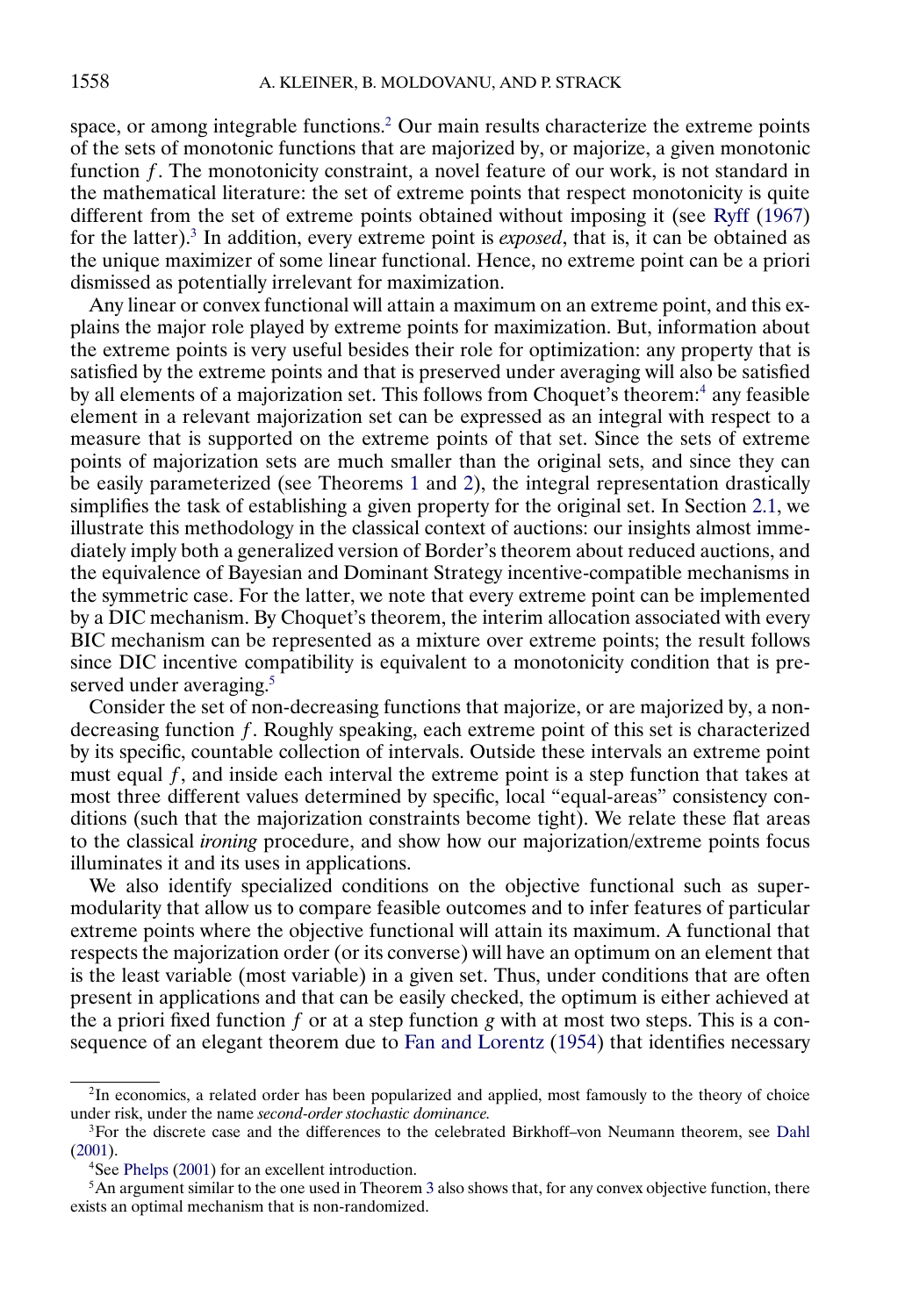<span id="page-2-0"></span>and sufficient conditions for a large class of convex functionals to respect the majorization order.

The paper contains a varied array of illustrations. The majorization constraint is not always explicit in the description of the applied economic problems, and it arises for different reasons. For example, in the theory of auctions it stems from a feasibility condition related to the availability of a limited supply (i.e., reduced-form auctions), in the theory of optimal delegation it is a consequence of incentive compatibility, and in Bayesian persuasion it is induced by information garbling together with Bayesian consistency. The monotonicity constraint also arises for various reasons, for example because of incentive compatibility constraints, or because a cumulative distribution function is non-decreasing.

We cover optimality of mechanisms for auctions and (matching) contests in Sections [4.1](#page-13-0) and [4.2.](#page-13-0) The characterization of extreme points and the Fan–Lorentz inequality immediately yield the revenue- and welfare-maximizing mechanisms in multi-prize contests where agents spend resources in order to obtain prizes. In Section [4.3,](#page-15-0) we formulate optimal delegation as a linear maximization problem under a majorization constraint. Using our characterization of extreme points, this yields a novel characterization of those (potentially stochastic) delegation mechanisms that can be optimal. Moreover, we use our results to characterize when particularly simple delegation mechanisms are optimal, significantly extending earlier results in the delegation literature. We obtain analogous results for the Bayesian persuasion problem in Section [4.4.](#page-20-0) In recent, independent work, [Arieli et al.](#page-35-0) [\(2020\)](#page-35-0) also studied a Bayesian persuasion problem via an extreme points approach and considered maximization on a majorizing set of functions.6

Our majorization approach thereby clearly reveals the close connection between delegation and Bayesian persuasion and their respective optimal mechanisms, and shows that the equivalence between delegation and persuasion mechanisms obtained for a subset of mechanisms by [Kolotilin and Zapechelnyuk](#page-36-0) [\(2019\)](#page-36-0) extends to all randomized mechanisms. We also illustrate how results obtained in one strand can be immediately applied to the other.

### 1.1. *Majorization Preliminaries*

Throughout, we consider right-continuous functions that map the unit interval [0, 1] into the real numbers. For two non-decreasing functions  $f, g \in L^1$ , we say that f *majorizes* g, denoted by  $g \lt f$ , if the following two conditions hold:

$$
\int_{x}^{1} g(s) ds \le \int_{x}^{1} f(s) ds, \quad \text{for all } x \in [0, 1],
$$
  

$$
\int_{0}^{1} g(s) ds = \int_{0}^{1} f(s) ds.
$$
 (1)

We say that f *weakly majorizes* g, denoted by  $g \prec_w f$ , if the first condition above holds (but not necessarily the second). For non-monotonic functions  $f$ ,  $g$ , majorization is defined analogously by comparing their non-decreasing *rearrangements*  $f^*$ ,  $g^*$ , that is, f majorizes g if  $g^* \prec f^{*.7}$ 

<sup>&</sup>lt;sup>6</sup>See also Section 2. We thank Itai Arieli for bringing this paper to our attention.

<sup>7</sup>Given a function f, let  $m(x)$  denote the Lebesgue measure of the set { $s \in [0, 1]$  :  $f(s) \le x$ }. The nondecreasing rearrangement of f, f<sup>\*</sup>, is defined by  $f^*(t) = \inf\{x \in \mathbb{R} : m(x) \ge t\}$  for all  $t \in [0, 1]$ .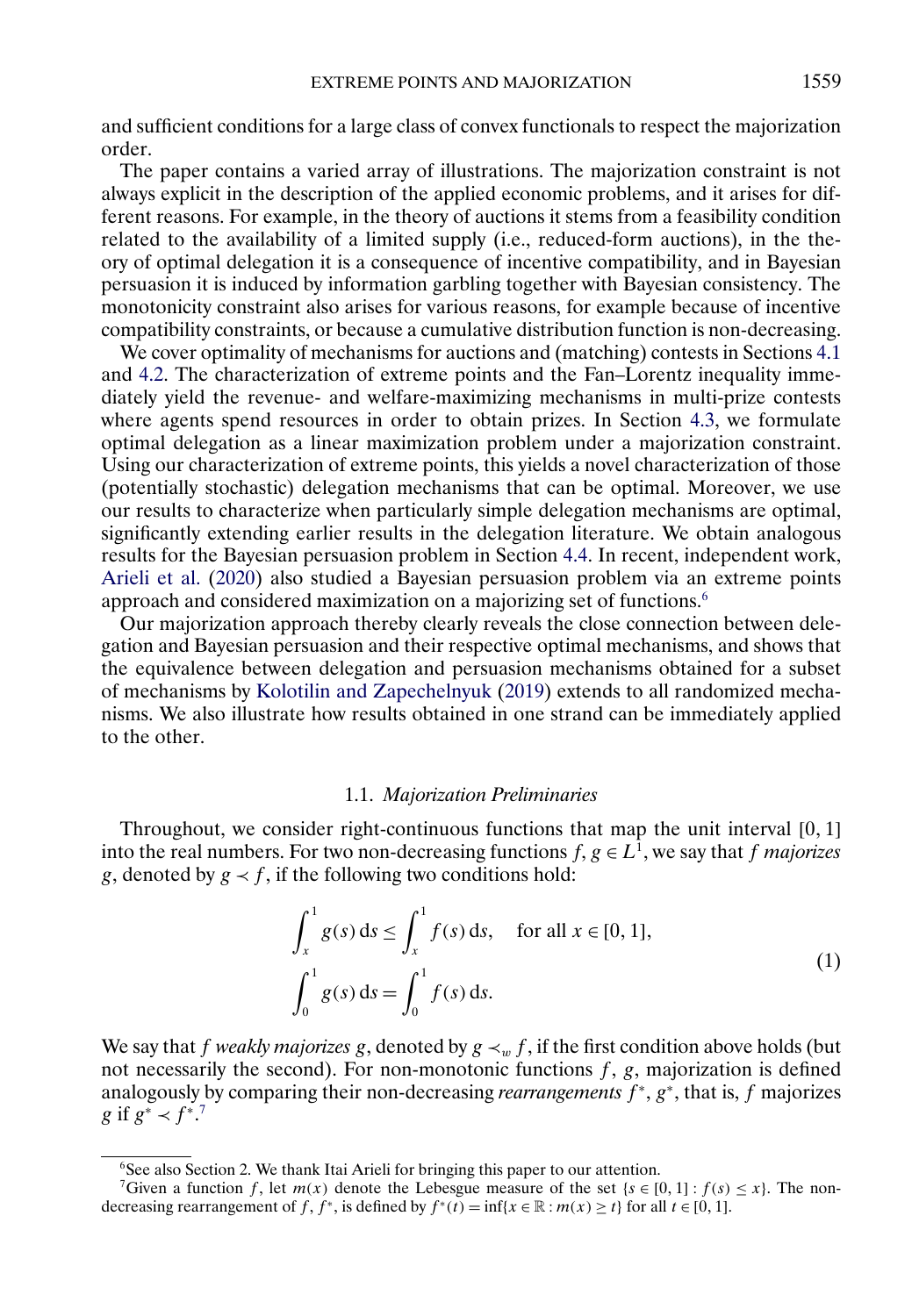<span id="page-3-0"></span>Majorization is closely related to other concepts from economics and statistics. Let  $X_F$ and  $X_G$  be now random variables with distributions F and G, respectively, defined on the interval [0, 1]. Define also

$$
G^{-1}(x) = \sup\{s : G(s) \le x\}, \quad x \in [0, 1]
$$

to be the generalized inverse (or quantile function) of  $G$ , and analogously for  $F$ . It follows from [Shaked and Shanthikumar](#page-36-0) [\(2007,](#page-36-0) Section 3.A) that

 $G \prec F \quad \Leftrightarrow \quad F^{-1} \prec G^{-1} \quad \Leftrightarrow \quad X_F \leq_{cx} X_G \quad \Leftrightarrow \quad X_G \leq_{ssd} X_F \quad \text{and} \quad \mathbb{E}[X_G] = \mathbb{E}[X_F],$ 

where cx denotes the *convex stochastic order* among random variables, and where ssd denotes the standard *second-order stochastic dominance*. <sup>8</sup> Thus, F majorizes G if and only if  $G$  is a *mean-preserving spread* of  $F$ , that is, one can construct random variables  $X_F, X_G,$ jointly distributed on some probability space, such that  $X_F \sim F$ ,  $X_G \sim G$  and such that  $X_F = \mathbb{E}[X_G | X_F].^9$ 

### 2. EXTREME POINTS AND MAJORIZATION

An *extreme* point of a convex set A is a point  $x \in A$  that cannot be represented as a convex combination of two other points in A. <sup>10</sup> The *Krein–Milman theorem* states that any convex and compact set  $A$  in a locally convex space is the closed, convex hull of its extreme points. In particular, such a set has extreme points. The usefulness of extreme points for optimization stems from *Bauer's Maximum Principle*: a convex, upper-semicontinuous functional on a non-empty, compact, and convex set  $A$  of a locally convex space attains its maximum at an extreme point of A.

Let  $L^1$  denote the real-valued and integrable functions defined on [0, 1]. Given  $f \in L^1$ , let the *orbit* of  $f$  be the set of all functions that are majorized by  $f$ :

$$
\{g \in L^1 \mid g \prec f\}.
$$

[Ryff](#page-36-0) [\(1967\)](#page-36-0) has shown that g in the orbit is an extreme point of this set if and only if  $g =$  $f \circ \Psi$ , where  $\Psi$  is a *measure-preserving* transformation of [0, 1] into itself. This generalizes the discrete case analyzed by Hardy, Littlewood, and Polya where the extreme points correspond, by the *Birkhoff–von Neumann theorem*, to permutation matrices.

In economic applications, we are often interested in functional maximizers that are non-decreasing, for example, a cumulative distribution function in Bayesian persuasion, or an incentive-compatible allocation in mechanism design. Thus, we study the subset of non-decreasing functions in the orbit

$$
MPS(f) = \{ g \in L^1 \mid g \text{ non-decreasing such that } g \prec f \}.
$$
<sup>11</sup>

<sup>&</sup>lt;sup>8</sup>A non-decreasing density  $f = F'$  majorizes another non-decreasing density  $g = G'$  if and only if the associated distribution F dominates G in *first-order stochastic dominance*.

<sup>&</sup>lt;sup>9</sup>See [Strassen](#page-36-0) [\(1965\)](#page-36-0).

<sup>&</sup>lt;sup>10</sup>Formally,  $x \in A$  is an extreme point of A if  $x = \alpha y + (1 - \alpha)z$ , for  $z, y \in A$  and  $\alpha \in [0, 1]$  imply together that  $y = x$  or  $z = x$ .

<sup>&</sup>lt;sup>11</sup>We use the suggestive MPS in order to remind the reader of the relation to more familiar mean-preserving spreads. But note that our functions are not necessarily distributions.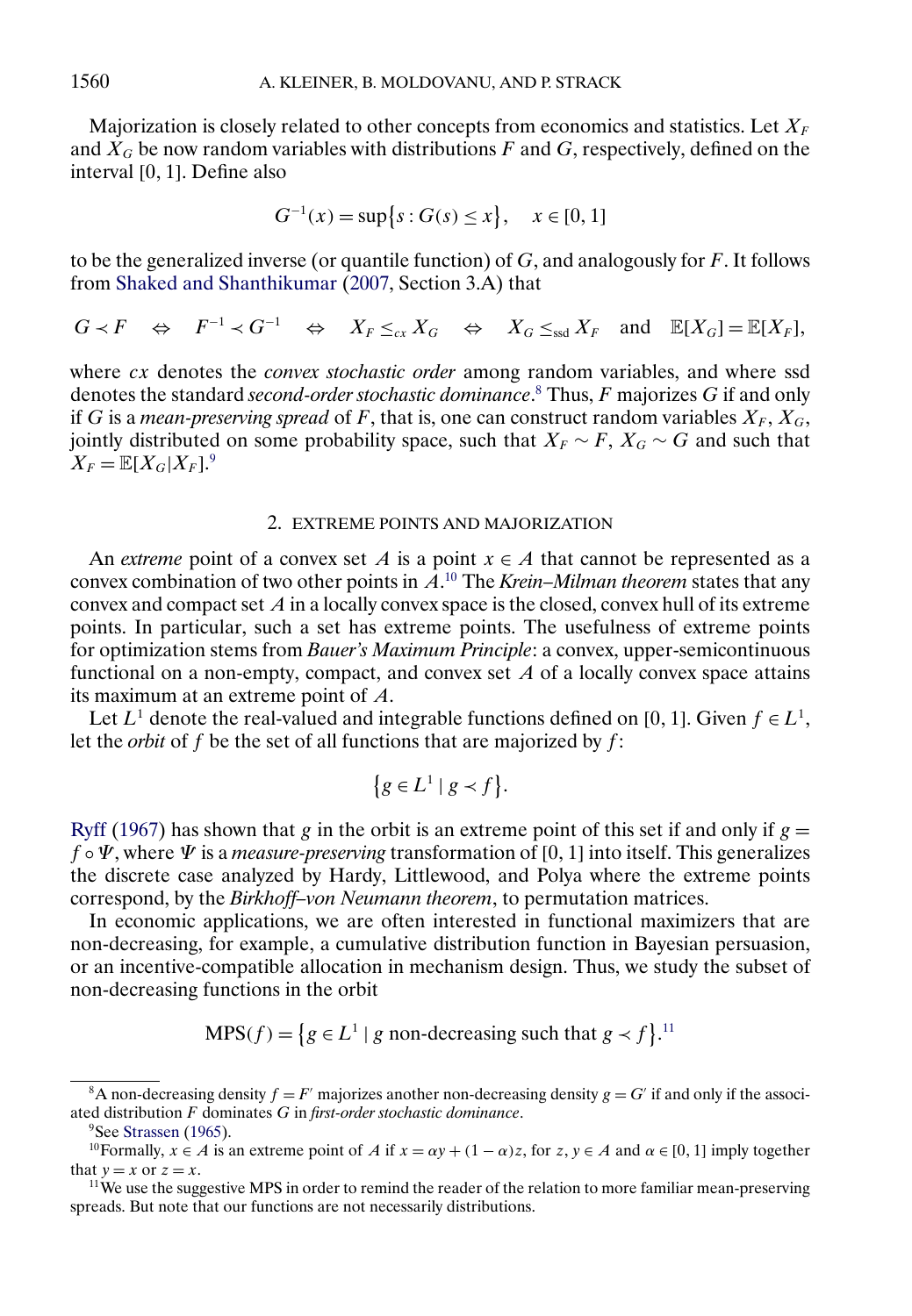<span id="page-4-0"></span>Similarly, we denote by  $MPS_w(f)$  the set of non-negative, non-decreasing functions that are weakly majorized by  $f$ . Finally, let

$$
MPC(f) = \{ g \in L^1 \mid g \text{ non-decreasing such that } g > f \text{ and } f(0) \le g \le f(1) \}.
$$
<sup>12</sup>

PROPOSITION 1—Representation:

- 1. Let  $f$  ∈  $L^1$  *be non-decreasing. Then, the sets* MPS(f), MPS<sub>w</sub>(f), and MPC(f) are *convex and compact in the norm topology*, *and hence the respective sets of extreme points are non-empty*. 13
- 2. For any  $g \in \text{MPS}(f)$ , there exists a probability measure  $\lambda_g$  supported on the set of ex*treme points of*  $\widehat{MPS}(f)$ ,  $ext{MPS}(f)$ , *such that*  $g = \int_{ext{MPS}(f)}^{\infty} h d\lambda_g(h)$  (*and analogously for any*  $g \in MPS_w(f)$  *and*  $g \in MPC(f))$ .<sup>14</sup>

The second part of the proposition is a consequence of Choquet's celebrated theorem, a powerful strengthening of the Krein–Milman insight. Immediate implications are a generalized Jensen inequality, and the Bauer's Maximum Principle for the respective majorization sets. While applications of Choquet's result in infinite-dimensional function spaces are often hampered by the difficulty of identifying all relevant extreme points, we offer below relatively simple characterizations:

THEOREM 1: *Let* f *be non-decreasing*. *Then* g *is an extreme point of* MPS(f ) *if and only if there exists a collection of disjoint intervals*  $[\underline{x}_i, \overline{x}_i)$  *indexed by*  $i \in I$  *such that for a.e.*  $x \in [0, 1],$ 

$$
g(x) = \begin{cases} f(x) & \text{if } x \notin \bigcup_{i \in I} [\underline{x}_i, \overline{x}_i), \\ \int_{\underline{x}_i}^{\overline{x}_i} f(s) \, ds & \text{if } x \in [\underline{x}_i, \overline{x}_i). \end{cases}
$$
 (2)

Intuitively, if a function g is an extreme point of  $MPS(f)$ , then, at any point in its domain, either the majorization constraint binds, or the monotonicity constraint binds. This implies either that  $g(x) = f(x)$  or that g is constant at x. An analogous result for the discrete case is in [Dahl](#page-35-0) [\(2001\)](#page-35-0).

An element  $x$  of a convex set  $A$  is *exposed* if there exists a continuous linear functional that attains its maximum on A uniquely at  $x$ .<sup>15</sup> Every exposed point is extreme, but the converse is not true in general. Our next result establishes that all extreme points of  $MPS(f)$  are exposed. Thus, we cannot a priori exclude any extreme point from consideration when maximizing a linear functional.

COROLLARY 1: *Every extreme point of* MPS(f ) *is exposed*.

 $12A$ nalogously, the suggestive MPC stands for mean-preserving contractions. The additional constraint  $f(0) \le g \le f(1)$  ensures compactness, and is suitable for our applications below.

 $13$ For linear maximization, it is enough to establish compactness in the weak topology. We need the stronger result in order to apply Choquet's theorem.

<sup>&</sup>lt;sup>14</sup>The integral in the statement is a *Bochner integral* (see, e.g., [Phelps](#page-36-0) [\(2001\)](#page-36-0)). The equality means that  $V(g) = \int V(h) d\mu(h)$  for any continuous, linear functional V.

<sup>&</sup>lt;sup>15</sup>Formally, x is exposed if there exists a supporting hyperplane H such that  $H \cap A = \{x\}$ .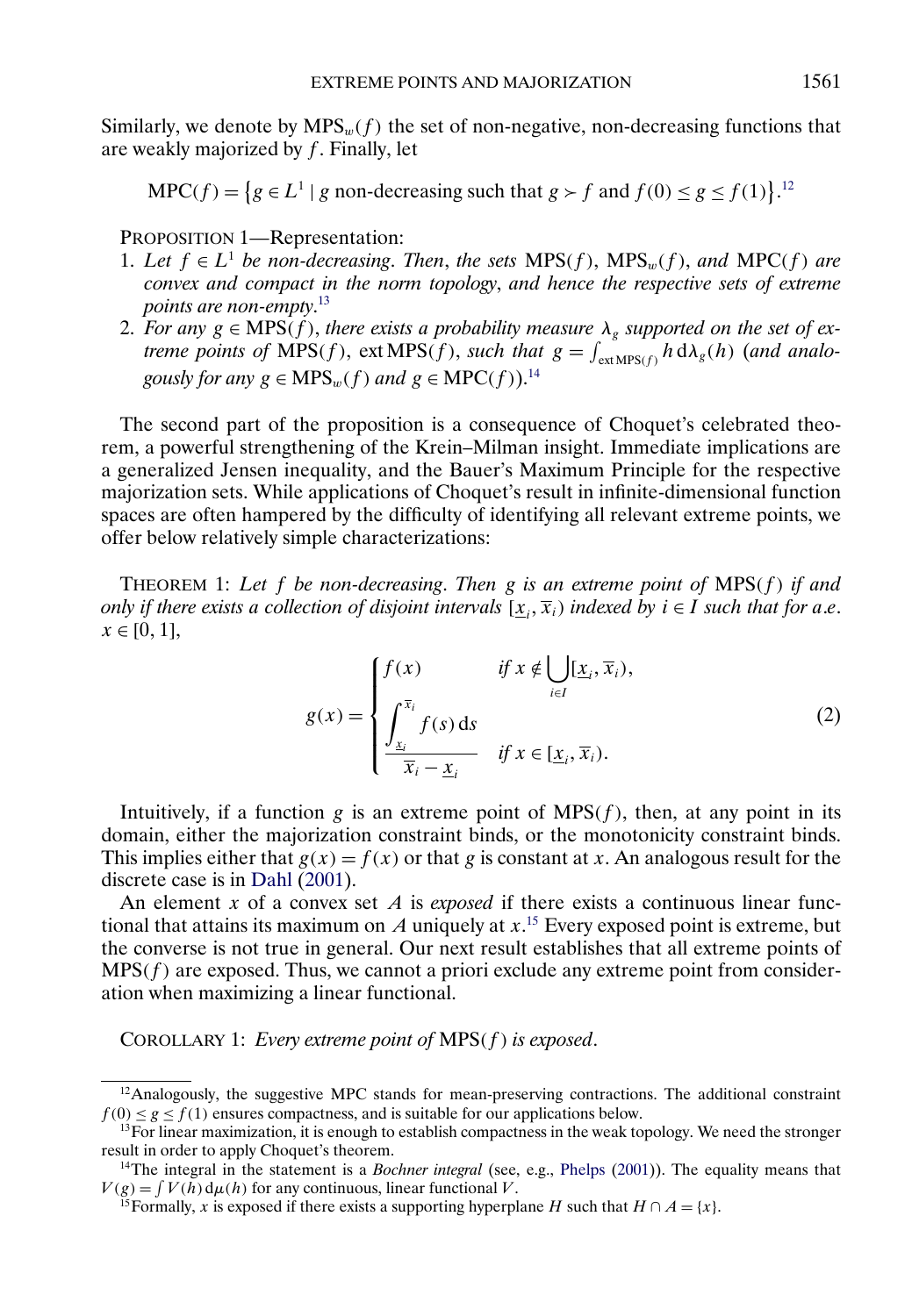<span id="page-5-0"></span>Following the approach in [Horsley and Wrobel](#page-35-0) [\(1987\)](#page-35-0) (who, like Ryff, did not impose monotonicity), we can extend our characterization of extreme points to the set of weakly majorized functions. For  $A \subseteq [0, 1]$ , denote by  $\mathbf{1}_A(x)$  the indicator function of A: it equals 1 if  $x \in A$  and it equals 0 otherwise.

COROLLARY 2: *Suppose that* f *is non-decreasing and non-negative*. *A function* g *is an*  $extreme$  point of  $MPS_w(f)$  if and only if there is  $\theta \in [0, 1]$  such that g is an extreme point of  $MPS(f \cdot 1_{\lbrack \theta, 1 \rbrack})$  *and*  $g(x) = 0$  *for a.e.*  $x \in [0, \theta)$ .

Finally, we characterize the extreme points of the set of non-decreasing functions that majorize f and that have the same range as f, denoted by  $MPC(f)$ .

THEOREM 2: Let f be non-decreasing and continuous. Then  $g \in \text{MPC}(f)$  is an extreme point of  $\mathsf{MPC}(f)$  if and only if there exists a collection of intervals  $[\underline{x}_i,\overline{x}_i),$  (potentially empty)  $sub\text{-}intervals } [\underline{y}_{i}, \overline{y}_{i}) \subset [\underline{x}_{i}, \overline{x}_{i}),$  and numbers  $v_{i}$  indexed by  $i \in I$  such that for a.e.  $x \in [0, 1],$ 

$$
g(x) = \begin{cases} f(x) & \text{if } x \notin \bigcup[\underline{x}_i, \overline{x}_i), \\ f(\underline{x}_i) & \text{if } x \in [\underline{x}_i, \underline{y}_i), \\ v_i & \text{if } x \in [\underline{y}_i, \overline{y}_i), \\ f(\overline{x}_i) & \text{if } x \in [\overline{y}_i, \overline{x}_i). \end{cases}
$$
(3)

*Moreover*, *a function* g *as defined in* (3) *is in* MPC(f ) *if the following three conditions are satisfied*:

$$
(\overline{y}_i - \underline{y}_i)v_i = \int_{\underline{x}_i}^{\overline{x}_i} f(s) \, ds - f(\underline{x}_i)(\underline{y}_i - \underline{x}_i) - f(\overline{x}_i)(\overline{x}_i - \overline{y}_i), \quad (4)
$$

$$
f(\underline{x}_i)(\overline{y}_i - \underline{x}_i) + f(\overline{x}_i)(\overline{x}_i - \overline{y}_i) \le \int_{\underline{x}_i}^{\overline{x}_i} f(s) \, ds \le f(\underline{x}_i)(\underline{y}_i - \underline{x}_i) + f(\overline{x}_i)(\overline{x}_i - \underline{y}_i). \tag{5}
$$

*If*  $v_i \in (f(\underline{y}_i), f(\overline{y}_i))$ , then for an arbitrary point  $m_i$  satisfying  $f(m_i) = v_i$  it must hold that

$$
\int_{m_i}^{\overline{x}_i} f(s) ds \le v_i(\overline{y}_i - m_i) + f(\overline{x}_i)(\overline{x}_i - \overline{y}_i).
$$
 (6)

Condition (4) in the theorem ensures that g and f have the same integrals for each sub-interval  $[\underline{x}_i, \overline{x}_i]$ , analogously to the condition imposed in Theorem [1.](#page-4-0) Condition (5) ensures that  $v_i \in (f(\underline{x}_i), f(\overline{x}_i))$ , ensuring that g is non-decreasing. If f crosses g in the interval  $[\underline{y}_i, \overline{y}_i]$ , then there is  $m_i \in [\underline{y}_i, \overline{y}_i]$  such that  $f(m_i) = v_i$ . In this case, Condition (6) ensures that  $\int_s^{\overline{x}_i} f(t) dt \leq \int_s^{\overline{x}_i} g(t) dt$  for all  $s \in [\underline{x}_i, \overline{x}_i]$  and thus that  $f \prec g$ . If  $v_i \notin$  $(f(\underline{y}_i), f(\overline{y}_i))$ , Condition (5) is enough to ensure that  $f \prec g$  and thus Condition (6) is not necessary.

We note here that the instance of Bayesian persuasion studied by [Arieli et al.](#page-35-0) [\(2020\)](#page-35-0) corresponds to a maximization exercise over a set of majorizing functions of the form MPC (see also Section [4.4](#page-20-0) for details). Analogously to the first part of our Theorem 2, these authors identified the extreme points in their problem and further showed that all extreme points are exposed.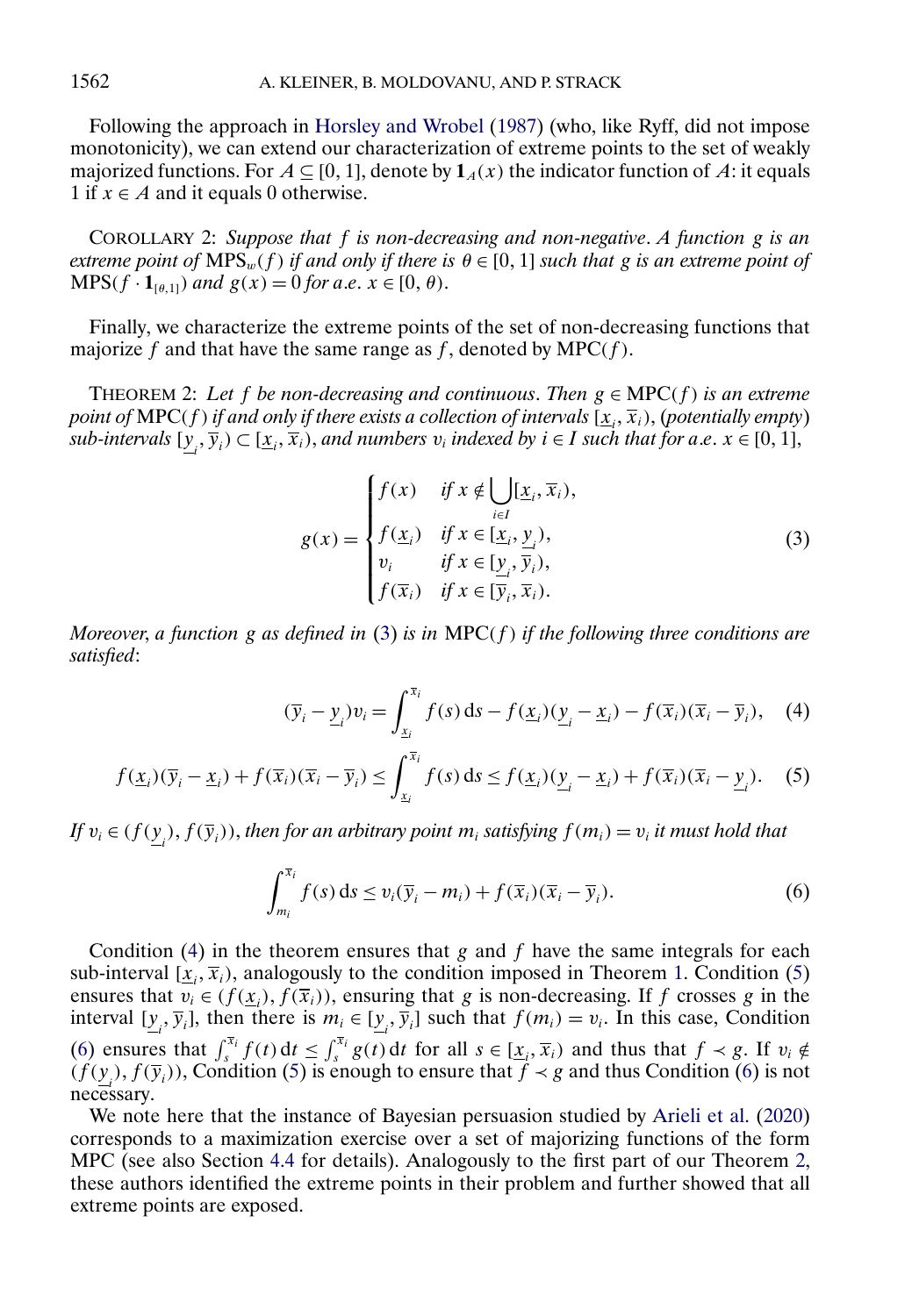<span id="page-6-0"></span>

FIGURE 1.—This illustrates the differences between the extreme points of  $MPS(f)$  and  $MPC(f)$ . Here  $f(s) = s^2$ , and there is a single interval  $[\underline{x}, \overline{x}] = [\frac{1}{4}, \frac{3}{4}]$  with  $[\underline{y}, \overline{y}] = [\frac{13}{32}, \frac{10}{16}]$ . On the left is the corresponding extreme point in  $MPS(f)$  and on the right is the corresponding extreme point in  $MPC(f)$ . The arrows indicate how mass is moved to transform f into the extreme point.

*Extreme Points: An Intuitive Description.* Let f be a cumulative distribution function (CDF) and recall that a CDF admits a jump at a given value if the distribution assigns a mass point to that value. As  $h$  majorizes  $g$  if and only if  $g$  is a mean-preserving spread of h, it follows that  $MPS(f)$  is the set of *mean-preserving spreads* of f and  $MPC(f)$  is the set of *mean-preserving contractions* of f. These properties are also reflected in the extreme points: Each extreme point  $g \in MPS(f)$  is obtained by taking the mass in each interval  $[\underline{x}_i, \overline{x}_i]$  and spreading it out into two mass points at the boundaries of the interval,  $\underline{x}_i$  and  $\overline{x}_i$  (see Figure 1). There is a unique way to do so while preserving the mean determined by [\(2\)](#page-4-0). In contrast, each extreme point  $g \in \text{MPC}(f)$  is obtained by contracting the mass in each interval  $[\underline{x}_i, \overline{x}_i]$  into two mass points placed at  $\underline{y}_i$  and  $\overline{y}_i$ . If  $v_i \in (f(\underline{y}_i), f(\overline{y}_i))$ , the CDFs g and f intersect at  $m_i \in (\underline{y}_i, \overline{y}_i)$ . Mass to the left of  $m_i = f^{-1}(v_i)$  is moved to  $\underline{y}_i$ and mass to the right of  $m_i$  is moved to  $\overline{y}_i$  (see Figure 1).<sup>16</sup> Condition [\(4\)](#page-5-0) determines the mass at these mass points, and ensures that the mean is preserved on the interval  $[\underline{x}_i, \overline{x}_i]$ . Condition [\(5\)](#page-5-0) ensures that  $g$  can be obtained from  $f$  by moving mass, and Condition [\(6\)](#page-5-0) ensures that g is a contraction of  $f^{17}$ .

The main insight of Theorems [1](#page-4-0) and [2](#page-5-0) is that the mean-preserving spreads (or contractions) of f described there *cannot* be represented as convex combinations of other functions in MPS and in MPC, respectively, and that these are the *only* functions with this property.18

<sup>&</sup>lt;sup>16</sup>If f is not strictly increasing, then f is constant on the interval  $\{s: f(s) = v\}$ , which implies that the distribution assigns no mass to that interval. Thus, any choice of  $m$  in that interval will lead to mass being moved in the same way.

<sup>&</sup>lt;sup>17</sup>A simpler characterization where each interval  $[\underline{x}_i, \overline{x}_i]$  is split into the two intervals  $[\underline{x}_i, m]$  and  $[m, \overline{x}_i]$  each containing only a single mass point is not valid since the mean on these sub-intervals need not be preserved by an extreme point.

 $18$ Winkler [\(1988\)](#page-36-0) showed that every extreme point of a set of probability measures characterized by  $n$  constraints is the sum of at most  $n + 1$  mass points. Thus, if there is a unique constraint on the mean, any extreme point is a sum of at most two mass points. Winkler's characterization does not hold here since we impose uncountably many majorization constraints.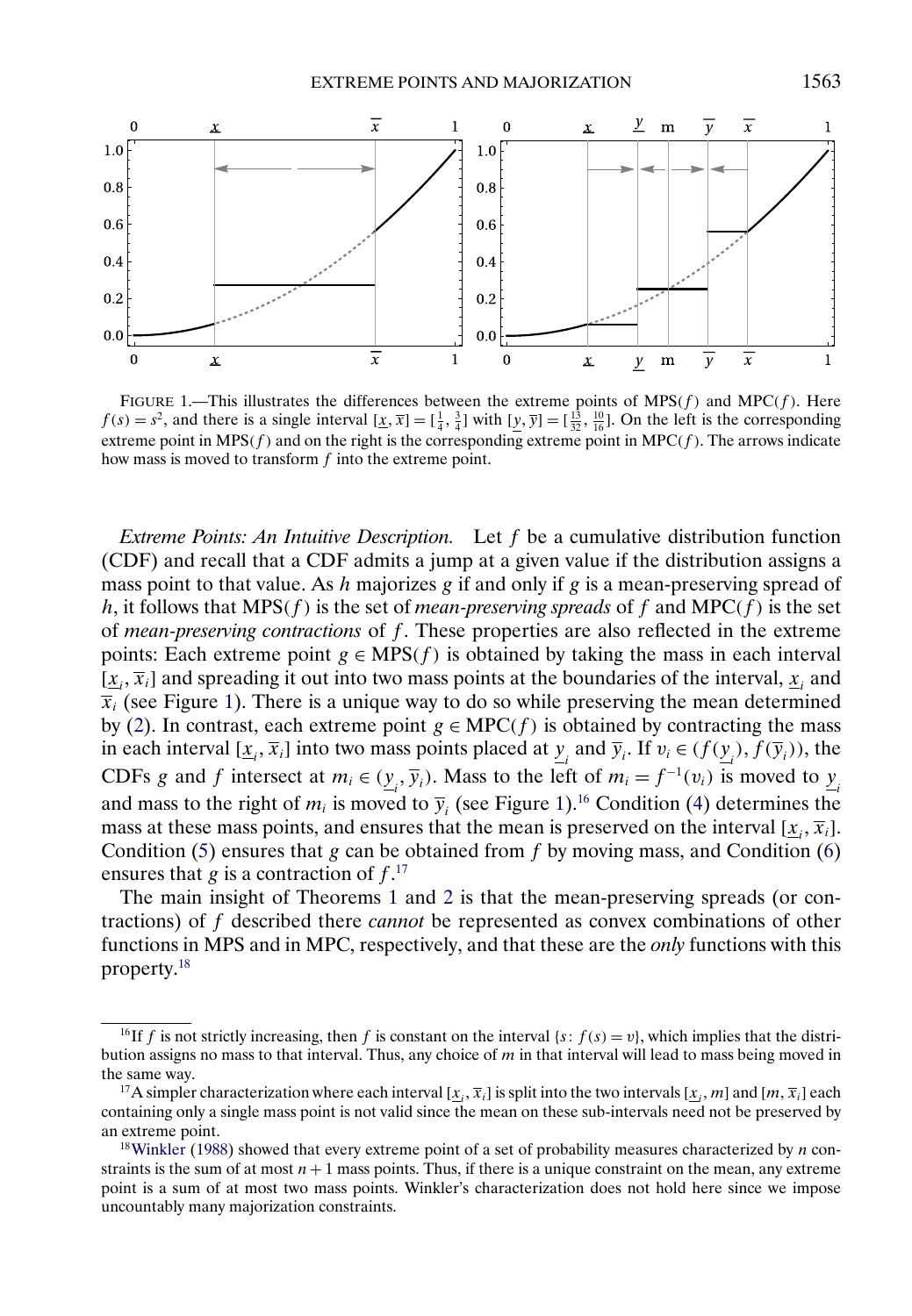#### 2.1. *An Application to Ranked-Item Auctions*

<span id="page-7-0"></span>We illustrate the usefulness of the extreme-point characterization obtained in the previous section by showing that it immediately implies a generalization of the symmetric version of Border's [\(1991\)](#page-35-0) theorem and the BIC-DIC equivalence for symmetric mecha-nisms [\(Manelli and Vincent,](#page-36-0) [2010,](#page-36-0) [Gershkov et al.,](#page-35-0) [2013\)](#page-35-0).<sup>19</sup>

There are *n* agents with types  $\theta_1, \ldots, \theta_n$  that are independently and identically distributed on [0, 1] according to a common distribution F, with density  $f > 0$ . Each agent wants at most one object. There are *n* objects with qualities  $0 \le q_1 \le q_2 \le \cdots \le q_n = 1$ , and we define  $A \subset \{0, q_1, q_2, \ldots, q_n\}^n$  to be the set of feasible allocations, that is,  $\alpha_i =$  $q_k \neq 0 \Rightarrow \alpha_j \neq q_k$  for all  $j \neq i$ .<sup>20</sup> If agent i with type  $\theta_i$  receives an object with quality q and pays t for it, then his utility is given by  $\theta_i q - t$ .

Fix a (potentially random) allocation rule  $\alpha : [0, 1]^n \times \Omega \to A$  that depends on the agents' types  $\theta_1, \ldots, \theta_n$  and on randomness generated by the mechanism  $\omega$ . For each i,  $let<sup>21</sup>$ 

$$
\varphi_i(\theta_i) = \mathbb{E} \big[ \alpha_i(\theta_i, \theta_{-i}, \omega) \mid \theta_i \big]
$$

denote the expected quality obtained by agent i, conditional on his type; this is also called the *interim allocation rule*. It is useful to also consider the quantile  $s_i = F(\theta_i)$ , and to define the *interim quantile allocation* functions

$$
\psi_i(s_i) = \varphi_i\bigl(F^{-1}(s_i)\bigr).
$$

It is straightforward to show that an allocation  $\alpha$  is part of a *Bayesian incentive-compatible* (IC) mechanism if and only if each induced *interim quantile allocation*  $\psi_i$  is nondecreasing.22

Denote by  $\alpha^*$  the *assortative allocation* of agents to objects where the highest type gets highest quality, etc. and ties are broken by fair randomization. In our symmetric model, assortative matching  $\alpha^*$  is incentive compatible, and induces the symmetric interim quantile allocation

$$
\psi_i^*(s_i) = \psi^*(s_i) = \sum_{k=1}^n q_k \left[ \frac{(n-1)!}{(k-1)!(n-k)!} (s_i)^{k-1} (1-s_i)^{n-k} \right].
$$

A vector of interim allocations  $\varphi = (\varphi_1, \ldots, \varphi_n)$ , where  $\varphi_i : [0, 1] \to \mathbb{R}$ , is *feasible* if there exists an allocation rule  $\alpha$  that induces  $\varphi$  as its set of interim allocations, conditional on type. We restrict attention to symmetric interim allocation rules where  $\varphi_i = \varphi$ ,  $i =$  $1, 2, ..., n$  and thus  $\psi_i = \psi, i = 1, 2, ..., n$ .

<sup>1</sup>[9Manelli and Vincent](#page-36-0) [\(2010\)](#page-36-0) analyzed the one-object auction case, and [Gershkov et al.](#page-35-0) [\(2013\)](#page-35-0) general social choice problems. Both papers also treat the asymmetric case. Manelli and Vincent used the weaker Krein–Milman theorem and an approximation argument. Gershkov et al. used a result about measures with monotonic marginals. See also [Goeree and Kushnir](#page-35-0) [\(2020\)](#page-35-0).

<sup>&</sup>lt;sup>20</sup>It is without loss of generality to assume that  $m = n$  as we can always add objects with zero quality if  $m < n$ , or only sell the *n* highest-quality objects if  $m > n$ .

<sup>&</sup>lt;sup>21</sup>A random allocation rule is a random variable defined on a probability space with outcomes ( $\theta$ ,  $\omega$ ), where  $\omega$  describes the randomization in the mechanism and the probability measure prescribes that the agents' types  $\theta_1, \ldots, \theta_n$  are i.i.d. distributed according to F and types  $\theta$  are independent of the randomization of the mechanism ω.

<sup>&</sup>lt;sup>22</sup>See [Gershkov and Moldovanu](#page-35-0) [\(2010\)](#page-35-0) who used discrete majorization in a dynamic mechanism design framework with several qualities.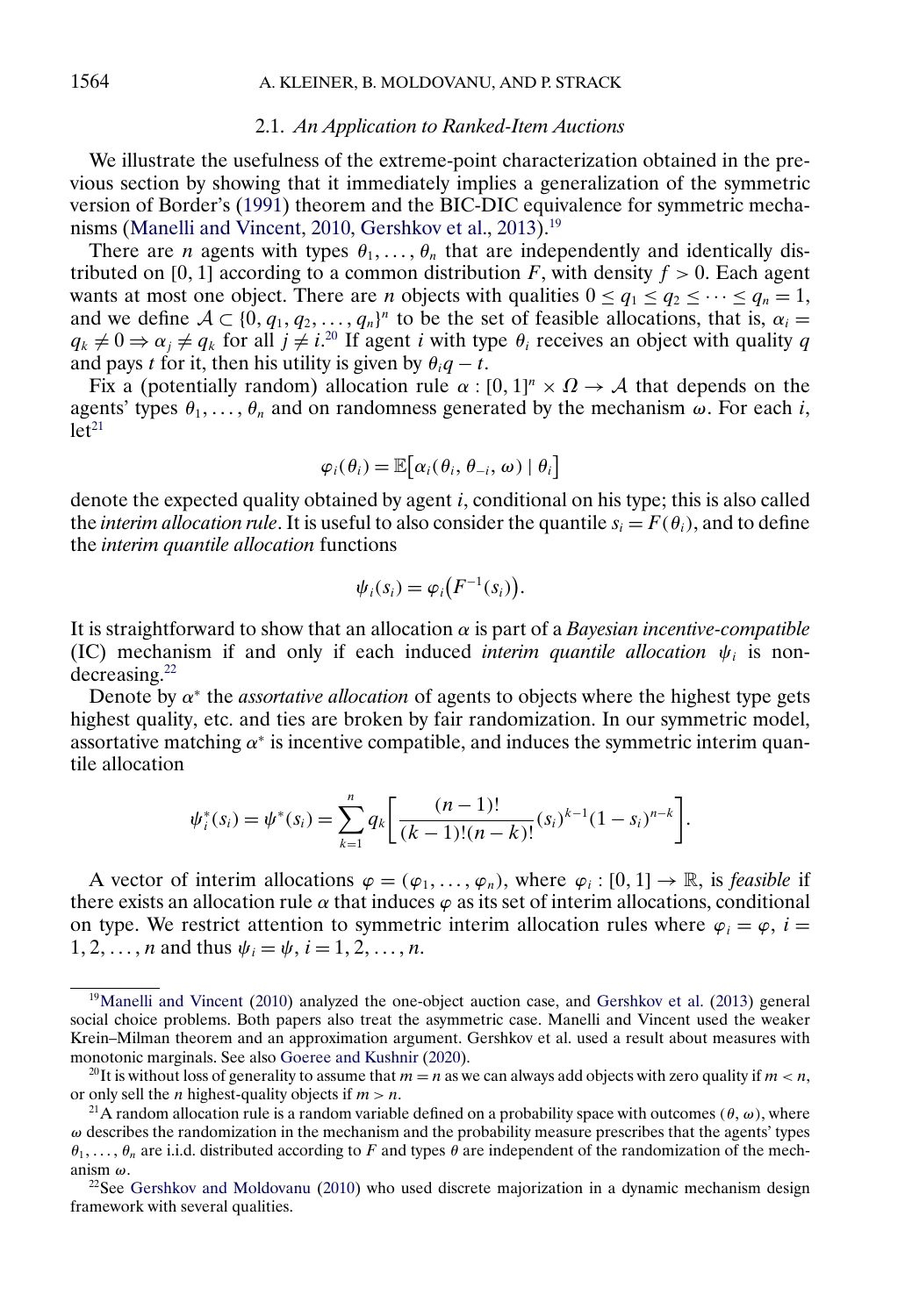<span id="page-8-0"></span>In our terminology, Border's theorem for the single object case, that is,  $q_n = 1$  and  $q_k = 0$  for  $k < n$ , says that a symmetric and monotonic interim allocation  $\varphi$  is feasible if and only if the associated quantile interim allocation satisfies  $\psi \prec_w s^{n-1}$ .<sup>23</sup> In this case, the assortative matching interim allocation  $\varphi^*(\theta_i) = [F(\theta_i)]^{n-1}$  is the *efficient* allocation and hence  $\psi^*(s_i) = (s_i)^{n-1}$ .

THEOREM 3—Border's Theorem and BIC-DIC Equivalence: *In the ranked-items auction model*, *the following hold*:

- 1. *A symmetric and monotonic interim allocation rule*  $\varphi$  *is feasible if and only if its associated quantile interim allocation*  $\psi(s) = \varphi(F^{-1}(s))$  *is weakly majorized by the interim quantile allocation rule associated with the assortative allocation* ψ<sup>∗</sup>.
- 2. *For any symmetric BIC mechanism*, *there exists an equivalent*, *symmetric DIC mechanism that yields all agents the same interim utility*, *and that creates the same social surplus*.

**PROOF: 1.** We first show that  $\psi \prec_w \psi^*$  is necessary for feasibility. Consider a monotonic and symmetric interim quantile allocation rule  $\psi$  generated by  $\alpha \neq \alpha^*$ . As switching to the assortative rule takes high-quality objects from lower types and gives them to higher types, we have that, for each agent *i* and for every  $\tau \in [0, 1]$ ,

$$
\mathbb{E}[\alpha_i(\theta) | \theta_i \geq \tau] \leq \mathbb{E}[\alpha_i^*(\theta) | \theta_i \geq \tau].
$$

If we define  $s = F(\tau)$  to be the quantile associated with  $\tau$ , we have that

$$
\mathbb{E}\big[\alpha_i(\theta)\mid \theta_i\geq \tau\big]=\frac{1}{1-F(\tau)}\int_{\tau}^1\varphi(\theta_i)f(\theta_i)\,d\theta_i=\frac{1}{1-s}\int_s^1\psi(t_i)\,dt_i.
$$

Since this holds for any  $\tau \in [0, 1]$ , we obtain that  $\psi \prec_w \psi^*$ .

To show that weak majorization is also sufficient for feasibility and prove part (2) of the theorem, we will construct, for any allocation whose interim quantile allocation rule is weakly majorized by the efficient allocation rule, a DIC mechanism that implements it. We first construct such a DIC mechanism for every extreme point of MPS<sub>w</sub>( $\psi^*$ ). Recall that, by Corollary [2,](#page-5-0) every extreme point  $\psi$  of MPS<sub>w</sub>( $\psi^*$ ) is described by  $\widetilde{s} \in [0, 1]$  and by a collection of intervals  $[\underline{s}_l, \overline{s}_l) \subseteq [\tilde{s}, 1]$  such that

$$
\psi(s) = \begin{cases}\n0 & \text{if } s < \widetilde{s}, \\
\frac{1}{\overline{s}_l - \underline{s}_l} \int_{\underline{s}_l}^{\overline{s}_l} \psi^*(r) dr & \text{if } s \in [\underline{s}_l, \overline{s}_l), \\
\psi^*(s) & \text{if } s \ge \widetilde{s} \text{ and } s \notin \bigcup_{l \in I} [\underline{s}_l, \overline{s}_l).\n\end{cases}
$$

Any such extreme point is implemented by a random allocation  $\alpha : [0, 1]^n \times [0, 1]^n \rightarrow \mathcal{A}$ that: (1) does not allocate to types below  $F^{-1}(\tilde{s})$ ; (2) uses uniformly i.i.d. drawn priorities

 $23$ See also [Maskin and Riley](#page-36-0) [\(1984\)](#page-36-0) and [Matthews](#page-36-0) (1984). This is not the original formulation. For connections to majorization, see [Hart and Reny](#page-35-0) [\(2015\)](#page-35-0) (one-object) and [Gershkov et al.](#page-35-0) [\(2019\)](#page-35-0) (identical objects). Hart and Reny's proof is direct, while Gerskov et al. used a result by [Che, Kim, and Mierendorff](#page-35-0) [\(2013\)](#page-35-0) based on a network-flow approach.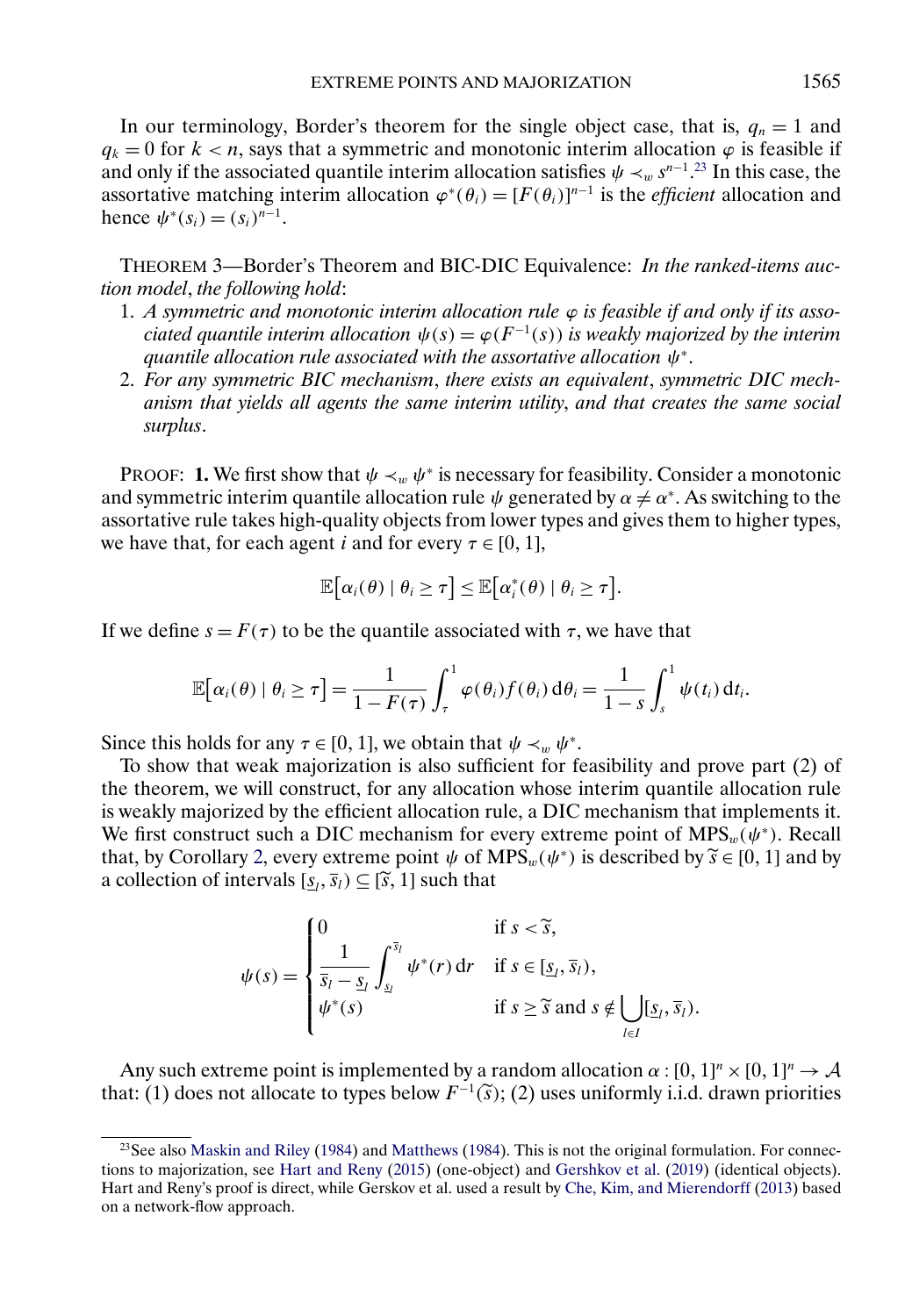<span id="page-9-0"></span> $(\pi_1, \ldots, \pi_n)$  to determine the allocation between agents with values in the same interval  $[\underline{\theta}_l, \overline{\theta}_l] = [F^{-1}(\underline{s}_l), F^{-1}(\overline{s}_l))$ , and (3) is otherwise assortative, that is,

$$
\alpha_i(\theta,\,\pi)=\begin{cases}0&\text{if }\theta_i
$$

where the rank  $r_i$  of agent i is given by

$$
r_i(\theta, \pi) = \left| \left\{ j : \phi(\theta_j) < \phi(\theta_i) \text{ or } \phi(\theta_j) = \phi(\theta_i) \text{ and } \pi_j < \pi_i \right\} \right| + 1.
$$

As  $\alpha_i(\theta, \pi)$ —the object given to agent *i*—increases in  $\theta_i$  for every type profile of the other agents  $\theta_{-i}$  and for all priorities  $\pi$ , this allocation is implementable in dominant strategies. We thus established that every extreme point of MPS<sub>w</sub>( $\psi^*$ ) is implementable in dominant strategies.

It follows from Proposition [1](#page-4-0) that, for any  $\psi \in MPS_w(\psi^*)$ , there exists a probability measure  $\lambda_{\psi}$  supported on the extreme points of MPS<sub>w</sub>( $\psi^*$ ) such that

$$
\psi = \mathbb{E}[\widetilde{\psi} \mid \widetilde{\psi} \sim \lambda_{\psi}].
$$

The designer can thus implement the interim allocation  $\psi$  by randomizing over mechanisms that each implement extreme points of MPS<sub>w</sub>( $\psi^*$ ). As we have shown that each extreme point is implementable in dominant strategies and as dominant strategy incentive compatibility is preserved under randomization, this completes the proof. *Q.E.D.*

The above argument generalizes to many other problems. For example, consider the case where  $n$  is even, and where half of the agents are men and half are women. Suppose that the planner is constrained to allocate at least  $\beta\%$  of objects to men and  $\beta\%$  of objects to women.<sup>24</sup> Which interim allocations are feasible if all men and all women must be treated equally as individuals, and if men and women needed to be treated equally as groups?25 Exactly the same proof as the one for Theorem [3](#page-8-0) yields that an interim allocation is feasible if and only if it is weakly majorized by the interim allocation induced by the respective constrained efficient allocation.<sup>26</sup> The constrained efficient allocation maximizes the sum of the agents' utilities subject to the constraint that each group receives at least  $β$  of the objects. Furthermore, each interim allocation can be implemented in dominant strategies. This example illustrates that our approach can be readily used in other settings, yielding the new economic insight that interim feasibility relates to majorization with respect to the efficient allocation.

Finally, we also note that standard approaches to Border's theorem in the discrete case—see, for example, [Vohra](#page-36-0) [\(2011\)](#page-36-0)—use neither majorization nor Dahl's [\(2001\)](#page-35-0) characterization of extreme points.

 $^{24}\beta = 0$  corresponds to the unconstrained problem analyzed before.

 $25$ This model is similar to the one considered in [Che, Kim, and Mierendorff](#page-35-0) [\(2013\)](#page-35-0), but not covered by their setup since they assumed identical objects. Notably, no relation between implementability and the efficient allocation is established in [Che, Kim, and Mierendorff](#page-35-0) [\(2013\)](#page-35-0).

<sup>&</sup>lt;sup>26</sup>The expected quality conditional on having a type above a threshold  $\tau$ , but unconditional on gender, is always maximized by efficiently allocating objects subject to the constraint.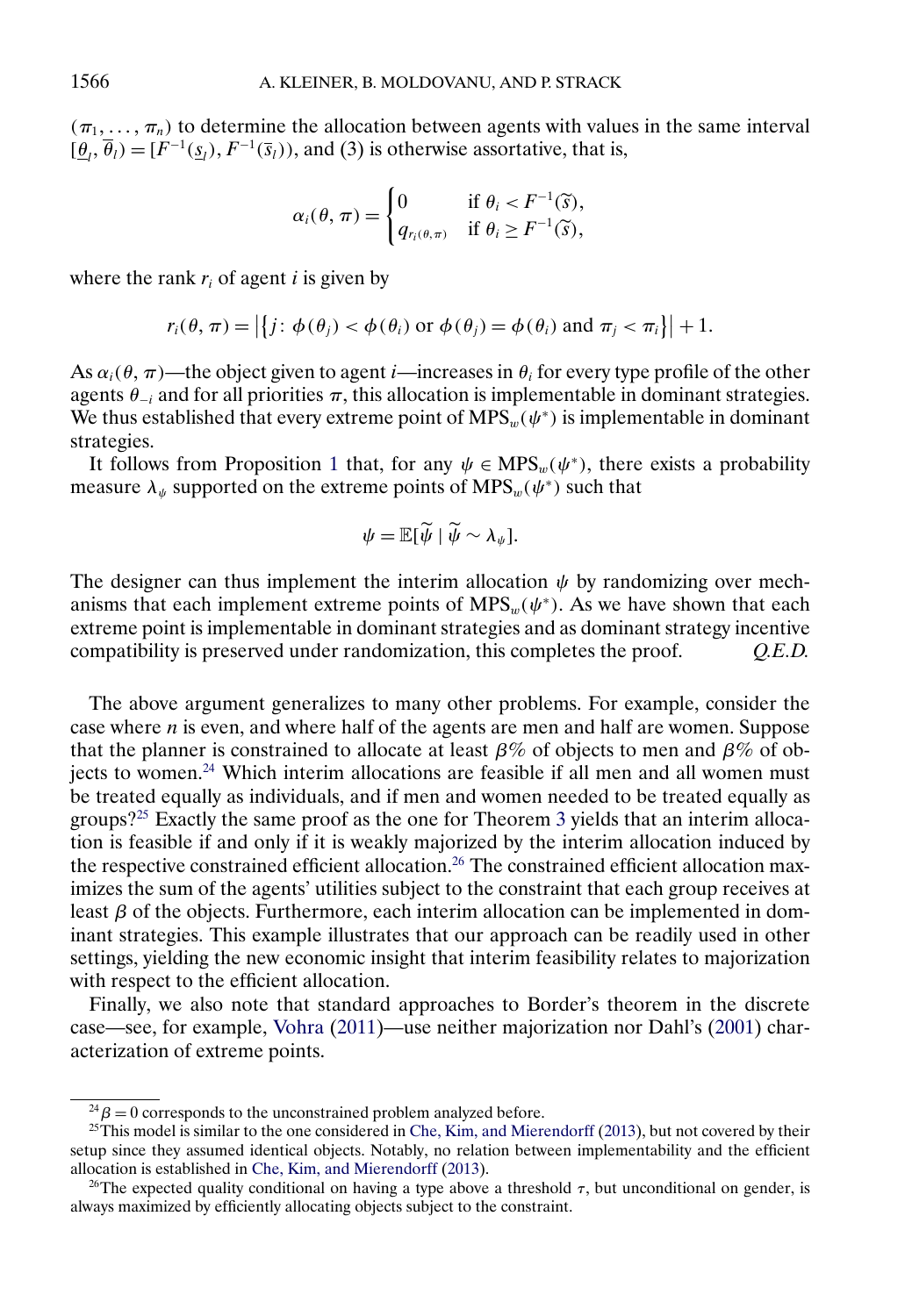### 3. MAXIMIZATION OF SPECIAL OBJECTIVE FUNCTIONALS

<span id="page-10-0"></span>Our previous characterizations of extreme points determine all functions that can arise as a unique maximizer of some convex functional over a set described by monotonicity and majorization constraints. In many applications, further monotonicity or super-modularity conditions are either naturally satisfied or can be imposed on the objective function. We show below how such conditions can be used to further shrink the set of relevant extreme points.

### 3.1. *Convex, Super-Modular Functionals*

A functional  $V: L^1 \to \mathbb{R}$  that is monotonic with respect to the majorization order is called *Schur-concave*. An integral inequality, due to [Fan and Lorentz](#page-35-0) [\(1954\)](#page-35-0), identifies a large set of convex and Schur-concave functionals.

THEOREM 4[—Fan and Lorentz](#page-35-0) [\(1954\)](#page-35-0): *Let*  $K : [0, 1] \times [0, 1] \rightarrow \mathbb{R}$ . *Then* 

$$
\int_0^1 K(f(t),t) dt \leq \int_0^1 K(g(t),t) dt
$$

holds for any two non-decreasing functions  $f, g : [0, 1] \rightarrow [0, 1]$  such that  $f \prec g$  if and only if *the function*  $K(u, t)$  is convex in u and super-modular in  $(u, t)$ .

Theorem 4 is extremely useful for the applications below since it provides conditions on the objective function such that a maximum over majorization sets determined by a function f is attained either at f itself (highest variability), or at a particular function g with at most two steps (lowest variability). In the Supplemental Material, we offer more explanations about Schur-concave functionals and the Fan–Lorentz inequality and briefly illustrate applications to decision under uncertainty (with and without expected utility), and to portfolio choice.

### 3.2. *Linear Optimization Under Majorization Constraints*

We now consider optimization problems where the objective is a linear functional, and where the constraint set is defined by majorization and by monotonicity. The classical *Riesz Representation Theorem* says that, for every continuous, linear functional  $V$  on  $L^1$ , there exists a unique, essentially bounded function  $c \in L^{\infty}(0, 1)$  such that for every  $f \in L^1$ ,

$$
V(f) = \int_0^1 c(x)f(x) \, dx.
$$
 (7)

A linear kernel of the form  $K(f, x) = c(x) f(x)$  is super-modular (sub-modular) in  $(f, x)$ (and hence the linear functional given in (7) is Schur-concave (convex)) if and only if  $c$  is non-decreasing (non-increasing). In these cases, the Fan-Lorentz inequality provides simple solutions to the optimization problem. We repeatedly apply this observation below.

# 3.2.1. *Maximizing a Linear Functional on* MPS(f )

Given a non-decreasing function  $f$  and a bounded function  $c$ , consider then the problem

$$
\max_{h \in \text{MPS}(f)} \int_0^1 c(x)h(x) \, \mathrm{d}x. \tag{8}
$$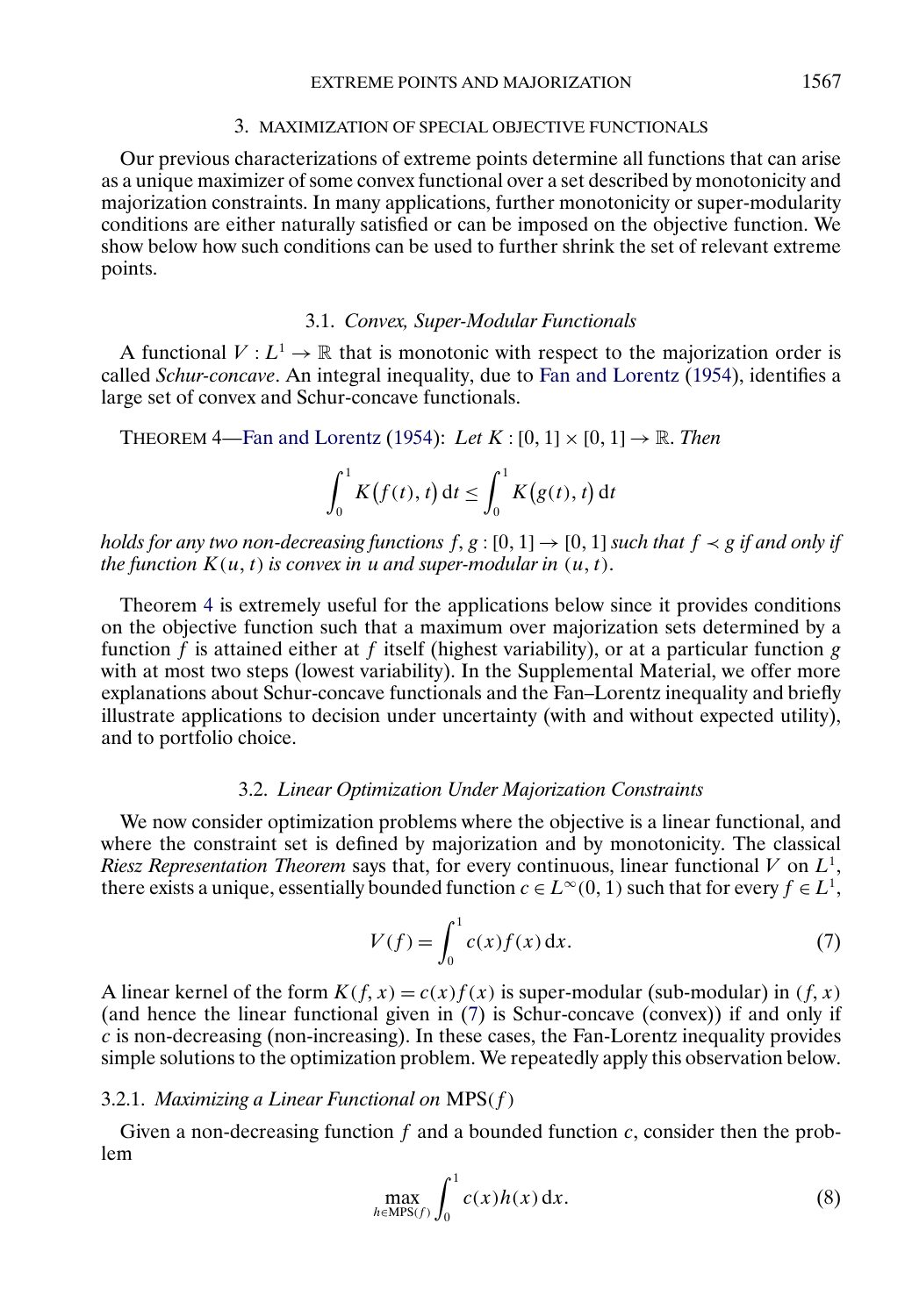There are three cases:

- 1. If  $c$  is non-decreasing,  $f$  itself is a solution for the optimization problem.
- 2. If  $c$  is non-increasing, then a solution for the optimization problem is the overall constant function g that is equal to  $\mu_f = \int_0^1 f(x) dx$ . This follows since  $h > g$  for any  $h \in \text{MPS}(f)$ .
- 3. If c is not monotonic, other extreme points of  $MPS(f)$  may be optimal.

The next result essentially characterizes the conditions under which an arbitrary extreme point is optimal. The ironing technique, originally used in [Myerson](#page-36-0) [\(1981\)](#page-36-0) (see also [Toikka,](#page-36-0) [2011\)](#page-36-0) for an optimization problem formulated without majorization constraints, can be used if the constraint set includes all non-decreasing functions in a given orbit.<sup>27</sup> Define

$$
C(x) = \int_0^x c(s) \, \mathrm{d} s
$$

and let conv $C$  denote the convex hull of  $C$ , that is, the largest convex function that lies below C.

PROPOSITION 2: Let g be an extreme point of  $MPS(f)$ , and let  $\{[\underline{x}_i, \overline{x}_i\} | i \in I\}$  be the *collection of intervals described in Theorem [1.](#page-4-0) If conv C is affine on*  $[\underline{x}_i, \overline{x}_i)$  *for each*  $i \in I$ *and if*  $convC = C$  *otherwise, then* g *is optimal. Moreover, if* f *is strictly increasing, then the converse holds*.

## 3.2.2. *Maximizing a Linear Functional on* MPC(f )

We now analyze the problem<sup>28</sup>

$$
\max_{h \in \text{MPC}(f)} \int_0^1 c(x)h(x) \, \mathrm{d}x. \tag{9}
$$

Again, there are three cases:

- 1. If  $c$  is non-increasing, then  $f$  solves this problem.
- 2. If c is non-decreasing, then an optimum is obtained at the step function g defined by

$$
g(x) = \begin{cases} f(0), & \text{for } x < \overline{x}, \\ f(1), & \text{for } x \ge \overline{x}, \end{cases}
$$

where  $\bar{x}$  solves

$$
\int_0^{\overline{x}} f(0) \, ds + \int_{\overline{x}}^1 f(1) \, ds = \int_0^1 f(s) \, ds.
$$

Indeed, it holds that  $g \in \text{MPC}(f)$  and that  $g > h$  for all  $h \in \text{MPC}(f)$ . Therefore, the Fan–Lorentz Theorem [4](#page-10-0) implies that  $g$  is optimal in this case.

3. If  $c$  is non-monotonic, we cannot directly use the Fan–Lorentz result, but the following observations suggest an approach to solve the problem:

<span id="page-11-0"></span>

 $^{27}$ In the discrete case, the set of all vectors that are majorized by a given vector is a base polyhedron [\(Dahl,](#page-35-0) [2010\)](#page-35-0), which implies useful combinatorial properties. But the set of monotone vectors that are majorized by a given vector is not a base polyhedron, necessitating an ironing procedure.

 $^{28}$ In the discrete case, the set of all vectors that majorize a given vector is not a base polyhedron. This suggests that problem (9) differs fundamentally from problem [\(8\)](#page-10-0) and requires different tools for its solution.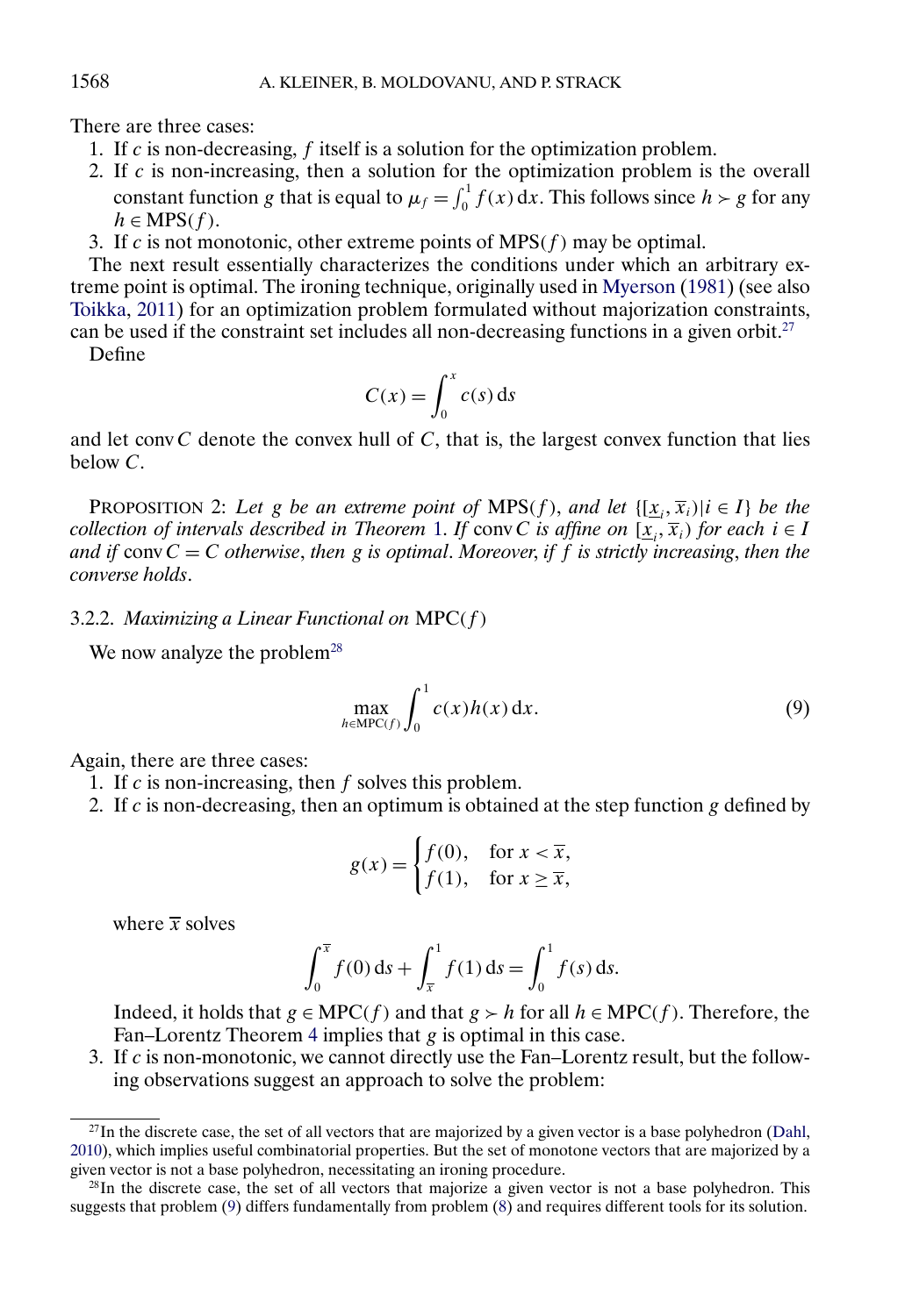<span id="page-12-0"></span>LEMMA 1: *Let*

$$
C(x) = \int_0^x c(s) \, \mathrm{d} s.
$$

*A function*  $g \in \text{MPC}(f)$  *is optimal if and only if there exists a concave function*  $C(x) \leq C(x)$ *such that*:

1. 
$$
\int \overline{C}(x) \, dg(x) = \int C(x) \, dg(x), \overline{C}(0) = C(0), \text{ and } \overline{C}(1) = C(1) \text{ and}
$$
  
2. 
$$
\int_0^1 \overline{C}'(x) g(x) \, dx = \int_0^1 \overline{C}'(x) f(x) \, dx.
$$

In general, there is no pointwise largest concave function below a given function. In order to verify that g is optimal, one therefore has to construct a concave function  $\overline{C}$  that is specific to  $g^{29}$ . This contrasts the situation in the previous subsection, where the convex hull provided a largest convex function below a given function.

Using our previous characterization, we can now determine when particular extreme points are optimal.30

PROPOSITION 3: *Suppose that* f *is strictly increasing*, *and that* f *and* c *are continuous*. *Let*  $g$  *be an extreme point of MPC(f), and let*  $\{[\underline{x}_i,\overline{x}_i)\}_{i=1}^n$  *and*  $\{[\underline{y}_i,\overline{y}_i)\}_{i=1}^n$  *be finite collections of intervals as described in Theorem [2](#page-5-0) that satisfy*  $\overline{x}_i < \underline{x}_{i+1}$ .

*Then* g *is optimal if and only if*

- 1. *the complement of*  $\bigcup_{i \in I} [\underline{x}_i, \overline{x}_i]$  *is a subset of the set where c is non-increasing*,
- 2.  $c(\underline{y}_i)(x \underline{y}_i) \le \int_{\underline{y}_i}^x c(t) dt$  *for all*  $i \in I$  *and*  $x \in [\underline{x}_i, \overline{x}_i]$ *, and*
- 3. equality holds in the previous inequality whenever  $x = \underline{x}_i$ ,  $\overline{y}_i$ ,  $\overline{x}_i$  such that  $x \neq 0, 1$ .

Note that the first condition can be understood via the Fan–Lorentz inequality: the solution g is strictly increasing on an interval only if c is non-increasing on this interval. The equalities in condition 3 are the first-order conditions with respect to local changes of the interval boundaries. Recall that on each interval  $[\underline{x}_i, \overline{x}_i)$ , we have

$$
g(x) = \begin{cases} f(\underline{x}_i), & \text{for } x \in [\underline{x}_i, \underline{y}_i), \\ v_i, & \text{for } x \in [\underline{y}_i, \overline{y}_i), \\ f(\overline{x}_i), & \text{for } x \in [\overline{y}_i, \overline{x}_i), \end{cases}
$$

where  $v_i$  is defined in [\(4\)](#page-5-0). Consider a marginal increase in  $\underline{y}_i$ . This decreases  $g(\underline{y}_i)$  from  $v_i$  to  $f(\underline{x}_i)$  and, by implicitly differentiating [\(4\)](#page-5-0), we obtain that this increases  $v_i$  by  $\frac{v_i - f(\underline{x}_i)}{\overline{y}_i - \underline{y}_i}$ . The first-order condition requires then that these two changes do not affect the objective function:

$$
c(\underline{y}_i)[v_i - f(\underline{x}_i)] = \frac{v_i - f(\underline{x}_i)}{\overline{y}_i - \underline{y}_i} \int_{\underline{y}_i}^{\overline{y}_i} c(t) dt.
$$

This argument shows that the equality in condition 3 for  $x = \overline{y}_i$  is necessary for g to be optimal. The other equalities can be obtained as first-order conditions with respect to changes in  $x_i$  and  $\bar{x}_i$ . Combined with the inequality in condition 2, these necessary conditions are also sufficient for g to be optimal.

<sup>&</sup>lt;sup>29</sup>The existence of such a function was shown in [Dworczak and Martini](#page-35-0) [\(2019\)](#page-35-0) and [Dizdar and Kovac](#page-35-0) [\(2020\)](#page-35-0).

<sup>30</sup>Partial characterizations of solutions to related problems appeared in [Kolotilin et al.](#page-36-0) [\(2017\)](#page-36-0) and [Saeedi](#page-36-0) [and Shourideh](#page-36-0) [\(2020\)](#page-36-0).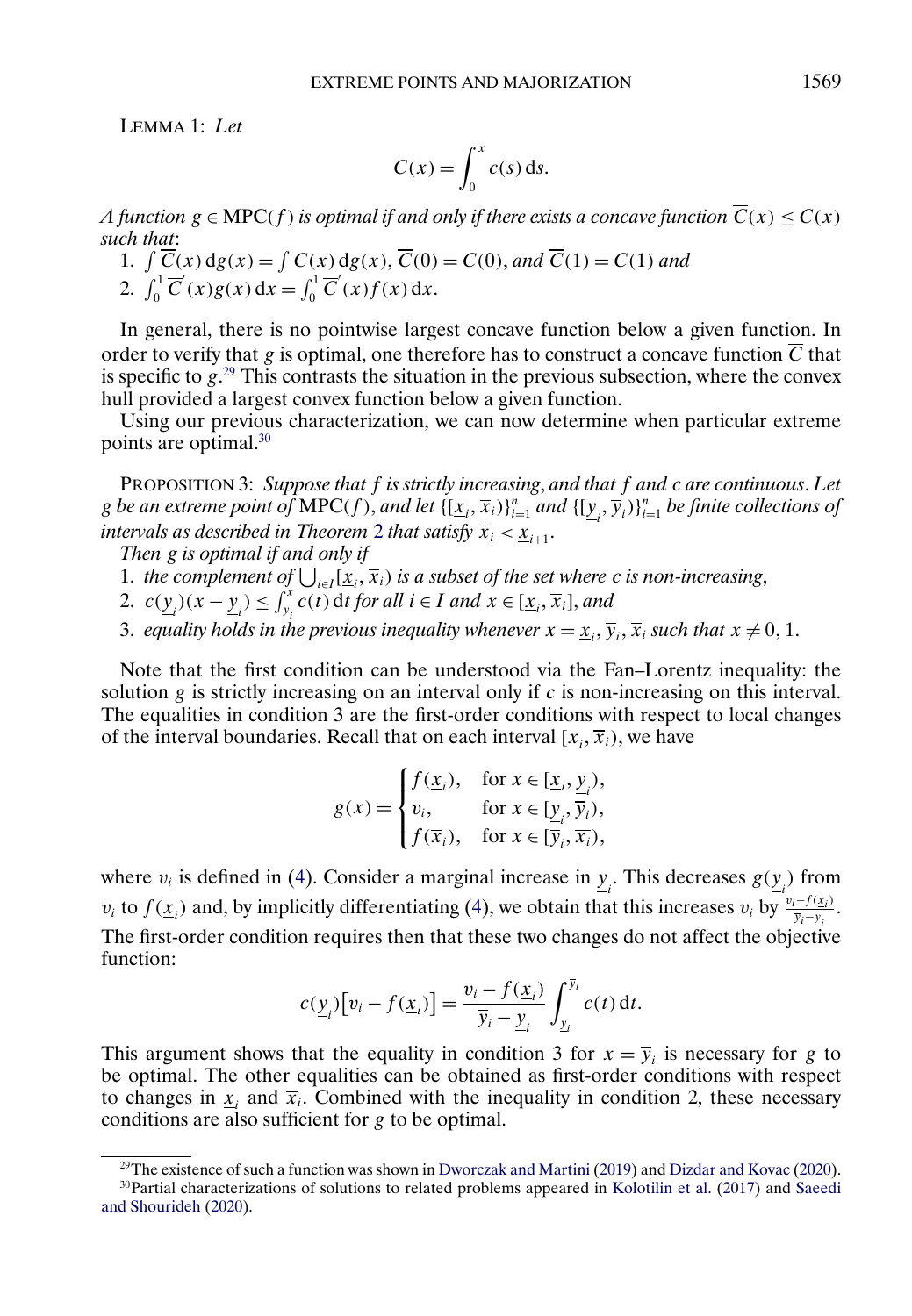### <span id="page-13-0"></span>4. MAXIMIZATION UNDER MAJORIZATION CONSTRAINTS: ECONOMIC APPLICATIONS

We now show how seemingly different and well-known economic problems share a common structure: they all involve maximization of functionals over majorization sets.

## 4.1. *The Revenue-Maximizing Ranked-Item Auction*

We first return to the ranked-items auction model of Section [2.1.](#page-7-0) Consider incentivecompatible mechanisms where the utility of the lowest type is zero (as required by individual rationality and revenue optimality). Denote by  $J(\theta) = \theta - \frac{1-F(\theta)}{f(\theta)}$  the "virtual value" function. Then the expected revenue generated by a symmetric mechanism with interim allocation rule  $\varphi$  equals

$$
n\int_0^1 J(\theta)\varphi(\theta)f(\theta) d\theta = n\int_0^1 J(F^{-1}(s))\psi(s) ds.
$$

Thus, by Theorem [3,](#page-8-0) the revenue-maximization problem becomes

$$
\max_{\psi \in \text{MPS}_w(\psi^*)} \int_0^1 J\bigl(F^{-1}(s)\bigr) \psi(s) \, \mathrm{d} s,
$$

where  $\psi^*$  is the interim quantile allocation induced by assortative matching. The maximum is attained at an extreme point of  $MPS_w(\psi^*)$ , and by Corollary [2](#page-5-0) there is  $\widehat{s} \in [0, 1]$ <br>such that this extreme point is an extreme point of  $MPS(\mathcal{U}^*|1)$  and equals zero on such that this extreme point is an extreme point of MPS( $\psi^* \cdot \mathbf{1}_{[s,1]}$ ) and equals zero on [0,  $\hat{s}$ ]. Assuming an increasing virtual value function *J*, the type  $\hat{\theta} = F^{-1}(\hat{s})$  must solve the equation  $J(\theta) = 0$ . The Fan–Lorentz Theorem [4](#page-10-0) immediately yields then that an optimal allocation  $\hat{\psi}$  satisfies<sup>31</sup>

$$
\widehat{\psi}(s) = \begin{cases} \psi^*(s), & \text{for } s \ge \widehat{s}, \\ 0, & \text{otherwise.} \end{cases}
$$

This can be implemented by an auction with a reserve price (say pay-your-bid, or all-pay) where the highest bidder gets the highest quality, and so on.<sup>32</sup> If the virtual value is not increasing, other extreme points may be optimal, corresponding to the outcome of an "ironing procedure," as described in Proposition [2.](#page-11-0)

## 4.2. *Matching Contests*

We now analyze the same basic model as in Section [2.1,](#page-7-0) but assume that there is a continuum of agents and prizes. Let  $F$  denote the distribution of types on [0, 1], and let  $G$  denote the distribution of prizes awarded, also on  $[0, 1]$ . For simplicity, we assume that both  $F$  and  $G$  are strictly increasing, and consider allocation schemes where all prizes are

<sup>&</sup>lt;sup>31</sup>See also [Gershkov et al.](#page-35-0) [\(2019\)](#page-35-0), who looked at a revenue-maximization problem with several identical goods where the objective is convex rather than linear. The convexity stems there from investments undertaken prior to the auction.

<sup>&</sup>lt;sup>32</sup> Iyengar and Kumar [\(2006\)](#page-35-0) studied several variants of the ranked-item model and applications to revenue maximization in keyword auctions. [Ülkü](#page-36-0) [\(2013\)](#page-36-0) allowed for interdependent values and for agents that have values over sets of objects (while keeping one-dimensional types).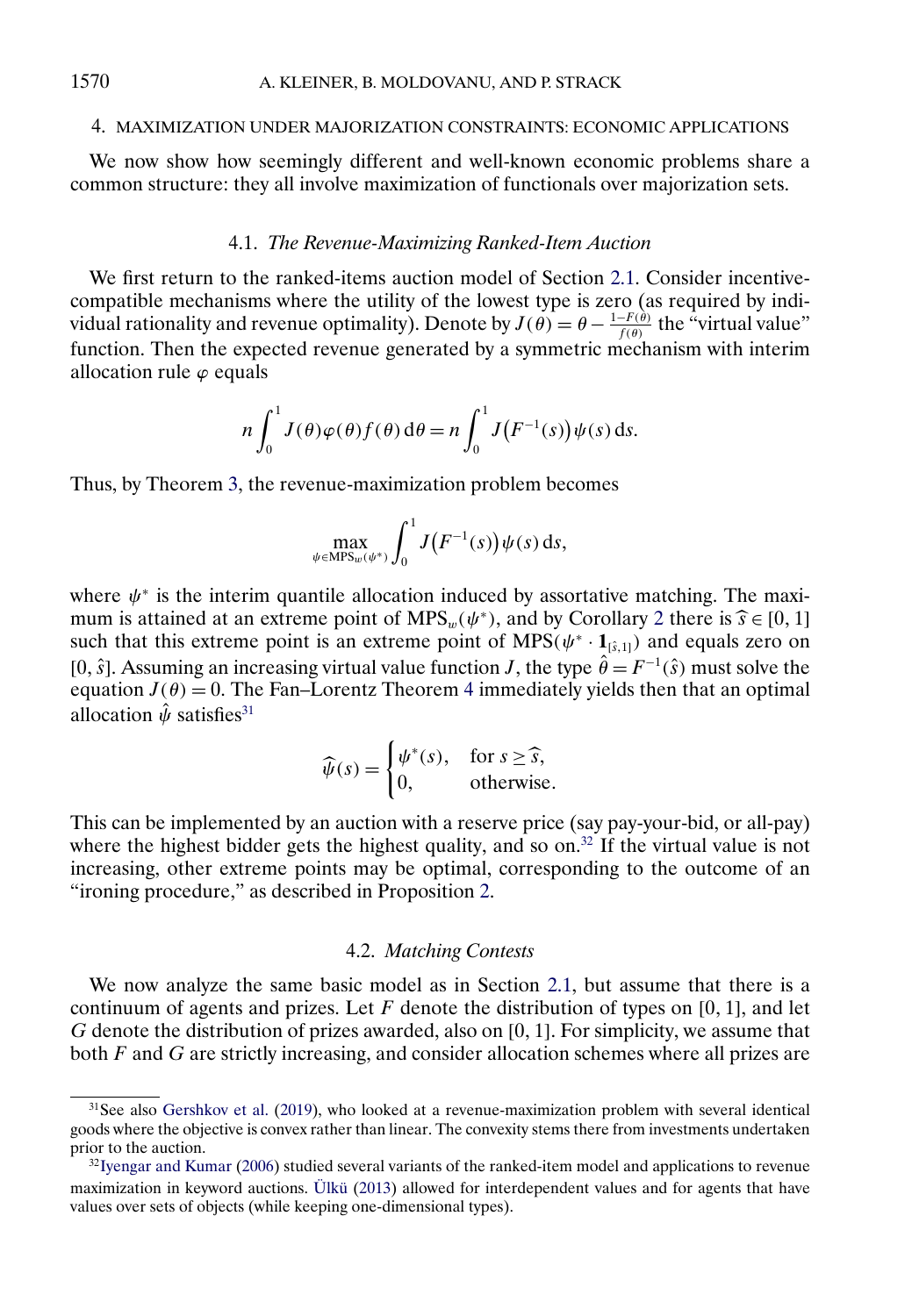<span id="page-14-0"></span>distributed. If an agent with type  $\theta$  obtains prize q and pays t for it, then her utility is given by  $\theta q - t^{33}$ 

We analyze contests where each agent makes an effort (or submits a bid), and where agents are matched to prizes according to their bids. The assortative allocation is given by  $\varphi^*(\theta) = G^{-1}(F(\theta))$ , and is strictly increasing. It is implemented by the strictly increasing bidding equilibrium

$$
t(\theta) = \theta \varphi^*(\theta) - \int_0^{\theta} \varphi^*(s) \, ds.
$$

The induced interim quantile allocation is given here by

$$
\psi^*(s) = \varphi^*\big(F^{-1}(s)\big) = G^{-1}\big(F(F^{-1}(s))\big) = G^{-1}(s).
$$

The agents' expected utility from the physical allocation of prizes is maximized by the assortative scheme,<sup>34</sup> but agents need to waste resources (e.g., signaling costs, payments to a designer) in order to achieve it. Another feasible scheme is *random* matching where, independently of bids, everyone gets a prize equal to the expected value of the prize distribution  $\mu_G$ . Expected utility from the physical allocation is smaller than under assortative matching, but random matching can be implemented without costs. The induced quantile distribution of prizes is given by

$$
G_r(x) = \begin{cases} 0 & \text{if } x \le \mu_G, \\ 1 & \text{otherwise,} \end{cases}
$$

and thus  $G_r$  ≻  $G$   $\Leftrightarrow$   $G_r^{-1}$   $\prec$   $G^{-1}$ . Intermediate schemes can be obtained by *coarse* matching: for example, an agent with a bid in a given quantile is randomly matched to a prize in the same quantile, that is, he expects to obtain the average prize in that quantile. Coarse matching schemes balance output and bidding costs in less extreme ways than random or assortative matching, and may be superior for some objectives.

The proposition below generalizes and complements several well-known, existing results in the contest and matching literature (see [Damiano and Li](#page-35-0) [\(2007\)](#page-35-0), Hoppe, Moldovanu, Sela [HMS] [\(2009\)](#page-35-0), [Condorelli](#page-35-0) [\(2012\)](#page-35-0), and [Olszewski and Siegel](#page-36-0) [\(2018\)](#page-36-0)).<sup>35</sup> These are obtained as immediate consequences of our theoretical insights together with the Fan–Lorentz theorem.

PROPOSITION 4:

- 1. *A matching scheme is feasible and incentive compatible if and only if the induced distribution of prizes*  $G_{ic}$  *satisfies*  $G_{ic}^{-1} \prec G^{-1}$ .
- 2. *Assume that the distribution of types* F *is convex*. *Then each type of the agent prefers random matching to any other scheme*. 36

<sup>&</sup>lt;sup>33</sup>This formulation is easily generalized to other multiplicative, super-modular production functions and also (at least for some questions) to non-linear costs.

<sup>&</sup>lt;sup>34</sup>This follows from the rearrangement inequality of Hardy, Littlewood, and Polya [\(1929\)](#page-35-0). Under complete information, the set of feasible allocations is the set of measure-preserving mappings such that each subset of prizes is matched to a subset of agents of equal measure.

<sup>&</sup>lt;sup>35</sup>In recent work, [Akbarpour, Dworczak, and Kominers](#page-35-0) [\(2020\)](#page-35-0) discussed the main role played by the extreme points identified above for problems where a designer maximizes a weighted sum of revenue and social surplus given an arbitrary set of Pareto weights.

 $36F$  being convex implies, in particular, that F first-order stochastically dominates the uniform distribution on [0- 1]. The present result generalizes the one in HMS, who did not consider intermediate schemes. See also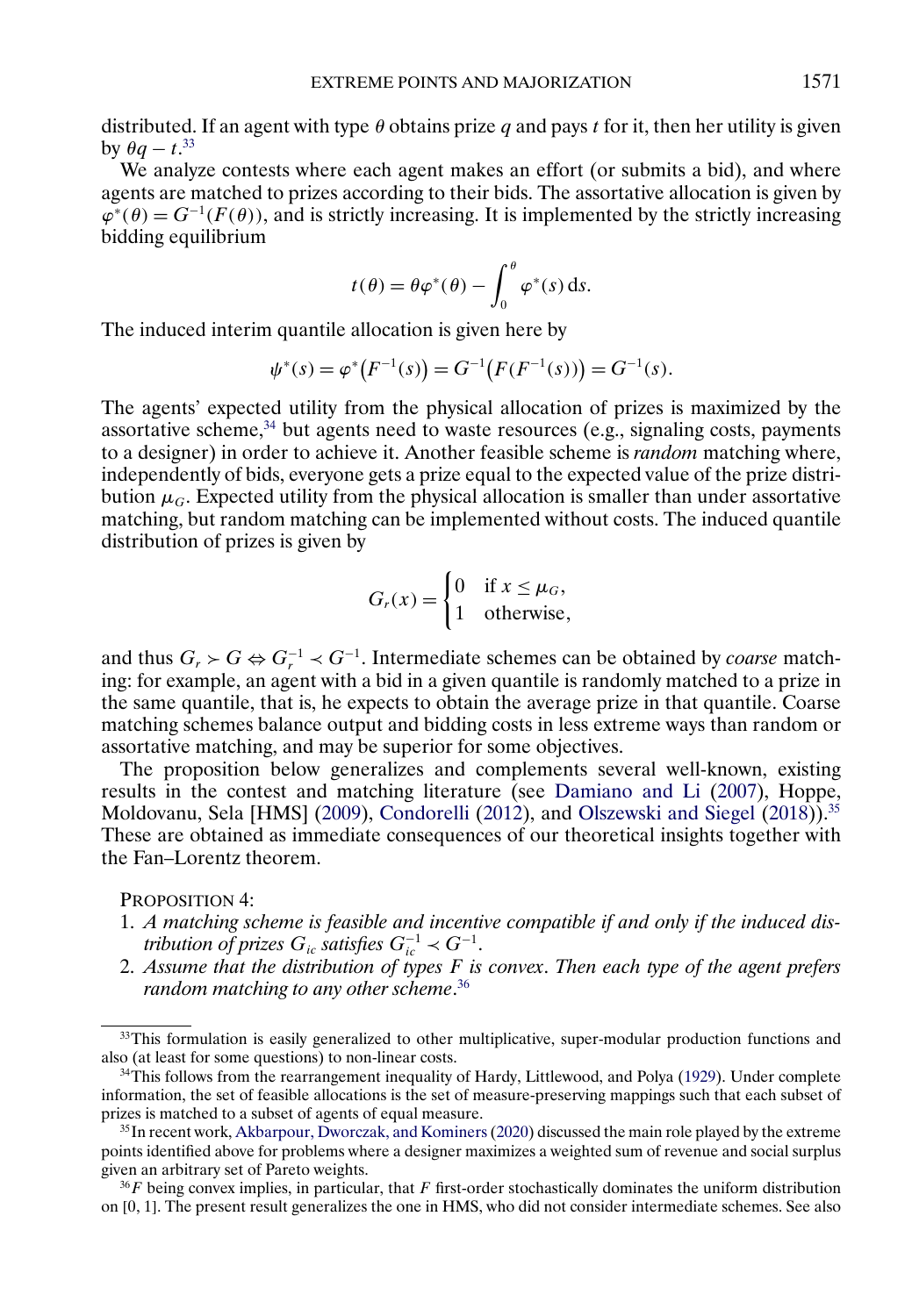- <span id="page-15-0"></span>3. *Random matching* (*assortative matching*) *maximizes the agents' expected utility if the distribution of types* F *has an Increasing* (*Decreasing*) *Failure Rate*. 37
- 4. *If* F *has an Increasing Failure Rate*, *the revenue* (*i*.*e*., *average bid*) *to a designer is maximized by assortative matching*. 38

# 4.3. *Optimal Delegation*

We now study a model of optimal delegation.<sup>39</sup> The state of the world  $\theta$  is distributed according to a distribution F with support  $[0, 1]$  and with density f. Its realization is privately observed by an agent. The action space is the real line.

The agent's utility from a deterministic action a in state  $\theta$  is given by  $U_A(\theta, a) = -(\theta - \theta)$ a)<sup>2</sup>, and the principal's utility is given by  $U_P(\theta, a) = -(\gamma(\theta) - a)^2$ , where  $\gamma : [0, 1] \to \mathbb{R}$ is bounded.<sup>40</sup> We denote by  $\Lambda = \sup_{\theta, \hat{\theta} \in [0,1]} |\theta - \gamma(\hat{\theta})|$  the maximal disagreement between the agent and the principal. Both agent and principal have expected utility preferences.

A *direct mechanism*  $\overline{M}$  : [0, 1]  $\rightarrow \Delta(\mathbb{R})$  assigns to each agent's report a lottery over actions with finite mean and variance. The principal can implement any incentivecompatible (IC) direct mechanism by offering a menu of lotteries, out of which the agent chooses a preferred one; conversely, any menu of lotteries induces an IC direct mecha $n$ ism $41$ 

For a direct mechanism M, denote by  $\mu_M : [0, 1] \to \mathbb{R}$  its type-dependent mean action function and by  $\sigma_M^2$ :  $[0, 1] \to \mathbb{R}_+$  its type-dependent variance. Since indirect utilities can be expressed as a function of  $\mu_M$  and  $\sigma_M^2$ ,

$$
U_A(\theta) = -(\theta - \mu_M(\theta))^2 - \sigma_M^2(\theta),
$$
  
\n
$$
U_P(\theta) = -(\gamma(\theta) - \mu_M(\theta))^2 - \sigma_M^2(\theta),
$$

we identify each mechanism with its induced mean and variance functions  $M = (\mu_M, \sigma_M^2)$ .

In general, the set of IC mechanisms cannot be satisfactorily characterized by majorization.<sup>42</sup> But, we show below that, for maximizing the principal's utility, it is without loss of generality to only consider a subset of IC mechanisms that can be characterized in this way. We call a mechanism *undominated* if there does not exist a mechanism where the menu of lotteries is a singleton (i.e.,  $\mu(\theta)$  and  $\sigma^2(\theta)$  are constant), and that yields a higher utility for the principal.

<sup>42</sup>For example, the mechanism ( $\mu_0, \sigma_0$ ) that always implements the deterministic action 0 and ( $\mu_1, \sigma_1$ )

that always implements the deterministic action 1 satisfy  $\int_0^1 \mu_0(\theta) dF(\theta) = \int_0^1 0 dF(s) = 0 \neq 1 = \int_0^1 1 dF(\theta) = \int_0^1 \mu_1(\theta) dF(\theta)$ . Thus,  $\mu_0$  and  $\mu_1$  are *not* comparable to any other function by majorization simu

[Olszewski and Siegel](#page-36-0) [\(2018\)](#page-36-0) for a derivation that includes coarse matching. If  $F$  is concave, there is a uniquely defined interval  $[\theta^*, 1]$  such that all types in this interval prefer assortative matching while all types in  $[0, \theta^*)$ prefer random matching (see HMS).

 $37$ This generalizes one of the main results of HMS [\(2009\)](#page-35-0) who only compared the two extreme cases (random and assortative matching). See also [Condorelli](#page-35-0) [\(2012\)](#page-35-0). Conversely, random matching (assortative matching) minimizes average welfare if the distribution of types  $\ddot{F}$  has a Decreasing (Increasing) Failure rate.

<sup>38</sup>See also [Damiano and Li](#page-35-0) [\(2007\)](#page-35-0).

<sup>39</sup>Variants have been analyzed, for example, by [Holmström](#page-35-0) [\(1984\)](#page-35-0), [Melumad and Shibano](#page-36-0) [\(1991\)](#page-36-0), [Alonso](#page-35-0) [and Matouschek](#page-35-0) [\(2008\)](#page-35-0), and [Amador and Bagwell](#page-35-0) [\(2013\)](#page-35-0).

<sup>40</sup>Our approach can easily be extended to more general utilities. In particular, we obtain analogous results if  $U_A(\theta, a) = \theta a + b(a)$  and  $U_P(\theta, a) = \gamma(\theta)a + b(a)$  for a strongly concave function b. Closely related utility functions have been used, for example, by [Amador and Bagwell](#page-35-0) [\(2013\)](#page-35-0) and [Kolotilin and Zapechelnyuk](#page-36-0) [\(2019\)](#page-36-0). 41This is the familiar *taxation principle*, but note that there are no monetary transfers here.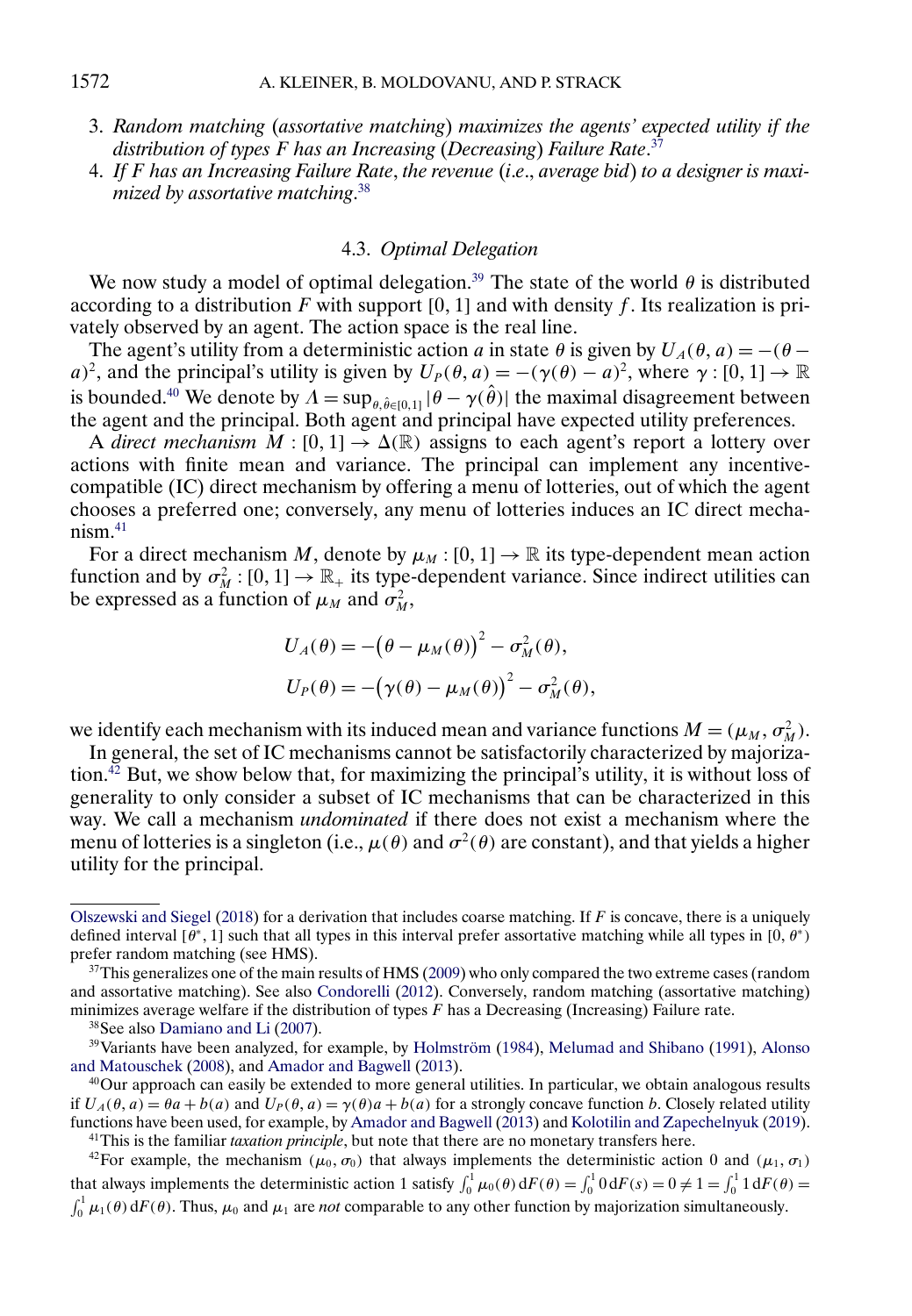<span id="page-16-0"></span>PROPOSITION 5: *Define an interval of actions* [a,  $\overline{a}$ ] *by* 

$$
[\underline{a}, \overline{a}] = \Big[ -\sqrt{2 \operatorname{Var}(\gamma(\theta)) + 2\Lambda^2}, 1 + \sqrt{2 \operatorname{Var}(\gamma(\theta)) + 2\Lambda^2} \Big].
$$

*A* (potentially randomized) undominated mechanism  $M = (\mu_M, \sigma_M^2)$  is incentive compatible *if and only if there exists an extension*<sup>43</sup>  $(\mu_{\tilde{M}}, \sigma_{\tilde{M}}^2)$  *of the functions*  $\mu_M$ ,  $\sigma_M^2$  *to the interval*  $[\underline{a}, \overline{a}]$  *such that*  $\mu_{\tilde{M}}(\underline{a}) = \underline{a}, \mu_{\tilde{M}}(\overline{a}) = \overline{a}, \sigma_{\tilde{M}}^2(\underline{a}) = \sigma_{\tilde{M}}^2(\overline{a}) = 0$ , and such that: 1.  $\mu_{\tilde{M}} \in \text{MPC}(a^*)$  *where*  $a^* : [\underline{a}, \overline{a}] \rightarrow [\underline{a}, \overline{a}]$  *is the identity, and* 2.  $\sigma_{\tilde{M}}^2(\theta) = -(\mu_{\tilde{M}}(\theta) - \theta)^2 - 2 \int_a^{\theta} (\mu_{\tilde{M}}(s) - s) \, \mathrm{d} s \, \text{for all } \theta \in [\underline{a}, \overline{a}].$ 

PROOF: *Necessity*. Let  $M = (\mu_M, \sigma_M^2)$  be an undominated IC mechanism. Define a new mechanism on the extended type space  $[a, \overline{a}]$  by the menu that consists of all options  $(\mu_M(\theta), \sigma_M^2(\theta))_{\theta \in [0,1]}$  available in the original mechanism M and, in addition, the two deterministic actions <u>a</u>,  $\overline{a}$ . Any such menu induces an IC direct mechanism  $\tilde{M} = (\mu_{\tilde{M}}, \sigma_{\tilde{M}}^2)$ that assigns to every agent in the extended type space  $[\underline{a}, \overline{a}]$  his most preferred option.

By Lemma [A.2](#page-34-0) in the Appendix, the agent's utility in  $M$  is bounded from below by  $-2 \text{Var}(\gamma(\theta)) - 2\Lambda^2$ . This implies that any original type  $\theta$  prefers the allocation assigned to her in M to the deterministic actions <u>a</u> and  $\overline{a}$ , and thus that  $\mu_{\tilde{M}}(\theta) = \mu_M(\theta)$  for any  $\theta \in$ [0, 1]. Clearly, it is also optimal for an agent of type  $\underline{a}$  ( $\overline{a}$ ) to pick the deterministic action  $\underline{a}(\overline{a})$  in  $\tilde{M}$ , and hence,  $\mu_{\tilde{M}}(\underline{a}) = \underline{a}$ ,  $\mu_{\tilde{M}}(\overline{a}) = \overline{a}$  and  $\tilde{\sigma}_M(\underline{a}) = \tilde{\sigma}_M(\overline{a}) = 0$ . As a consequence, an agent with hypothetical type  $a(\overline{a})$  obtains utility 0 in  $\tilde{M}$ .

Since type  $a$  obtains utility  $0$ , it follows from the envelope theorem and from the supermodularity of the agent's utility in  $(\theta, \mu)$  that the mechanism  $\tilde{M} = (\mu_{\tilde{M}}, \sigma_{\tilde{M}}^2)$  is IC if and only if  $\mu_{\tilde{M}}$  is non-decreasing and satisfies the envelope condition for all  $\theta \in [\underline{a}, \overline{a}]$ :

$$
-(\theta - \mu_{\tilde{M}}(\theta))^2 - \sigma_{\tilde{M}}^2(\theta) = 2 \int_{\underline{a}}^{\theta} \left[ \mu_{\tilde{M}}(s) - s \right] ds.
$$
 (10)

Since

$$
-(\theta-\mu_{\tilde{M}}(\theta))^{2}-\sigma_{\tilde{M}}^{2}(\theta)\leq 0,
$$

the envelope condition (10) implies that

$$
\int_{\underline{a}}^{\theta} \mu_{\tilde{M}}(s) \, ds \leq \int_{\underline{a}}^{\theta} a^*(s) \, ds,
$$

where  $a^*(s) = s$ . Since  $\mu_{\tilde{M}}(\overline{a}) = \overline{a}$  and  $\sigma_{\tilde{M}}^2(\overline{a}) = 0$ , we obtain by (10) that

$$
\int_{\underline{a}}^{\overline{a}} \left[ \mu_{\tilde{M}}(s) - a^*(s) \right] ds = 0.
$$

We conclude that  $\mu_{\tilde{M}} \in \text{MPC}(a^*)$ . Thus,  $(\mu_{\tilde{M}}, \sigma_{\tilde{M}})$  is an extension of  $(\mu_M, \sigma_M^2)$  to  $[\underline{a}, \overline{a}]$ with the desired properties.

<sup>&</sup>lt;sup>43</sup>A function  $\tilde{g} : [\underline{a}, \overline{a}] \to \mathbb{R}$  is an extension of a function  $g : [0, 1] \to \mathbb{R}$  to the interval  $[\underline{a}, \overline{a}]$  if  $\tilde{g}(\theta) = g(\theta)$ for all  $\theta \in [0, 1]$ .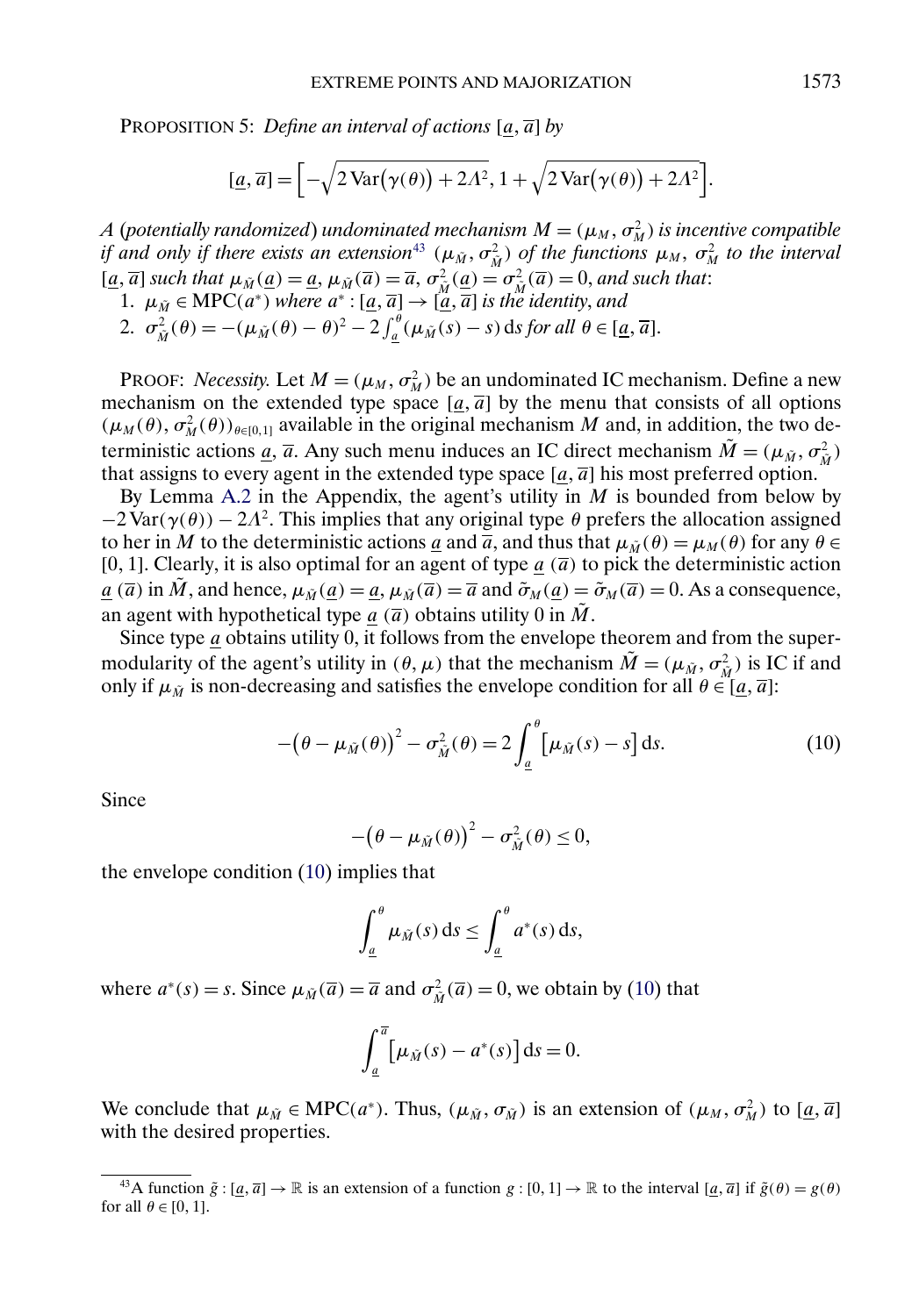<span id="page-17-0"></span>*Sufficiency.* Conversely, suppose that  $(\mu_{\tilde{M}}, \sigma_{\tilde{M}}^2)$  are such that  $\mu_{\tilde{M}} \in \text{MPC}(a^*)$  and such that  $\sigma_{\tilde{M}}^2$  satisfies the condition of the proposition. Then, we can define a stochastic mechanism  $M = (\mu_M, \sigma_M^2)$  by the restriction of  $(\mu_M, \sigma_M^2)$  to the set of types [0, 1]. This mechanism is well-defined since its variance is non-negative:

$$
\sigma_M^2(\theta) = -(\mu_{\tilde{M}}(\theta) - \theta)^2 - 2 \int_{\underline{a}}^{\theta} (\mu_{\tilde{M}}(s) - s) ds
$$
  
= 
$$
-2 \int_{\theta}^{\tilde{\mu}_M(\theta)} (\mu_{\tilde{M}}(\theta) - s) ds - 2 \int_{\underline{a}}^{\theta} (\mu_{\tilde{M}}(s) - s) ds
$$
  

$$
\geq -2 \int_{\underline{a}}^{\tilde{\mu}_M(\theta)} (\mu_{\tilde{M}}(s) - s) ds \geq 0,
$$

where the first inequality follows since  $\mu_{\tilde{M}}$  is non-decreasing, and the second follows since  $\mu_{\tilde{M}} > a^*$ . Since  $\mu_{\tilde{M}}$  is non-decreasing and  $(\mu_{\tilde{M}}, \sigma^2_{\tilde{M}})$  satisfies the envelope condition by assumption, it follows that the mechanism M is IC. *Q.E.D.*

[Kovac and Mylovanov](#page-36-0) [\(2009\)](#page-36-0) characterized IC mechanisms by: (1) monotonicity of the mean action function; (2) the envelope condition determining the variance functions, and (3) a non-negativity constraint on the variance. This imposes a joint constraint on the mean action function and on the variance of the lowest type. In contrast, our condition  $\mu_{\tilde{M}} \in \text{MPC}(a^*)$  encompasses the monotonicity constraint on the mean action function, and ensures that the variance derived by the envelope condition is non-negative for all types if  $\sigma_{\tilde{M}}^2(\underline{a}) = 0$ . This new formulation allows us to reduce the problem to a linear maximization problem where we optimize only over mean action functions subject to the majorization constraint.

Similarly to the revenue equivalence result for auctions, we now use Proposition [5](#page-16-0) to show that the value of the principal in different, undominated, IC delegation mechanisms only depends on the implemented mean action function:<sup>44</sup>

PROPOSITION 6—Value Equivalence: *Fix an undominated*, *IC delegation mechanism*  $M = (\mu_M, \sigma_M^2)$  and let  $\mu_{\tilde{M}}, \sigma_{\tilde{M}}^2$  be an extension satisfying the conditions of Proposition [5.](#page-16-0) *The principal's expected utility in M is only a function of*  $\mu_{\tilde M}$  *and is given by* 

$$
V_P(\mu_{\tilde{M}}) = 2 \int_{\underline{a}}^{\overline{a}} J(\theta) \mu_{\tilde{M}}(\theta) d\theta + C,
$$
\n(11)

where the "virtual value"  $J : [\underline{a}, \overline{a}] \rightarrow \mathbb{R}$  is defined as

$$
J(\theta) = \begin{cases} 1, & \text{for } \theta \in [\underline{a}, 0), \\ 1 - F(\theta) + (\gamma(\theta) - \theta) f(\theta), & \text{for } \theta \in [0, 1], \\ 0, & \text{for } \theta \in (1, \overline{a}], \end{cases}
$$

*and where*

$$
C = \int_0^1 (\theta^2 - \gamma(\theta)^2) f(\theta) - 2\theta (1 - F(\theta)) d\theta + \underline{a}^2.
$$

<sup>44</sup>Note though that the present majorization constraint is the opposite of that for auctions, and that the envelope condition characterizing the variance is non-linear due to the agent's quadratic utility.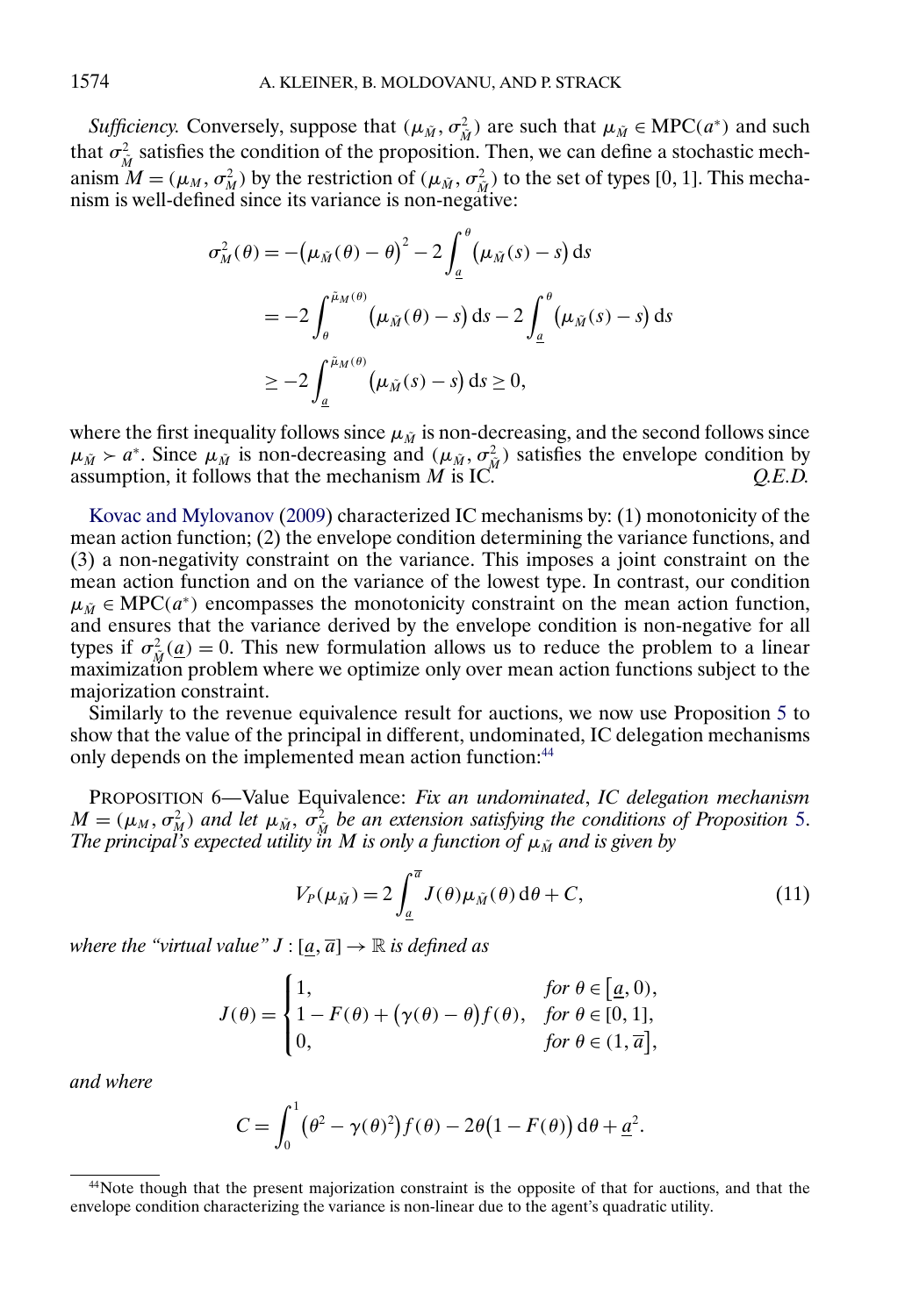PROOF: The principal's expected utility from using an IC mechanism M can be written as

$$
V_P(\mu_{\tilde{M}}) = \int_{\underline{a}}^{\overline{a}} \left[ -\gamma(\theta)^2 + 2\gamma(\theta)\mu_{\tilde{M}}(\theta) - \mu_{\tilde{M}}(\theta)^2 - \sigma_{\tilde{M}}^2(\theta) \right] dF(\theta).
$$

Substituting for  $\sigma_{\tilde{M}}^2(\theta)$  by the characterization of IC, we obtain that

$$
V_P(\mu_{\tilde{M}}) = \int_{\underline{a}}^{\overline{a}} \left[ -\gamma(\theta)^2 + 2\gamma(\theta)\mu_{\tilde{M}}(\theta) - \mu_{\tilde{M}}(\theta)^2 - \left( -(\mu_{\tilde{M}}(\theta) - \theta)^2 - 2\int_{\underline{a}}^{\theta} (\mu_{\tilde{M}}(s) - s) \, ds \right) \right] dF(\theta).
$$

Integration by parts yields

$$
\int_{\underline{a}}^{\overline{a}} \int_{\underline{a}}^{\theta} (\mu_{\tilde{M}}(s) - s) \, \mathrm{d}s f(\theta) \, \mathrm{d}\theta = \left[ \int_{\underline{a}}^{\theta} (\mu_{\tilde{M}}(s) - s) \, \mathrm{d}s F(\theta) \right]_{\theta = \underline{a}}^{\theta = \overline{a}} - \int_{\underline{a}}^{\overline{a}} (\mu_{\tilde{M}}(\theta) - \theta) F(\theta) \, \mathrm{d}\theta
$$
\n
$$
= \int_{\underline{a}}^{\overline{a}} (\mu_{\tilde{M}}(\theta) - \theta) (1 - F(\theta)) \, \mathrm{d}\theta.
$$

Plugging this back into the above equation and simplifying yields

$$
V_P(\mu_{\tilde{M}}) = \int_{\underline{a}}^{\overline{a}} \left[ -\gamma(\theta)^2 f(\theta) + 2(\gamma(\theta) - \theta) f(\theta) \mu_{\tilde{M}}(\theta) + \theta^2 f(\theta) \right. \\ \left. + 2(\mu_{\tilde{M}}(\theta) - \theta) (1 - F(\theta)) \right] d\theta
$$

$$
= \int_{\underline{a}}^{\overline{a}} \left[ 2((\gamma(\theta) - \theta) f(\theta) + (1 - F(\theta)) \mu_{\tilde{M}}(\theta) \right. \\ \left. + f(\theta) (\theta^2 - \gamma(\theta)^2) - 2\theta (1 - F(\theta)) \right] d\theta. \qquad Q.E.D.
$$

What is remarkable about the above "virtual value" characterization is that the objective of the principal (i) does not depend on the choice of the extension  $\mu_{\tilde{M}}$  (as long as it satisfies the conditions in Proposition [5\)](#page-16-0) and (ii) becomes linear in the extension of the mean allocation rule  $\mu_{\tilde{M}}$  despite the fact that the original objective of the principal was strictly concave in  $\mu_M$ .

COROLLARY 3: *The principal's problem is given by*

$$
\max_{\mu_{\tilde{M}} \in \text{MPC}(a^*)} V_P(\mu_{\tilde{M}})
$$

*and therefore an extreme point of* MPC(a<sup>∗</sup>) *must be optimal*.

We start with some insights into the nature of optimal delegation mechanisms:

REMARK 1: Recall that an extreme point  $\mu_{\tilde{M}}$  of MPC( $a^*$ ) is characterized by a collection of intervals  $[\underline{\theta}_i, \overline{\theta}_i)$  with sub-intervals  $[\underline{y}_i, \overline{y}_i)$  indexed by  $i \in I$  such that: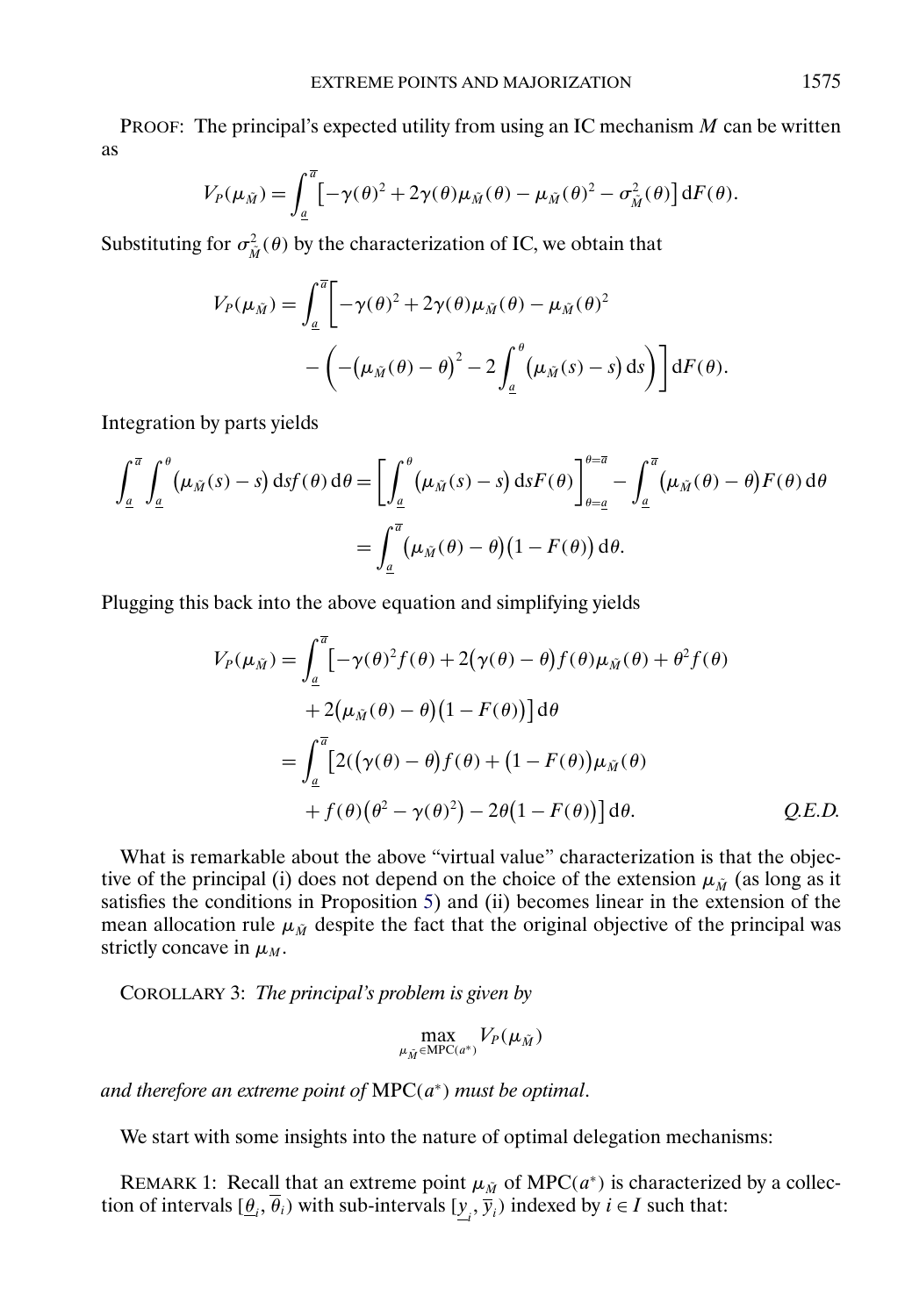1. If, for some  $i \in I$ ,  $\theta \in [\underline{\theta}_i, \overline{\theta}_i)$  and  $\underline{y}_i = \overline{y}_i$ , then

$$
\mu_{\tilde{M}}(\theta) = \begin{cases} \frac{\theta}{\theta_i}, & \text{for } \theta < \frac{\overline{\theta}_i + \underline{\theta}_i}{2}, \\ \overline{\theta}_i, & \text{for } \theta > \frac{\overline{\theta}_i + \underline{\theta}_i}{2}. \end{cases}
$$

2. If, for some  $i \in I$ ,  $\theta \in [\underline{\theta}_i, \overline{\theta}_i)$  and  $\underline{y}_i < \overline{y}_i$ , then

$$
\mu_{\tilde{M}}(\theta) = \begin{cases} \frac{\theta}{\nu_i}, & \text{for } \theta < \underline{y}_i, \\ v_i, & \text{for } \theta \in [\underline{y}_i, \overline{y}_i), \\ \overline{\theta}_i, & \text{for } \theta > \overline{y}_i, \end{cases}
$$

where  $v_i$  is defined in equation [\(4\)](#page-5-0).

3. If  $\theta \notin \bigcup_{i \in I} [\underline{\theta}_i, \overline{\theta}_i)$ , then  $\mu_{\tilde{M}}(\theta) = \theta$ .

 $\bigcup_{i\in I} (\underline{\theta}_i, \overline{\theta}_i)$  and, for each  $i \in I$  such that  $\underline{y}_i < \overline{y}_i$ , adding to the agent's choice set an addi-Such a mechanism is implemented by letting the agent choose any action  $a \in [\underline{a}, \overline{a}] \setminus \overline{a}$ tional option with mean  $v_i$  and variance  $(\underline{\theta}_i - \underline{y}_i)^2 - (\underline{y}_i - v_i)^2$ . In particular, a delegation mechanism corresponding to an extreme point is deterministic if  $\underline{y}_i = \overline{y}_i$  for each  $i \in I$ .

Optimal delegation mechanisms sometimes involve deliberate randomization by the principal (see [Kovac and Mylovanov](#page-36-0) [\(2009\)](#page-36-0) and [Alonso and Matouschek](#page-35-0) [\(2008\)](#page-35-0) for examples). But, our result above significantly reduces the class of uniquely optimal stochastic mechanisms: any extreme (and thus exposed) point will use at most one non-degenerate lottery on each of the intervals  $(\underline{\theta}_i, \theta_i)$ , and any stochastic extreme point will have a discontinuous mean-action function.

REMARK 2: Certain Bayesian persuasion problems give rise to the same class of optimization problems (see Section [4.4](#page-20-0) below), and this allows us to extend the equivalence observed in [Kolotilin and Zapechelnyuk](#page-36-0) [\(2019\)](#page-36-0) to stochastic delegation and to general persuasion mechanisms. As an illustration of this equivalence, we now provide a sufficient condition for a deterministic delegation mechanism to be optimal by applying a result in [Dworczak and Martini](#page-35-0) [\(2019\)](#page-35-0) about the optimality of *monotone partitional signals* in Bayesian persuasion.45

COROLLARY 4: Suppose that there are  $a_1, a_2 \in [a, \overline{a}]$  such that *J* is non-increasing on the  $\alpha$  *intervals* [ $\alpha$ ,  $a_1$ ] and [ $a_2$ ,  $\overline{a}$ ], and non-decreasing on the interval [ $a_1$ ,  $a_2$ ]. Then a deterministic *mechanism is optimal*.

PROOF: Using integration by parts for the Riemann–Stieltjes integral,<sup>46</sup> the principal's objective becomes

$$
\max_{\mu_{\tilde{M}} \in \mathrm{MPC}(a^*)} \int_a^{\overline{a}} \left( - \int_a^{\theta} J(s) \, \mathrm{d} s \right) \mathrm{d} \mu_{\tilde{M}}(\theta).
$$

<span id="page-19-0"></span>

<sup>45</sup>Our result also extends a result by [Kovac and Mylovanov](#page-36-0) [\(2009\)](#page-36-0). Recently, [Kartik, Kleiner, and Van](#page-35-0) [Weelden](#page-35-0) [\(2020\)](#page-35-0) provided sufficient conditions for the optimality of deterministic mechanisms in a related veto bargaining model.

<sup>&</sup>lt;sup>46</sup>Note that  $\mu_{\tilde{M}}(\theta)$  is non-decreasing and hence has bounded variation.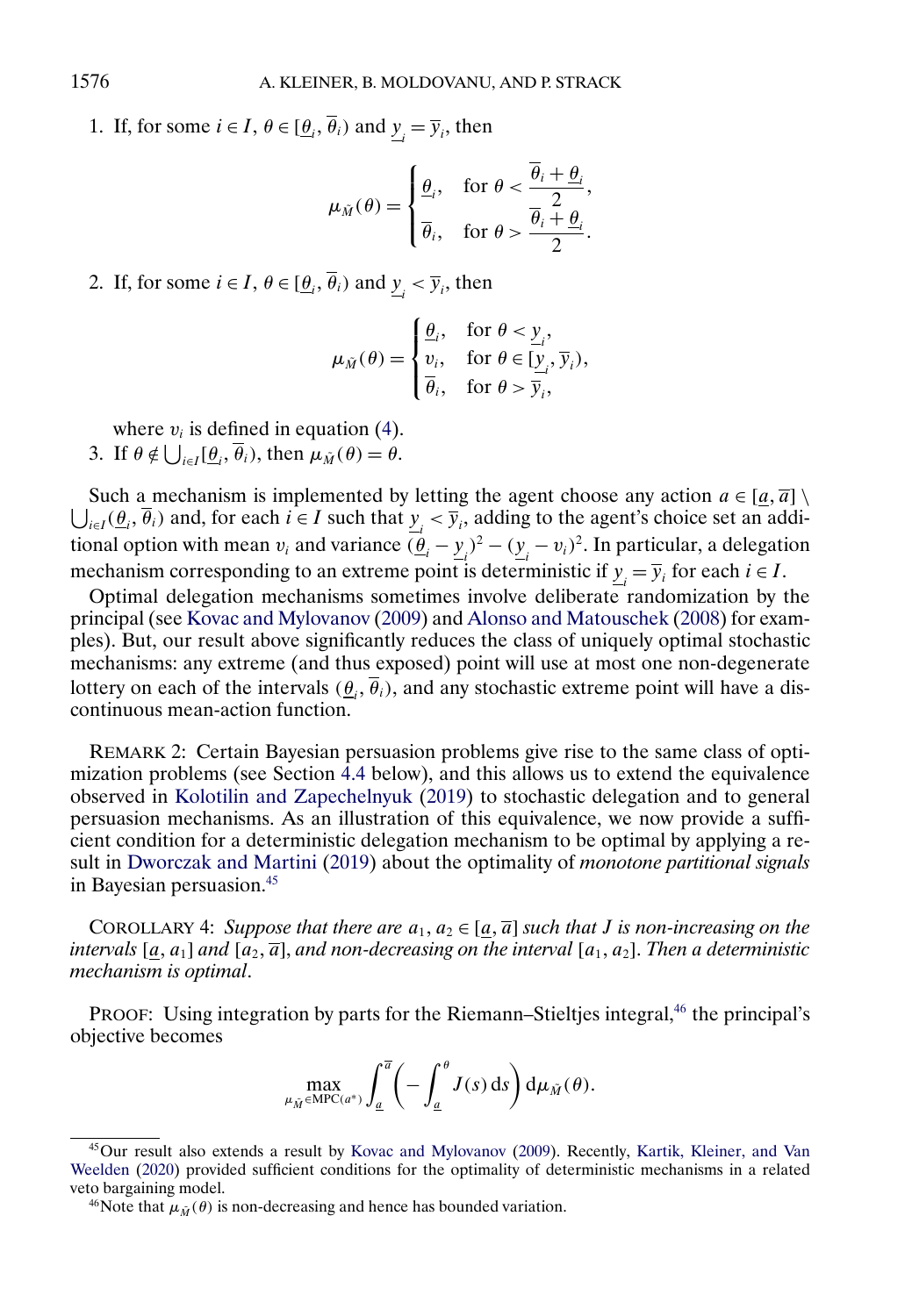<span id="page-20-0"></span>The assumption implies that the integrand, as a function of  $\theta$ , is convex on [a, a<sub>1</sub>] and on  $[a_2, \overline{a}]$ , and concave on  $[a_1, a_2]$ . It is therefore an *affine-closed function* (see Definition 2 in [Dworczak and Martini,](#page-35-0) [2019\)](#page-35-0). Their Theorem 3 implies then that the principal's problem is solved by an extreme point such that, in the notation of our Theorem [2,](#page-5-0)  $\underline{y}_i = \overline{y}_i$ for all  $i \in I$  (see also Section 4.4). Any such mechanism corresponds to a deterministic delegation mechanism. *Q.E.D.*

REMARK 3: Our results can be used to characterize when particular extreme points are optimal. The Fan–Lorentz theorem (Theorem [4\)](#page-10-0) immediately yields a result obtained by [Kovac and Mylovanov](#page-36-0) [\(2009\)](#page-36-0) who used a rather different approach:

COROLLARY 5: Full delegation, that is, allowing the agent to choose any action in [0, 1], *is optimal if*  $J(\theta) = 1 - F(\theta) + (\gamma(\theta) - \theta) f(\theta)$  *is non-increasing on* [0, 1], *and if*  $\gamma(0) \le 0$ *and*  $\gamma(1) \geq 1$ .

PROOF: The assumptions imply that *J* is non-increasing on  $[\underline{a}, \overline{a}]$ , and thus the objective is linear, sub-modular, and thus Schur-convex. The function  $a^*$  itself is then a maximizer over MPC( $a^*$ ) for any such functional. As a consequence, each type gets a mean allocation equal to his type  $\mu_M(\theta) = \theta$ . In turn, Proposition [5](#page-16-0) implies that the variance for each type,  $\sigma_M(\theta)$ , equals zero.  $Q.E.D.$ 

More generally, Proposition [3](#page-12-0) characterizes, for any delegation mechanism in a large class, when this particular mechanism is optimal. This result applies to all deterministic mechanisms in which the agent can choose out of a finite union of non-degenerate intervals, significantly extending previous results. In addition, it applies to a large class of stochastic extreme points, yielding novel characterizations when particular stochastic delegation mechanisms are optimal.

Finally, note that, due to a failure of revenue equivalence on discrete-type spaces, there is no obvious characterization of the set of feasible mechanisms using majorization. $47$ Thus, without analyzing the continuous-type case, we cannot prove the equivalence between delegation and Bayesian persuasion (see below) via our simple majorization techniques.

# 4.4. *Persuasion With Preferences Over the Posterior Mean*

We consider here the persuasion problem studied by [Kolotilin](#page-35-0) [\(2018\)](#page-35-0) and [Dworczak](#page-35-0) [and Martini](#page-35-0) [\(2019\)](#page-35-0).

The state of the world  $\omega$  is distributed according to a continuous distribution F on the interval [0, 1], and a sender can reveal information about the state to an uninformed receiver. The sender chooses a signal (or Blackwell experiment)  $\pi$  that consists of a signal realization space S and a family of distributions  $(\pi_{\omega})_{\omega}$  over S, conditional on the state. By Bayes's rule, each signal induces a distribution of posteriors, and hence a distribution of posterior means. The receiver observes the choice of signal and the signal realization, and then chooses an optimal action that depends on the mean of the posterior, denoted here by x. The sender's indirect utility  $v$  is state independent and only depends on the

 $47$ Consider the delegation problem with three types,  $\{0, 1, 2\}$ , together with a mechanism that chooses action 0 for type 0, action a for type 1, and action 2 for type 2. Such a mechanism is IC if and only if  $a$  is in [0, 2].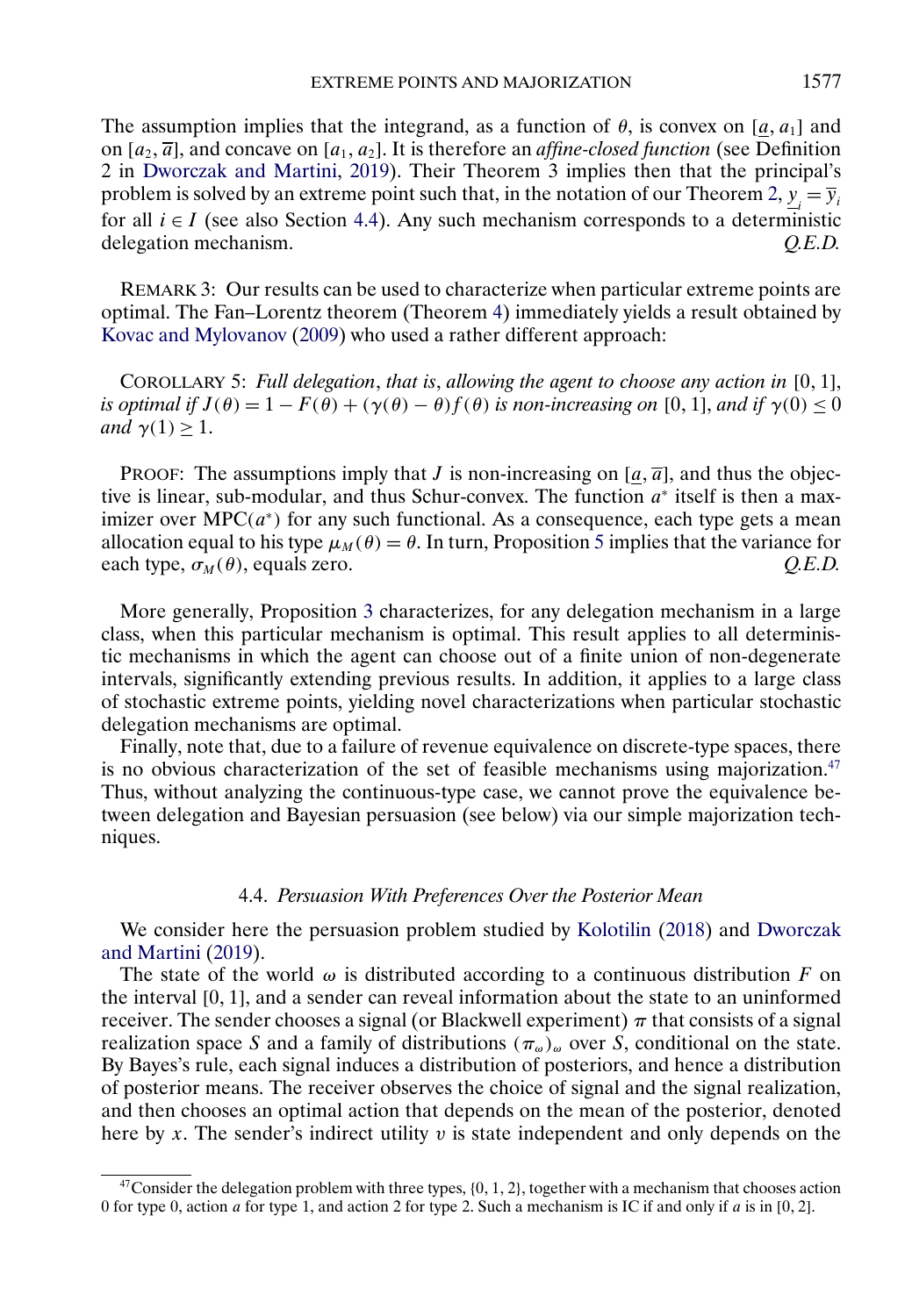<span id="page-21-0"></span>posterior mean  $x$ <sup>48</sup>. Note that the posterior mean could take a continuum of values even if the underlying state space is discrete. Requiring that the mean takes only one of finitely many values is an unnecessary, exogenous restriction on an endogenous object.

Any signal is a "garbling" of the prior, and thus, for any signal  $\pi$ , the prior F is a meanpreserving spread of the generated distribution of posterior means  $G_{\pi}$ , that is,  $G_{\pi} > F$ . Conversely, it is well known that, for any G such that  $G > F$ , there exists a signal  $\pi$ such that  $G_\pi = G$ . Hence, formally, the sender's problem is to choose a distribution over posterior mean beliefs of the receiver G that solves

$$
\max_{G \in \text{MPC}(F)} \int_0^1 v(x) \,dG(x).
$$

As the objective is linear, a maximum is attained at one of the extreme points characterized in Theorem [2.](#page-5-0) <sup>49</sup> This immediately implies that an optimal signal structure partitions the states in intervals such that, in each interval:

- 1. Either all states are perfectly revealed.
- 2. Or states are pooled, so that only one (deterministic) signal is sent for all states in this interval.
- 3. Or two different (potentially random) signals are sent for states in that interval, inducing two possible posterior means on this interval.

A signal structure is called *monotone partitional* if it partitions the state space into intervals such that each interval is either of type 1 or type 2; such an information structure either reveals the state perfectly, or sends the same signal for all states in an interval. While other information structures may be optimal, our result implies that an optimal signal structure can still be implemented in a simple way by sending at most two signals on each interval. [Arieli et al.](#page-35-0) [\(2020\)](#page-35-0) independently obtained the same result—they called signal structures of type 3 *bi-pooled*. 50

## *Equivalence to Optimal Delegation*

Our majorization/extreme points approach highlights the close connections between Bayesian persuasion and delegation. Although the delegation problem is a priori nonlinear, we have shown that both exercises can be reduced to a maximization of a linear functional over a set of majorizing functions. Hence, the basic structure of their respective optimal mechanisms is identical.

[Kolotilin and Zapechelnyuk](#page-36-0) [\(2019\)](#page-36-0) have recently established a formal equivalence between optimal delegation and Bayesian persuasion for the case where the set of policies for the principal was exogenously restricted to deterministic delegation mechanisms and to monotone partitional signals, respectively. Our majorization characterization immediately implies that this equivalence holds without *any* restrictions on the policy space: optimal signal structures for Bayesian persuasion that are not monotone partitional correspond to randomized optimal delegation mechanisms.

<sup>&</sup>lt;sup>48</sup>This allows for the sender's payoff to depend on the action taken by the receiver.

<sup>49</sup>In the discussion paper version, we also treat a Bayesian persuasion problem with an ex ante informed agent, and we show how the insights of our Theorem [1](#page-4-0) become relevant.

 $50$ The optimality of such a structure in a particular example has already been established in [Gentzkow and](#page-35-0) [Kamenica](#page-35-0) [\(2016\)](#page-35-0) and for general piecewise linear objective functions in [Candogan](#page-35-0) [\(2019\)](#page-35-0).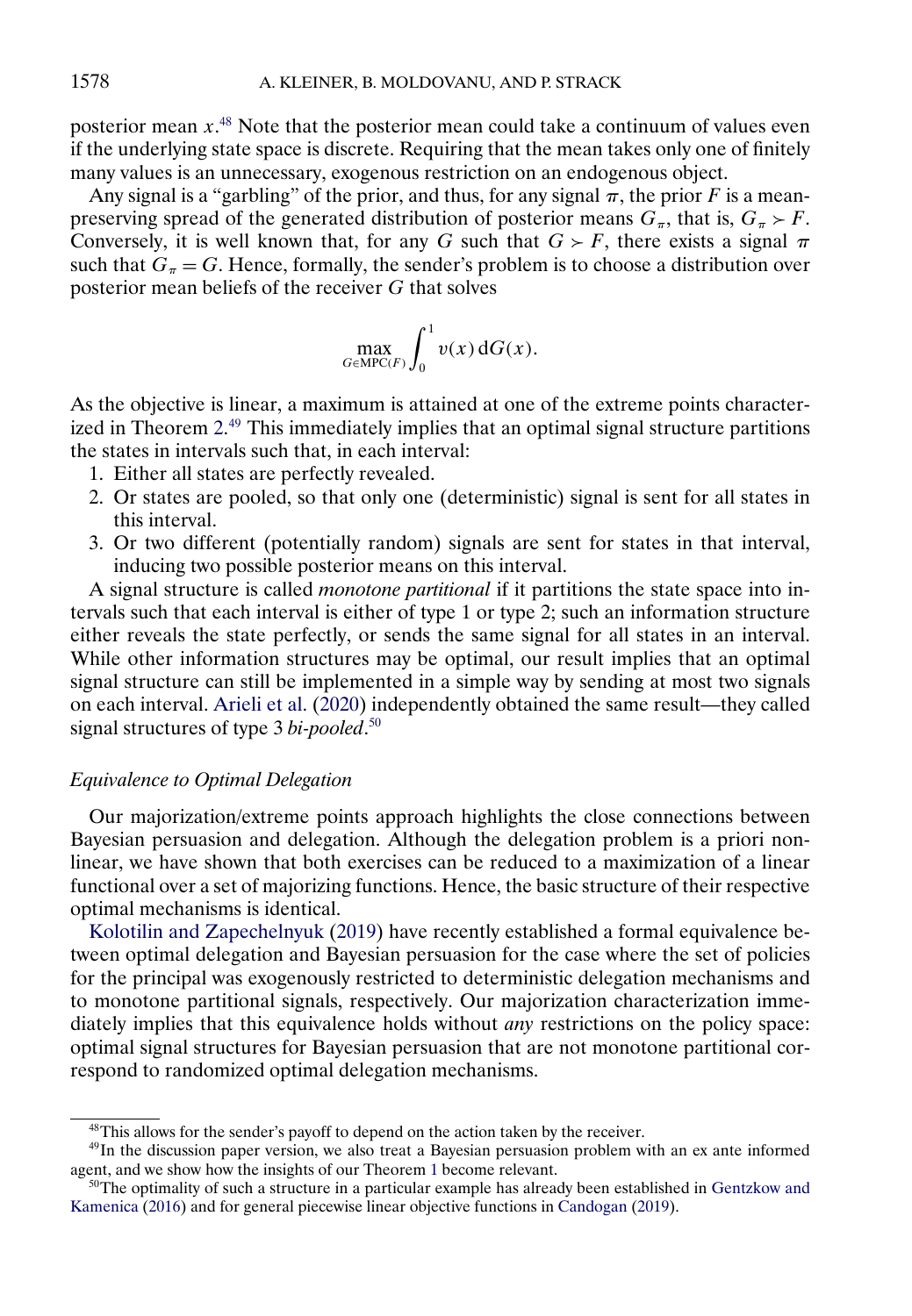### 5. CONCLUSION

<span id="page-22-0"></span>We provided characterizations of the extreme points of the sets of all monotonic functions that are either majorized by, or themselves majorize, a given function. We have also shown that many well-known optimization exercises in economics can be rephrased as maximizing a convex functional over such sets. Hence, a maximum must be attained at one of the extreme points.

Together with an integral representation result due to Choquet, the characterization of extreme points directly implies many results, both novel and well-known. For example, in the context of auctions, it implies both a new generalization of Border's theorem and the known equivalence between Bayes and dominant strategy incentive-compatible mechanisms. For optimal delegation and Bayesian persuasion, our results imply that it is without loss of generality to restrict attention to a small class of mechanisms, and reveal a novel, general equivalence result between these two problems and their (possibly randomized) solutions.

An interesting question for future research is if an analogous extreme point characterization could be obtained for notions of multivariate majorization. Such a result would be potentially useful in various other applications, for example, information revelation in auctions where the state is naturally multidimensional.

## APPENDIX

Throughout, we assume for any bounded non-decreasing function that it is rightcontinuous and, moreover, left-continuous at  $x = 1$ .<sup>51</sup>

PROOF OF PROPOSITION [1:](#page-4-0) We first establish that MPS(f) is a compact subset of  $L^1$  in the norm topology. For any  $g \in MPS(f), f(0) \leq g(x) \leq f(1)$ , and the total variation of g is uniformly bounded by  $\tilde{f}(1) - f(0)$ . *Helly's Selection Theorem* therefore implies that any sequence  $\{g_n\}$  in MPS(f) has a subsequence that converges pointwise, and in  $L^1$ , to some function g with bounded variation. Since  $\int_x^1 g_n(s) ds \le \int_x^1 f(s) ds$ , we obtain that  $\int_x^1 g(s) ds \le \int_x^1 f(s) ds$ , with equality for  $x = 0$ . Also, since each  $g_n$  is non-decreasing, g is non-decreasing and we conclude that  $MPS(f)$  is compact in the topology induced by the  $L^1$ -norm. Analogous arguments establish compactness of MPS<sub>w</sub>(f) and MPC(f).

It is clear from the definitions that the sets  $MPS(f)$ ,  $MPS_w(f)$ , and  $MPC(f)$  are convex. It then follows from Choquet's theorem that, for any  $g \in MPS(f))$ , there is a probability measure  $\lambda_g$  that puts measure 1 on the extreme points of MPS(f) such that  $g = \int h d\lambda_g(h)$ . The same argument applies to MPS<sub>w</sub>(f) and MPC(f).  $Q.E.D.$ 

## *Preparations for the Proof of Theorem [1](#page-4-0)*

Fix  $g \in MPS(f)$  and for any function h let  $h(x_{-}) = \lim_{x' \uparrow x} h(x')$  and  $h(x_{+}) =$  $\lim_{x' \downarrow x} h(x')$  whenever the limits exist. Given  $s_1, s_2 \in [0, 1]$  such that  $s_1 < s_2$  and given  $y \in [g(s_1), g(s_2)]$ , define

$$
u(s) := \text{median}\{g(s) - g(s_1), g(s) - g(s_2), y - g(s)\}
$$
  
for  $s \in [s_1, s_2]$  and  $u(s) = 0$  else. (12)

<sup>&</sup>lt;sup>51</sup>Recall that in  $L<sup>1</sup>$  we identify functions that are equal almost everywhere. A bounded, non-decreasing function  $f : [0, 1] \to \mathbb{R}$  has at most countably many discontinuities, limits from the right are defined for each  $x \in [0, 1)$ , and the limit from the left is defined for  $x = 1$ .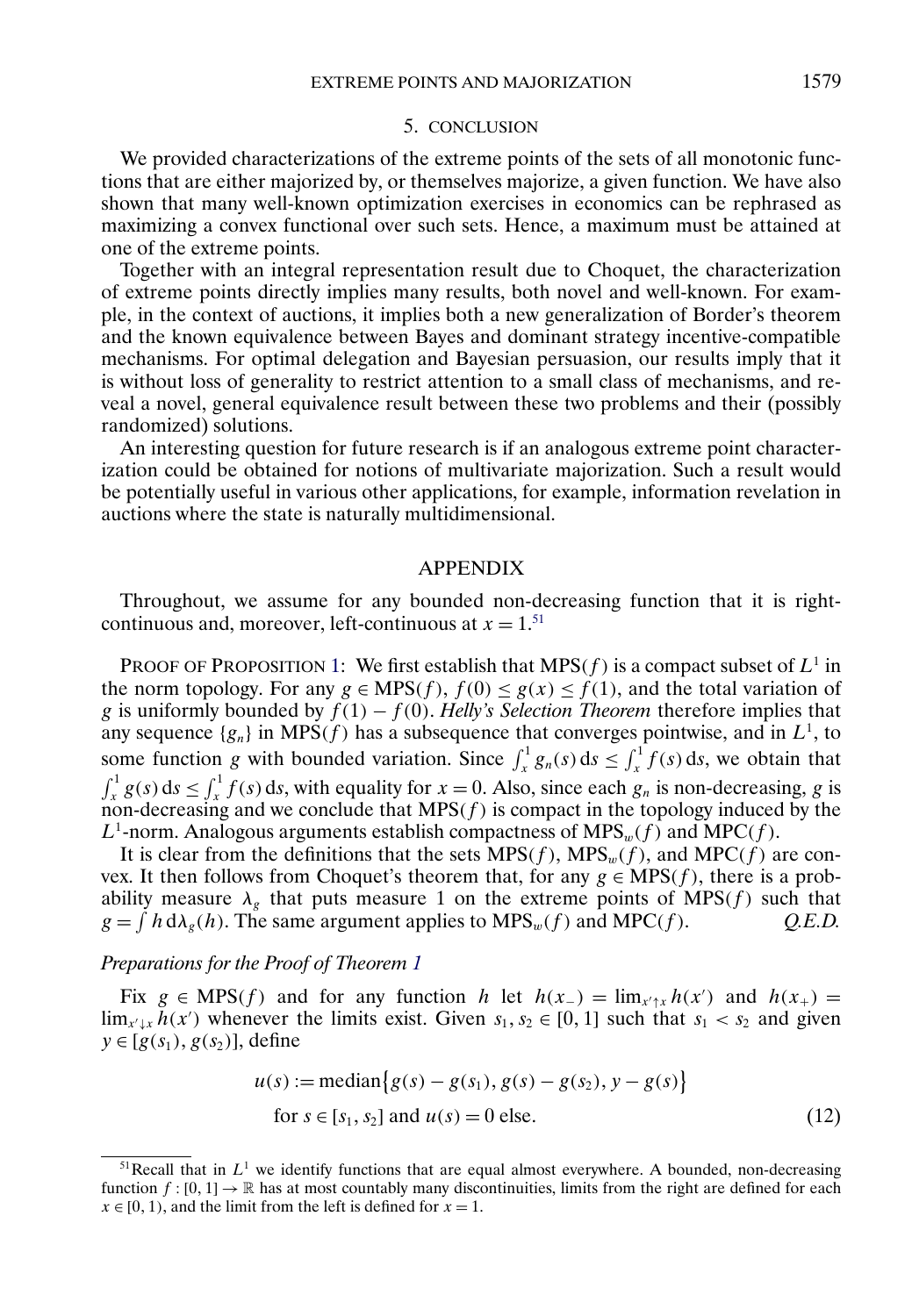<span id="page-23-0"></span>LEMMA A.1: 1.  $g \pm u$  *is non-decreasing, and*  $g(s_1) \le (g \pm u)(s) \le g(s_2)$  *for all*  $s \in [s_1, s_2]$ *.* 2. *If*  $g(s_1) < g(s)$  *for all*  $s > s_1$ *, then*  $u \neq 0$ *.* 

- 3. If  $g(s) < g(s_2)$  for all  $s < s_2$  and if g is continuous at  $s_2$ , then  $u \neq 0$ .
- 4. *There exists*  $y \in [g(s_1), g(s_2)]$  *such that*  $\int_{s_1}^{s_2} u(s) ds = 0$ .

PROOF OF LEMMA A.1: **(1)** Let

$$
s_a := \inf \left\{ x | g(x) \ge \frac{g(s_1) + y}{2} \right\} = \inf \{ x | g(x) - g(s_1) \ge y - g(x) \}
$$

and

$$
s_b := \inf \left\{ x | g(x) \ge \frac{g(s_2) + y}{2} \right\} = \inf \{ x | g(x) - g(s_2) \ge y - g(x) \}.
$$

It follows that

$$
u(s) = \begin{cases} g(s) - g(s_1), & \text{for } s \in (s_1, s_a), \\ y - g(s), & \text{for } s \in (s_a, s_b), \\ g(s) - g(s_2), & \text{for } s \in (s_b, s_2), \end{cases}
$$

and hence that

$$
(g+u)(s) = \begin{cases} 2g(s) - g(s_1), & \text{for } s \in [s_1, s_a), \\ y, & \text{for } s \in [s_a, s_b), \\ 2g(s) - g(s_2), & \text{for } s \in [s_b, s_2). \end{cases}
$$

By the definition of  $s_a$ , and because  $g + u$  is right-continuous, we obtain

$$
(g+u)(s_a^-) = 2g(s_a^-) - g(s_1) \le y = (g+u)(s_a).
$$

Similarly,

$$
(g+u)(s_b^-) = y \le 2g(s_b^+) = (g+u)(s_b)
$$

by definition of  $s_b$ . Since, in addition,  $u(s_1) = u(s_2) = 0$ , we conclude that  $g + u$  is nondecreasing. Similar arguments show that  $g - u$  is non-decreasing as well. Since  $u(s) = 0$ for  $s \notin (s_1, s_2)$ , the inequalities follow.

**(2)** Note that the first argument of the median function in [\(12\)](#page-22-0) is strictly positive for  $s > s_1$  since, by assumption,  $g(s_1) < g(s)$  for all  $s > s_1$ .

If  $y = g(s_1)$ , then the third argument in the definition of u is strictly negative for s > s<sub>1</sub>, and the second argument is also strictly negative for a sufficiently small interval  $s \in$  $(s_1, s_1 + \delta)$ . Hence,  $u \neq 0$  on a set of positive measure and therefore  $u \neq 0$ .

If  $y > g(s_1)$ , then the right-continuity of g implies that there exists  $\delta > 0$  such that the third argument is strictly positive on  $[s_1, s_1 + \delta]$ ; similarly, there exists  $\delta' > 0$  such that the second term is strictly negative on [ $s_1, s_1 + \delta'$ ]. Hence,  $u \neq 0$  on a set of positive measure and therefore  $u \neq 0$ .

(3) If  $y = g(s_2)$ , then the third argument in the definition of u is strictly positive for  $s < s_2$  since  $g(s) < g(s_2)$  for all  $s < s_2$ ; if  $y < g(s_2)$ , then continuity of g at  $s_2$  implies that there is  $\delta > 0$  such that the third argument is strictly positive on [ $s_2 - \delta, s_2$ ]; the second argument is strictly negative for  $s < s_2$ ; and continuity of g at  $s_2$  implies that there is  $\delta' > 0$ such that the first argument is strictly positive on  $[s_2 - \delta', s_2]$ . Hence,  $u \neq 0$  on a set with positive measure and therefore  $u \neq 0$ .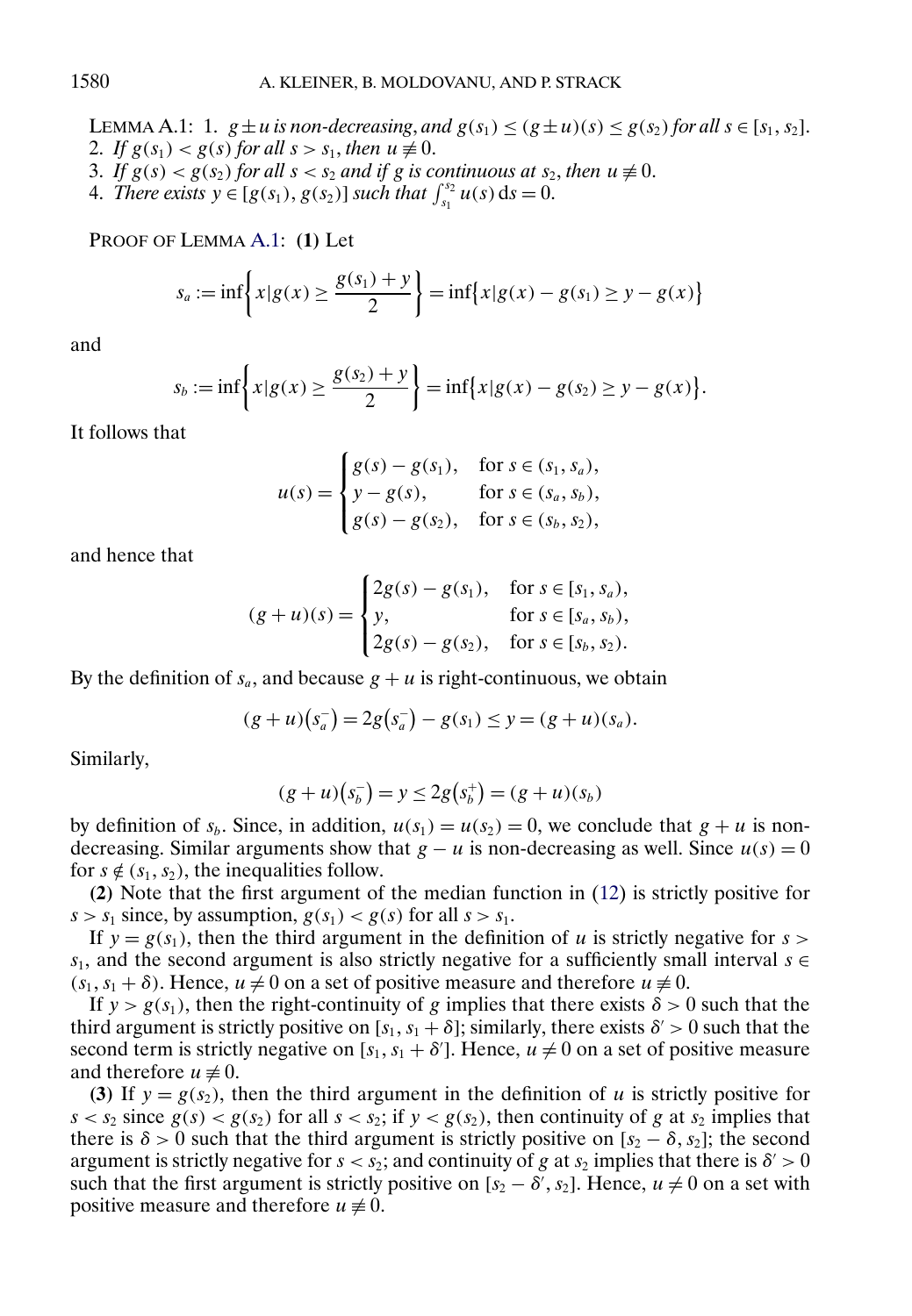**(4)** In order to emphasize the fact that the definition of u in [\(12\)](#page-22-0) depends on the parameter y, we write  $u(s, y)$  in this part. Note that, for all s, the function  $u(s, y)$  is continuous in y, and that, for all  $y \in [g(s_1), g(s_2)]$ ,  $u(\cdot, y)$  is integrable in s and uniformly bounded. Hence,  $\int_0^1 u(s, y) ds$  is continuous in y. If  $y = g(s_1)$ , then  $u(s, y) \le 0$  for all s; if  $y = g(s_2)$ , then  $u(s, y) \ge 0$  for all s. The intermediate value theorem implies therefore that there exists  $y \in [g(s_1), g(s_2)]$  such that  $\int_0^1 u(s, y) ds = 0$ . *Q.E.D.* 

PROOF OF THEOREM [1:](#page-4-0) " $\Rightarrow$ ": Suppose that g is an extreme point. The proof proceeds in two steps: Step 1 shows that, if g is non-constant in an interval around x, then  $f(x) =$  $g(x)$ . Step 2 argues that, if g constant on an interval around x, then it has the same average as f on this interval.

**Step 1:** Fix an arbitrary  $s_1 \in [0, 1)$  and suppose that  $g(s_1) < g(s)$  for all  $s > s_1$ . Since g is right-continuous, if  $g(s_1) < f(s_1)$ , then there exists  $s_2 > s_1$  such that  $g(s_2) < f(s_1)$ . Define u according to [\(12\)](#page-22-0) such that  $\int_{s_1}^{s_2} u(s) ds = 0$ . Then  $(g \pm u)(s) < f(s)$  holds on  $[s_1, s_2]$  as

$$
g(s) \pm u(s) \le g(s_2) < f(s_1) \le f(s).
$$

Also,  $\int_{s_2}^1 f(s) - g(s) ds \ge 0$  holds since  $f > g$ . This implies that  $\int_x^1 f(s) - (g \pm u)(s) ds \ge 0$ for all x, and hence that  $g \pm u \in MPS(f))$ . Lemma [A.1\(](#page-23-0)ii) implies that  $u \neq 0$ , contradicting the assumption that g is an extreme point of MPS $(f)$ .

Similarly, if  $g(s_1) > f(s_1)$ , then there exists  $s_2 > s_1$  such that  $f(s_2) < g(s_1)$ . Define u according to [\(12\)](#page-22-0) such that  $\int_{s_1}^{s_2} u(s) ds = 0$ . Then  $(g \pm u)(s) > f(s)$  holds on  $[s_1, s_2]$ . Since

$$
\int_{s_1}^1 (f(s) - g(s)) ds = \int_{s_1}^1 [f(s) - (g \pm u)(s)] ds \ge 0,
$$

we conclude that  $\int_x^1 [f(s) - (g \pm u)(s)] ds \ge 0$  for all x. Hence,  $g \pm u \in MPS(f))$ . Lemma [A.1\(](#page-23-0)ii) implies that  $u \neq 0$ , contradicting the assumption that g is an extreme point of MPS(f). We conclude that, if for an arbitrary  $x \in [0, 1)$  the inequality  $g(x) < g(s)$  holds for all  $s > x$ , then  $g(x) = f(x)$ .

**Step 2:** It follows from Step 1 that, for any  $x \in [0, 1)$  such that  $f(x) \neq g(x)$ , there exists a non-degenerate interval containing x where  $g$  is constant. Hence, there exists a countable collection of intervals  $\{[\underline{x}_i, \overline{x}_i] | i \in \mathcal{I}\}\$  such that, for each  $i, g(s) = g(\underline{x}_i)$  for  $s \in [\underline{x}_i, \overline{x}_i), g(s) < g(\underline{x}_i)$  for  $s < \underline{x}_i, g(s) > g(\underline{x}_i)$  for  $s > \overline{x}_i$ , and  $f(x) = g(x)$  for  $x \neq 1$ with  $x \notin \bigcup_i [\underline{x}_i, \overline{x}_i].$ 

Suppose now that  $\int_{x_i}^{\overline{x}_i} (f(s) - g(s)) ds < 0$  for some  $i \in \mathcal{I}$ . This implies that  $\int_{\overline{x}_i}^1 (f(s) - g(s)) ds$  $g(s)$  ds > 0 and, since g is constant on  $[\underline{x}_i, \overline{x}_i)$ , that  $f(\underline{x}_i) < g(\underline{x}_i)$ . If  $g(\underline{x}_i^-) = g(\underline{x}_i)$ , we can choose  $s_2 = \underline{x}_i$  and  $s_1 < s_2$  large enough such that u defined according to [\(12\)](#page-22-0) satisfies  $g \pm u \in \text{MPS}(f)$  and  $u \neq 0$ , contradicting that g is an extreme point. Hence,  $g(\underline{x_i}) < g(\underline{x_i})$ . Also, if  $g(s) > g(\overline{x}_i)$  for all  $s > \overline{x}_i$ , we can choose  $s_1 = \overline{x}_i$  and  $s_2 > s_1$  small enough such that u defined according to [\(12\)](#page-22-0) satisfies  $g \pm u \in MPS(f)$  and  $u \neq 0$ , contradicting that g is an extreme point. Hence, g is constant to the right of  $\overline{x}_i$ . Let  $b = \sup\{x | g(x) = g(\overline{x}_i)\}\$ . There are two cases to consider:

**Case 1**:  $\int_b^1 (f(s) - g(s)) ds > 0$ . If g is continuous at b, then we can choose  $s_1 = b$  and  $s_2 > s_1$  small enough such that u satisfies  $g \pm u \in MPS(f)$  and  $u \neq 0$ . Hence,  $g(b^-) < g(b)$ . We can therefore choose  $\varepsilon > 0$  and  $\delta > 0$  such that

$$
g \pm (\varepsilon \mathbf{1}_{[\underline{x}_i, \overline{x}_i)} - \delta \mathbf{1}_{[\overline{x}_i, b)} ) \in \text{MPS}(f),
$$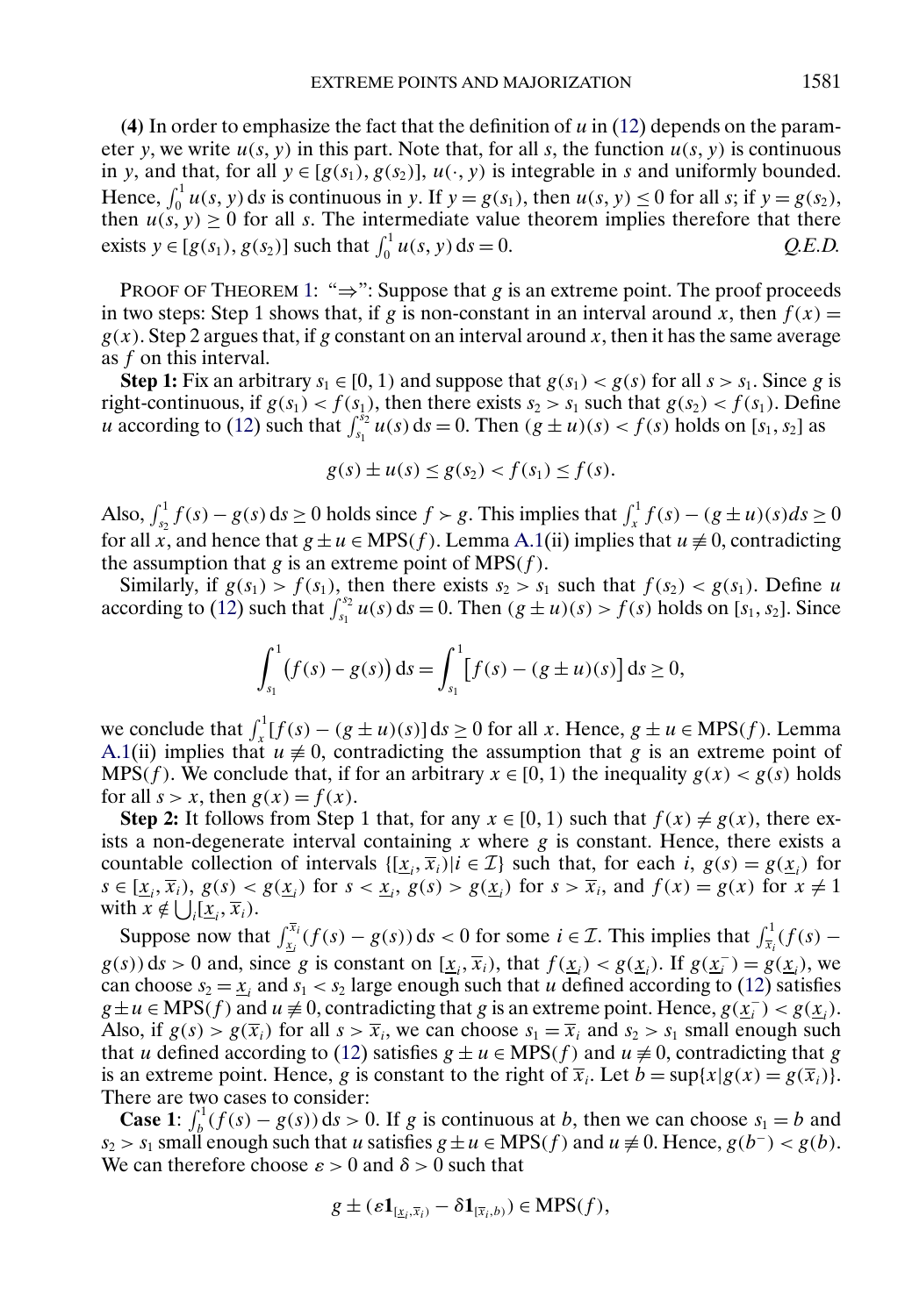contradicting the fact that  $g$  is an extreme point.

**Case 2:**  $\int_b^1 (f(s) - g(s)) ds = 0$ . Since, by assumption,  $\int_{x_i}^{\bar{x}_i} (f(s) - g(s)) ds < 0$  and  $\int_{x_i}^1 (f(s) - g(s)) ds \ge 0$  are true, we obtain  $\int_{\overline{x_i}}^1 (f(s) - g(s)) ds > 0$ . This implies that  $\int_{\overline{x}_i}^{b} (f(s) - g(s)) ds > 0$ , and hence that  $g(b^-) < f(b)$ . Since  $\int_{b}^{1} (f(s) - g(s)) ds = 0$ ,  $f(b) > g(b)$  would imply  $\int_{b+\varepsilon}^{1} (f(s) - g(s)) ds < 0$  for  $\varepsilon > 0$  small enough, which contradicts  $f > g$ . Therefore,  $g(b^-) < f(b) \le g(b)$ . We can therefore choose  $\varepsilon > 0$  and  $\delta > 0$ such that

$$
g \pm (\varepsilon \mathbf{1}_{[\underline{x}_i, \overline{x}_i)} - \delta \mathbf{1}_{[\overline{x}_i, b)} ) \in \text{MPS}(f),
$$

contradicting the fact that  $g$  is an extreme point.

We can conclude that  $\int_{x_i}^{\overline{x}_i} (f(s) - g(s)) ds \ge 0$  for all  $i \in \mathcal{I}$ . Since  $\int_0^1 (f(s) - g(s)) ds = 0$ and  $f(s) = g(s)$  for  $s \notin \bigcup_i [\underline{x}_i, \overline{x}_i]$ , we obtain  $\int_{\underline{x}_i}^{\overline{x}_i} (f(s) - g(s)) ds = 0$  for all  $i \in \mathcal{I}$ .

" $\Leftarrow$ ": Suppose that g has the form in the statement, and suppose that there exists  $u \in L^1$ such that  $g \pm u \in MPS(f))$ . Let  $\{[\underline{x}_i, \overline{x}_i\}]$  be a countable collection of intervals such that g is constant on each of the intervals, and such that  $f(x) = g(x)$  for  $x \notin \bigcup_{i \in \mathcal{I}} [\underline{x}_i, \overline{x}_i)$ . Since  $g \pm u$  is non-decreasing, for every  $i \in \mathcal{I}$  there is a constant function that equals u for a.e.  $x \in [\underline{x}_i, \overline{x}_i)$ . Also, the properties of g imply that  $\int_x^1 (f(s) - g(s)) ds = 0$  for  $x \notin$  $\bigcup_i (\underline{x}_i, \overline{x}_i)$ , and therefore  $\int_x^1 u(s) ds = 0$  must hold for  $x \notin \bigcup_i (\underline{x}_i, \overline{x}_i)$ . Together this implies  $u(s) = 0$  for a.e.  $s \in \bigcup_i (\underline{x}_i, \overline{x}_i)$  and therefore  $\int_x^1 u(s) ds = 0$  holds for all x and hence  $u(x) = 0$  for a.e. x. We conclude that g is an extreme point of MPS(f).  $Q.E.D.$ 

PROOF OF COROLLARY [1:](#page-4-0) Fix an arbitrary  $h \in MPS(f)$  and define

$$
c(x) = \begin{cases} x & \text{if } x \notin \bigcup_{i \in I} [\underline{x}_i, \overline{x}_i), \\ \overline{x}_i - x + \underline{x}_i & \text{if } x \in [\underline{x}_i, \overline{x}_i). \end{cases}
$$

Moreover, let

$$
\overline{c}(x) = \begin{cases} c(x) & \text{if } x \notin \bigcup_{i \in I} [\underline{x}_i, \overline{x}_i), \\ \int_{\underline{x}_i}^{\overline{x}_i} c(s) \, \text{d}s \\ \frac{\int_{\underline{x}_i}^{\overline{x}_i} - \underline{x}_i}{\overline{x}_i - \underline{x}_i} & \text{if } x \in [\underline{x}_i, \overline{x}_i), \end{cases}
$$

and

$$
\overline{h}(x) = \begin{cases} h(x) & \text{if } x \notin \bigcup_{i \in I} [\underline{x}_i, \overline{x}_i), \\ \int_{\underline{x}_i}^{\overline{x}_i} h(s) \, ds & \text{if } x \in [\underline{x}_i, \overline{x}_i). \end{cases}
$$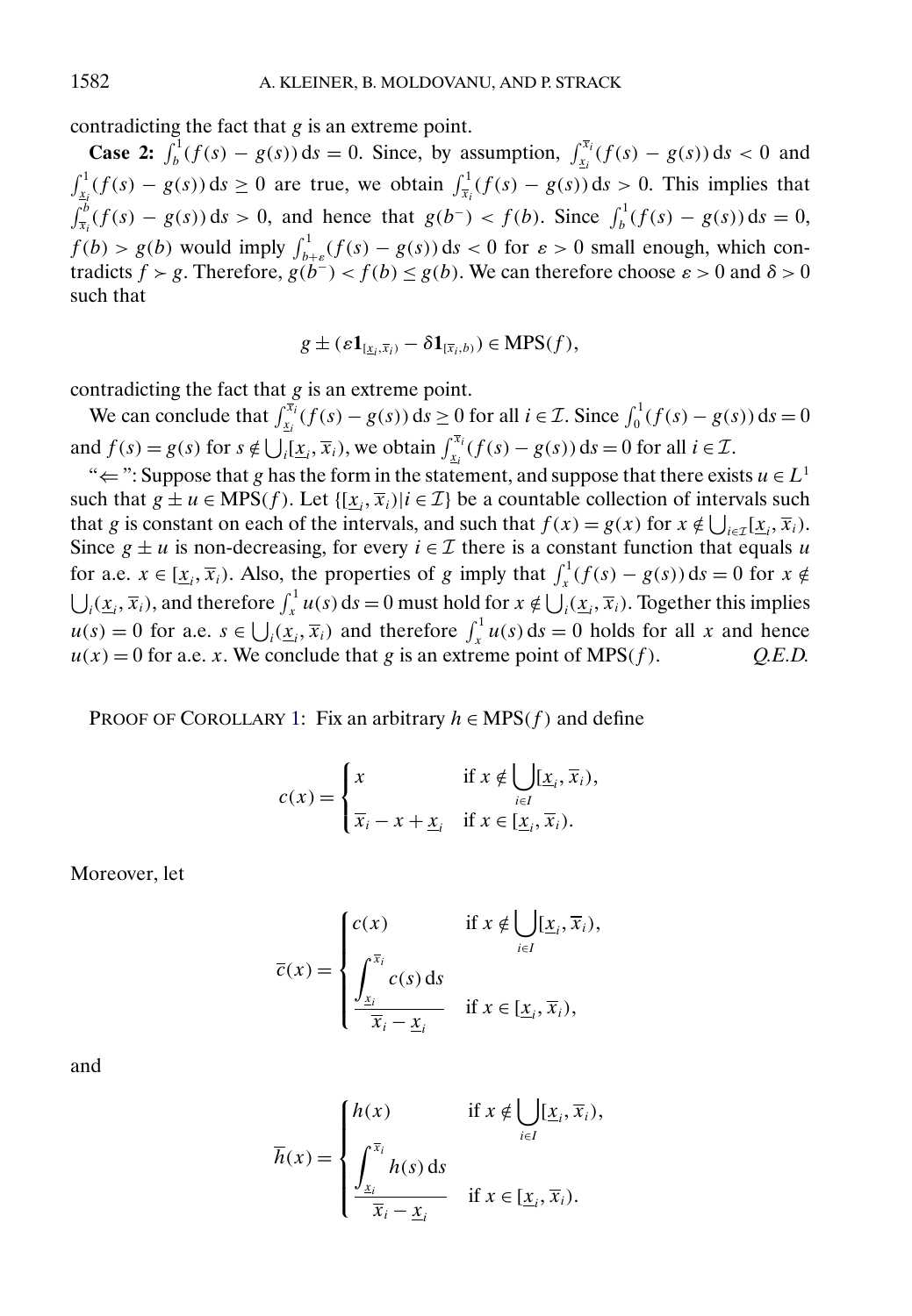<span id="page-26-0"></span>It follows that

$$
\int_{0}^{1} (g(x) - h(x))c(x) dx \ge \int_{0}^{1} (g(x) - \overline{h}(x))c(x) dx
$$
  
\n
$$
= \int_{0}^{1} (g(x) - \overline{h}(x))\overline{c}(x) dx
$$
(13)  
\n
$$
= \int_{0}^{1} \int_{x}^{1} g(s) - \overline{h}(s) ds d\overline{c}(x)
$$
  
\n
$$
= \int_{0}^{1} \int_{x}^{1} f(s) - \overline{h}(s) ds d\overline{c}(x) \ge 0,
$$
(14)

where the first inequality and the first equality follow from Chebyshev's inequality, the second equality follows from integration by parts, the third follows from Theorem [1,](#page-4-0) and the final inequality holds since  $\overline{h}$   $\lt f$ . Consequently, c determines a supporting hyperplane for  $MPS(f)$  through g. Moreover, this hyperplane contains no other point in MPS(f): equality holds in (13) only if h is constant on each of the intervals  $[\underline{x}_i, \overline{x}_i)$  (see [Fink and Jodeit,](#page-35-0) [1984\)](#page-35-0), which yields  $h = \overline{h}$ . Equality holds in (14) only if  $\int_x^1 \overline{h}(s) ds = \int_1^1 f(s) ds$  for all  $x \notin 1 | [x_1, \overline{x}_1]$ . This implies that  $\int_{x}^{1} f(s) ds$  for all  $x \notin \bigcup_{i} [\underline{x}_{i}, \overline{x}_{i}).$  This implies that

$$
\overline{h}(x) = f(x) = g(x) \quad \text{for all } x \notin \bigcup_{i \in I} [\underline{x}_i, \overline{x}_i) \text{ and}
$$
\n
$$
\overline{h}(x) = \frac{\int_{\underline{x}_i}^{\overline{x}_i} f(s) \, ds}{\overline{x}_i - \underline{x}_i} = g(x) \quad \text{for } x \in [\underline{x}_i, \overline{x}_i).
$$

Therefore,  $g$  is the only point of  $MPS(f)$  contained in the hyperplane.  $Q.E.D.$ 

PROOF OF COROLLARY [2:](#page-5-0) Observe first that  $MPS_w(f) = \bigcup_{\theta \in [0,1]} MPS(f \cdot \mathbf{1}_{[\theta,1]})$ : Since f is non-negative,  $g \lt f \cdot \mathbf{1}_{[\theta,1]}$  implies that  $g \lt_w f$ . Conversely, if  $g \lt_w f$ , then there exists  $\theta \in [0, 1]$  such that

$$
\int_0^1 g(x) \, \mathrm{d}x = \int_0^1 f(x) \cdot \mathbf{1}_{[\theta,1]}(x) \, \mathrm{d}x,
$$

and therefore  $g \lt f \cdot \mathbf{1}_{[\theta,1]}$ .

Suppose g is an extreme point of  $MPS_w(f)$ . It follows that there exists  $\theta \in [0, 1]$  such that  $g \in \text{MPS}(f \cdot \mathbf{1}_{[\theta,1]})$ . Since  $\text{MPS}(f \cdot \mathbf{1}_{[\theta,1]}) \subseteq \text{MPS}_w(f)$ , g must be an extreme point of MPS( $f \cdot \mathbf{1}_{[\theta,1]}$ ). If  $\int_0^1 g(s)ds = \int_0^1 f(s)ds$ , we can assume  $\theta = 0$ , which trivially implies  $g(x) = 0$  for all  $x \in [0, \theta)$ . Otherwise,  $\int_0^1 g(s) ds < \int_0^1 f(s) ds$  $\int_0^1 g(s) ds < \int_0^1 f(s) ds$  $\int_0^1 g(s) ds < \int_0^1 f(s) ds$  and Theorem 1 implies that if  $g(x) > 0$  for some  $x \in [0, \theta)$ , then g is constant on some interval [a, b) with  $x, \theta \in [a, b)$ and g has jump discontinuities at a and b. It follows that there exists  $\varepsilon > 0$  such that  $g \pm \varepsilon \mathbf{1}_{[a,b)} \in \text{MPS}_w(f)$ , contradicting that g is an extreme point of  $\text{MPS}_w(f)$ .

Conversely, assume there is  $\theta \in [0, 1]$  such that g is an extreme point of MPS( $f \cdot \mathbf{1}_{[\theta,1]}$ ) and  $g(x) = 0$  for a.e.  $x \in [0, \theta)$ . Suppose there exists  $u \in L^1$  such that  $g \pm u \in MPS_w(f)$ . Since  $g(x) \pm u(x) \ge 0$  for a.e. x, we obtain  $u(x) = 0$  for a.e.  $x \in [0, \theta)$ . Therefore,  $g \pm u \in$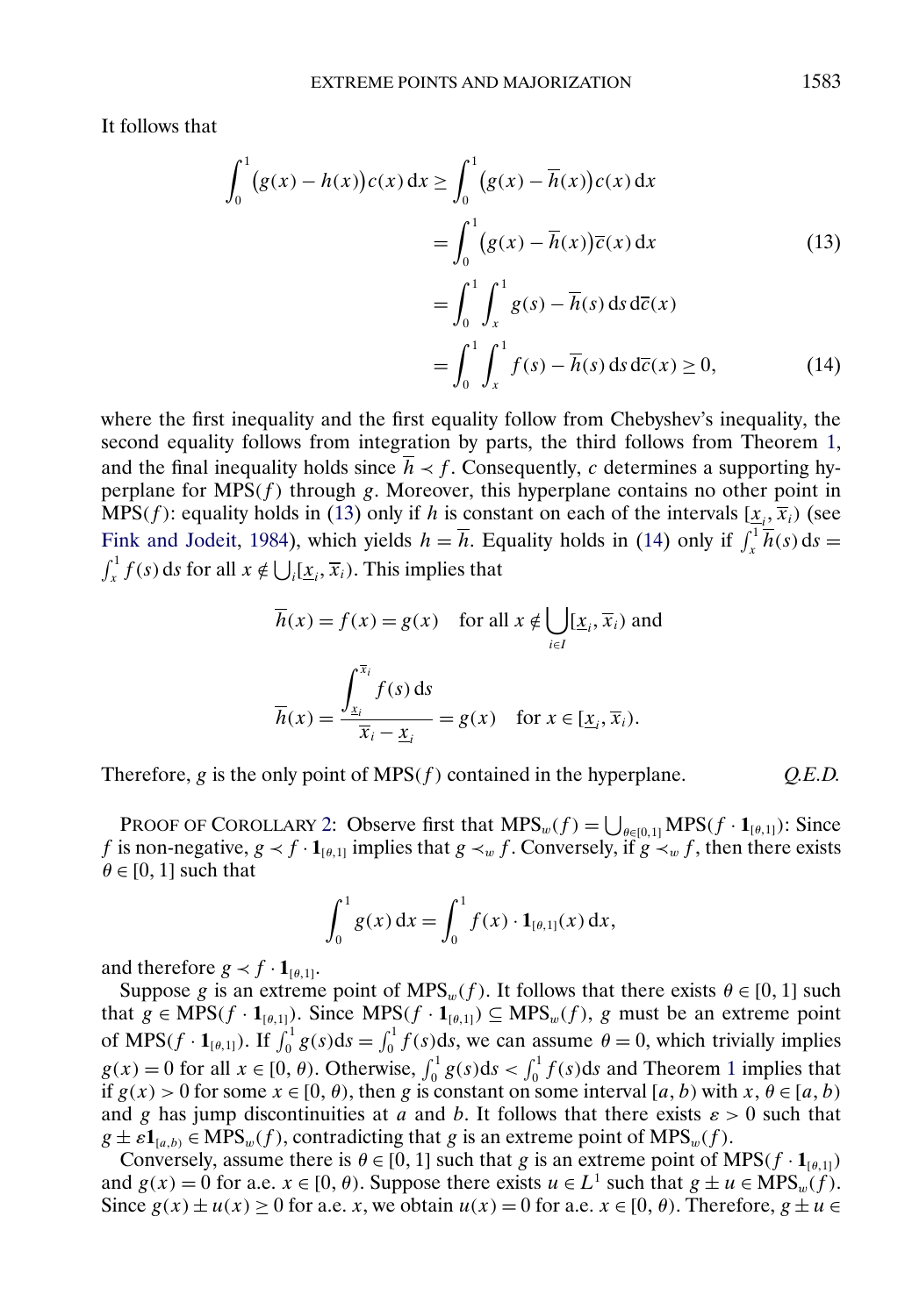$MPS_w(f \cdot 1_{[\theta,1]})$ . Also, since

$$
\int_{\theta}^1 g(s) \, \mathrm{d} s = \int_{\theta}^1 f(s) \cdot \mathbf{1}_{[\theta,1]}(s) \, \mathrm{d} s,
$$

we obtain  $\int_{\theta}^{1} u(s) ds = 0$ . We conclude that

$$
\int_{\theta}^{1} (g \pm u)(s) \, ds = \int_{\theta}^{1} f(s) \cdot \mathbf{1}_{[\theta,1]}(s) \, ds,
$$

and therefore that  $g \pm u \in MPS(f \cdot 1_{[\theta,1]})$ . Since g is an extreme point of MPS( $f \cdot 1_{[\theta,1]}$ ),  $u \equiv 0$ , and hence g is an extreme point of MPS<sub>w</sub>(f).  $Q.E.D.$ 

PROOF OF THEOREM [2:](#page-5-0) " $\Rightarrow$ ": Recall that f is continuous by assumption and let g be an extreme point of MPC $(f)$ .

**Step 1:** Fix any x such that  $g(x) < g(s)$  for all  $s > x$ . If  $\int_x^1 (g(s) - f(s)) ds > 0$ , then we can choose  $s_1 = x$  and  $s_2 > s_1$  small enough such that u defined in [\(12\)](#page-22-0) satisfies  $g \pm u \in$ MPC(f) and  $u \neq 0$ , a contradiction; hence,  $\int_x^1 (g(s) - f(s)) ds \leq 0$  for any such x.

Now if  $g(x) > f(x)$ , then right-continuity of g and of f implies that there exists  $\varepsilon > 0$ such that  $\int_{x+\varepsilon}^{1}(g(s)-f(s))ds < 0$ , which contradicts  $g > f$ . Therefore,  $g(x) \le f(x)$ .

If  $g(x) < f(x)$ ,<sup>52</sup> then this inequality holds on [x, x +  $\varepsilon$ ) for some  $\varepsilon > 0$ , and hence we can choose  $s_1 = x$  and  $s_2 > s_1$  small enough such that  $g \pm u \in \text{MPC}(f)$ , and such that  $u \neq 0$ , contradicting that g is an extreme point.

We conclude that, if  $g(x) < g(s)$  for all  $s > x$ , then  $g(x) = f(x)$ .

**Step 2:** Hence, for all x, either  $g(x) = f(x)$  or there exists  $y > x$  such that g is constant on  $[x, y]$ . Since  $[x, y]$  contains a rational number, there is a countable collection of intervals  $I_j$  such that g is constant on  $I_j$  for each j, and such that  $f = g$  outside of  $\bigcup_j I_j$ . Let

$$
Y = \left\{ y \in \bigcup_j \text{cl}(I_j) \middle| \int_y^1 (f(s) - g(s)) \, \text{d}s = 0 \right\}
$$

and observe that, since  $f$  is strictly increasing, the set Y is countable. Then Y defines a partition of  $\bigcup_j I_j$  into non-degenerate intervals. Consider an arbitrary such interval, say  $[\underline{x}_i, \overline{x}_i)$ . We have

$$
\int_{\underline{x}_i}^1 (f(s) - g(s)) ds = 0, \qquad \int_{\overline{x}_i}^1 (f(s) - g(s)) ds = 0, \quad \text{and}
$$

$$
\int_x^1 (f(s) - g(s)) ds < 0 \qquad \text{for all } x \in (\underline{x}_i, \overline{x}_i) \text{ (since } g > f),
$$

and g is piece-wise constant on  $[\underline{x}_i, \overline{x}_i)$ .

We now prove that  $g$  consists of either two or three pieces on this interval. Indeed, if  $[\underline{x}_i, \overline{x}_i]$  is partitioned into more than three intervals, then there are non-empty intervals [a, b) and [c, d) with  $a > x_i$  and  $d < \overline{x}_i$  such that g is constant on these intervals and

<sup>&</sup>lt;sup>52</sup>If  $x = 1$ , then left-continuity of f and g at 1 implies that there is  $\varepsilon > 0$  such that  $\int_{1-\varepsilon}^{1} f(s) - g(s) ds > 0$ , contradicting  $g > f$ . Hence,  $x < 1$ .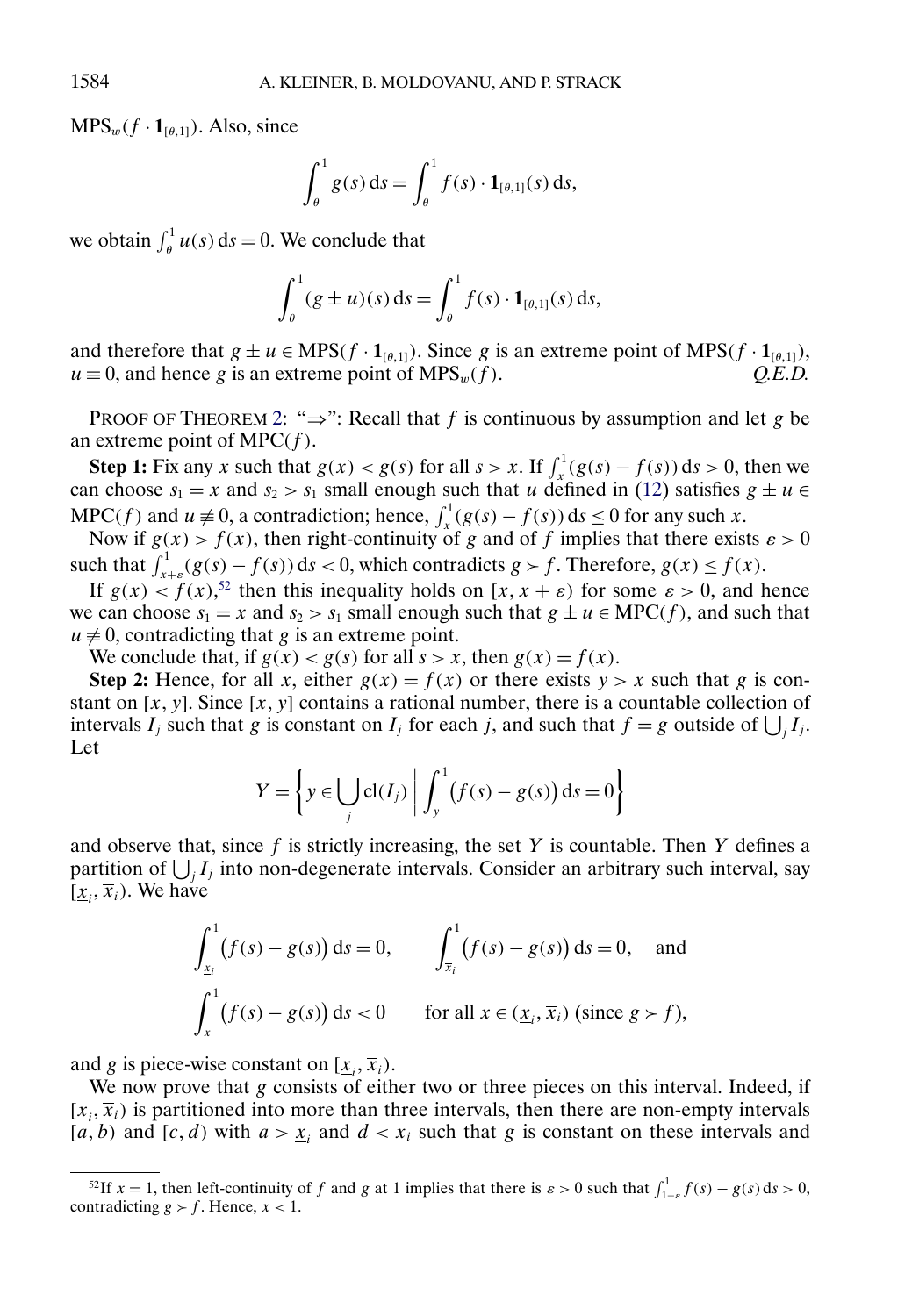increases strictly at a, b, c, d (i.e.,  $g(a) > g(s)$  for all  $s < a$ ,  $g(s) > g(a)$  for all  $s > b$ ,  $g(c) >$  $g(s)$  for all  $s < c$ , and  $g(s) > g(c)$  for all  $s > d$ ). Moreover, since  $\int_x^1 (f(s) - g(s)) ds$  is continuous in the variable x, it achieves its maximum on [ $a, d$ ], which is strictly negative by assumption. Now, if g were continuous at  $x \in \{a, b, c, d\}$ , we could choose  $s_1$  and  $s_2$  such that u defined by [\(12\)](#page-22-0) satisfies  $g \pm u \in \text{MPC}(f)$  and  $u \neq 0$  (Lemma [A.1\)](#page-23-0), a contradiction. Hence, g must have a discrete jump at  $x \in \{a, b, c, d\}$ . But, this implies that we can choose  $\delta, \varepsilon > 0$  small enough such that u defined by

$$
u(s) = \delta \mathbf{1}_{[a,b)}(s) - \varepsilon \mathbf{1}_{[c,d)}(s)
$$

satisfies  $g \pm u \in \text{MPC}(f)$ , contradicting the assumption that g is an extreme point.

Finally, we show that  $\lim_{s \uparrow \bar{x}_i} g(s) = f(\bar{x}_i)$ . Observe that  $g(\bar{x}_i) \leq f(\bar{x}_i)$  since the rightcontinuity of g and f would otherwise imply that  $\int_y^1 (g(s) - f(s)) ds < 0$  for some y whenever  $\overline{x}_i$  < 1, and that  $g(1) \le f(1)$  by assumption. By an analogous argument, it must hold that  $f(\overline{x}_i) \le \lim_{s \uparrow \overline{x}_i} g(s)$ . Since  $\lim_{s \uparrow \overline{x}_i} g(s) \le g(\overline{x}_i)$ , we obtain

$$
\lim_{s\uparrow \overline{x}_i} g(s) \leq g(\overline{x}_i) \leq f(\overline{x}_i) \leq \lim_{s\uparrow \overline{x}_i} g(s),
$$

and thus all terms are equal. Similar arguments establish that  $g(\underline{x}_i) = f(\underline{x}_i)$ .

" $\Leftarrow$ ": Suppose that  $g \in \text{MPC}(f)$  satisfies the conditions in the first part of the theorem and  $u \in L^1$  satisfies  $g \perp u \in \text{MPC}(f)$ . Then, for all  $i \in \mathcal{I}$ , it must hold that

$$
\int_{x_i}^1 u(s) \, ds = 0 \text{ and } \int_{\bar{x}_i}^1 u(s) \, ds = 0.
$$

If  $i \in \mathcal{I}$  is such that

$$
g(x) = \begin{cases} f(\underline{x}_i) & \text{if } x \in [\underline{x}_i, \underline{y}_i), \\ f(\overline{x}_i) & \text{if } x \in [\underline{y}_i, \overline{x}_i), \end{cases}
$$

then *u* is constant on  $(\underline{x}_i, \underline{y}_i)$  and on  $[\underline{y}_i, \overline{x}_i)$ . If  $\underline{x}_i = 0$ , then  $u = 0$  on  $[\underline{x}_i, \underline{y}_i)$  since  $g(0) = f(0)$  and  $(g \pm u)(0) \ge f(0)$ . So suppose  $\underline{x}_i > 0$  and  $u < 0$  on  $[\underline{x}_i, \underline{y}_i]$  (and otherwise consider  $-u$ ). Then

$$
(g+u)(\underline{x}_i) < f(\underline{x}_i).
$$

Since f is continuous and since  $g + u$  is non-decreasing, we obtain for some  $\varepsilon > 0$  that

$$
\int_{\underline{x}_i-\varepsilon}^1 \bigl[ (g+u)(s) - f(s) \bigr] \, \mathrm{d} s < 0,
$$

which yields a contradiction. Therefore,  $u = 0$  on  $[\underline{x}_i, \underline{y}_i)$ , and since  $\int_{\underline{x}_i}^{\overline{x}_i} u(s) ds = 0$ , we obtain that  $u = 0$  on  $[\underline{x}_i, \overline{x}_i)$ .

On the other hand, if  $i \in \mathcal{I}$  is such that g satisfies

$$
g(x) = \begin{cases} f(\underline{x}_i) & \text{if } x \in [\underline{x}_i, \underline{y}_i), \\ v_i & \text{if } x \in [\underline{y}_i, \overline{y}_i), \\ f(\overline{x}_i) & \text{if } x \in [\overline{y}_i, \overline{x}_i), \end{cases}
$$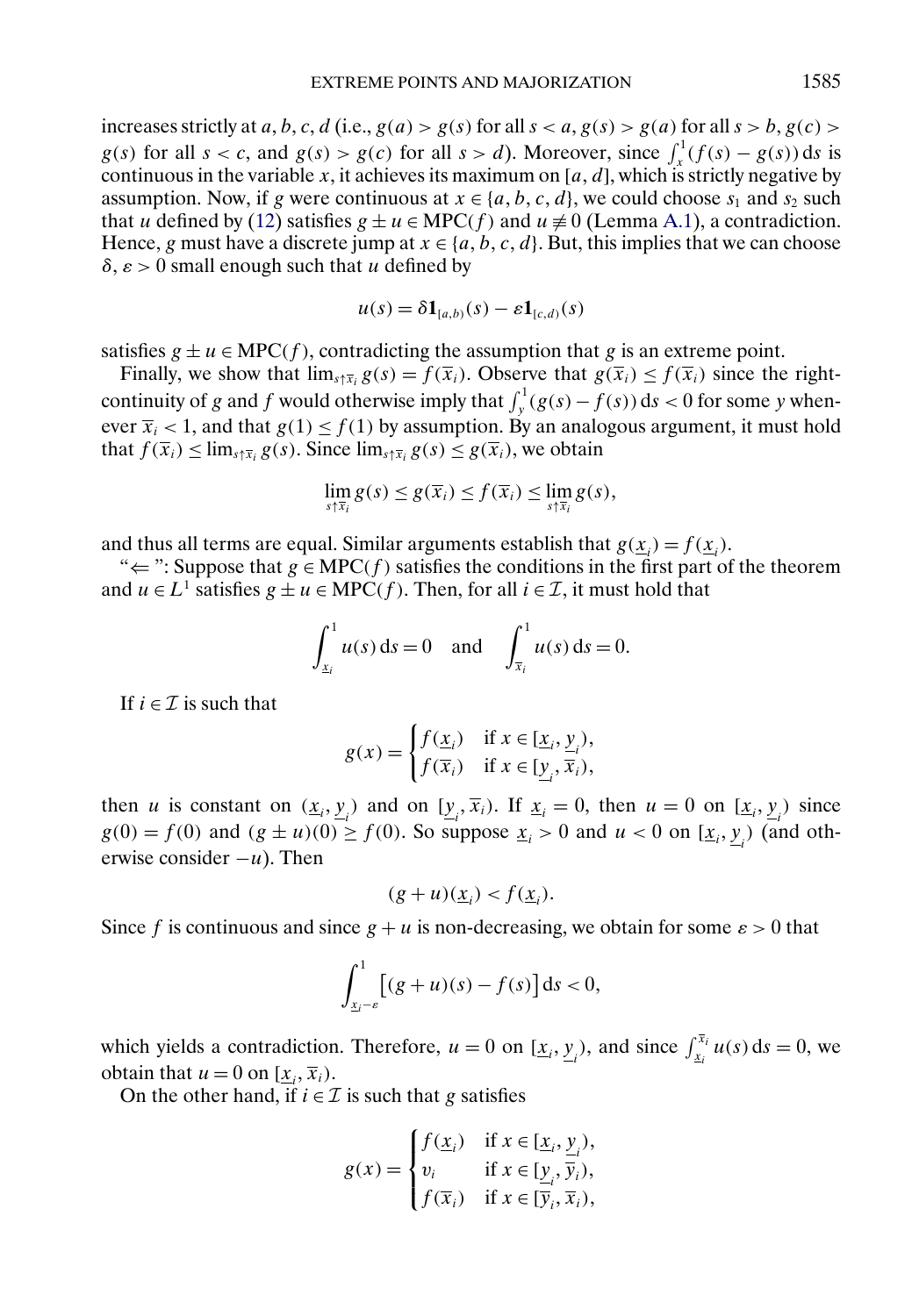for some  $v_i$ , then u is constant on  $[\underline{x}_i, \underline{y}_i)$ , on  $[\underline{y}_i, \overline{y}_i)$ , and on  $[\overline{y}_i, \overline{x}_i)$ . The same arguments as in the preceding paragraph imply that  $u = 0$  on  $[\underline{x}_i, \underline{y}_i)$ . Now assume  $u < 0$  on  $[\overline{y}_i, \overline{x}_i)$ (otherwise consider  $-u$ ). Then  $(g + u)(\overline{y}_i) < f(\overline{x}_i)$  and there exists  $\varepsilon > 0$  such that

$$
\int_{\overline{x}_i - \varepsilon}^1 (g + u)(s) - f(s) \, ds < 0,
$$

a contradiction. We conclude that  $u = 0$  on  $[\overline{y}_i, \overline{x}_i)$ , and since  $\int_{x_i}^{\overline{x}_i} u(s) ds = 0$ , we obtain that  $u = 0$  on  $[\underline{x}_i, \overline{x}_i)$ .

Observe that  $\int_x^1 (f(s) - g(s)) ds = 0$  for  $x \notin \bigcup [\underline{x}_i, \overline{x}_i]$  and hence  $\int_x^1 u(s) ds = 0$  for  $x \notin \bigcup [\underline{x}_i, \overline{x}_i]$  $\bigcup [\underline{x}_i, \overline{x}_i]$ . Since  $u(x) = 0$  for all  $x \in \bigcup_i [\underline{x}_i, \overline{x}_i]$ , we conclude that  $\int_x^1 u(s) ds = 0$  for all  $x \in [0, 1]$ , and therefore that  $u \equiv 0$ .

To prove the second part of the theorem, we show that Conditions  $(4)$ ,  $(5)$ ,  $(6)$  are equivalent to  $\int_{x_i}^{\bar{x}_i} f(s) - g(s) ds = 0$ ,  $v_i \in [f(\underline{y}_i), f(\overline{y}_i])$ , and  $g > f$ , respectively. We begin by showing that [\(4\)](#page-5-0) is equivalent to  $\int_{x_i}^{\bar{x}_i} f(s) - g(s) ds = 0$ . Plugging in the definition of g yields that this condition is equivalent to

$$
0 = \int_{\underline{x}_i}^{\overline{x}_i} f(s) \, ds - f(\underline{x}_i) (\underline{y}_i - \underline{x}_i) - f(\overline{x}_i) (\overline{x}_i - \overline{y}_i) - v_i (\overline{y}_i - \underline{y}_i)
$$

and thus equivalent to [\(4\)](#page-5-0).

We next show that [\(5\)](#page-5-0) is equivalent to  $v_i \in [f(\underline{x}_i), f(\overline{x}_i)]$  and thus to the monotonicity of g. It follows from [\(4\)](#page-5-0) that  $v_i \leq f(\overline{x}_i)$  is equivalent to

$$
\int_{\underline{x}_i}^{\overline{x}_i} f(s) \, ds - f(\underline{x}_i) (\underline{y}_i - \underline{x}_i) - f(\overline{x}_i) (\overline{x}_i - \overline{y}_i) \leq f(\overline{x}_i) (\overline{y}_i - \underline{y}_i).
$$

Adding  $f(\underline{x}_i)(\underline{y}_i - \underline{x}_i) - f(\overline{x}_i)(\overline{x}_i - \overline{y}_i)$  yields

$$
\int_{\underline{x}_i}^{\overline{x}_i} f(s) \, ds \leq f(\underline{x}_i)(\underline{y}_i - \underline{x}_i) + f(\overline{x}_i)(\overline{x}_i - \underline{y}_i).
$$

The other side of the inequality follows from an analogous argument for  $f(\underline{x}_i) \le v_i$  and we thus have that [\(5\)](#page-5-0) is equivalent to  $v_i \in [f(\underline{x}_i), f(\overline{x}_i)]$ .

Finally, we show that [\(6\)](#page-5-0) ensures that  $g > f$  if  $v_i \in (f(\underline{y}_i), f(\overline{y}_i))$  and that  $g > f$  is automatically satisfied if  $v_i \notin (f(\underline{y}_i), f(\overline{y}_i))$ . As  $\int_x^1 f(s) - g(s) ds = 0$  for all  $x \notin \bigcup [\underline{x}_i, \overline{x}_i)$ , it suffices to show that  $\int_x^1 f(s) - g(s) ds \le 0$  for all  $x \in [\underline{x}_i, \overline{x}_i)$ .

Consider the case where  $v_i \in (f(\underline{y}_i), f(\overline{y}_i))$ . Since f is continuous and since  $v_i \in$  $[f(\underline{y}_i), f(\overline{y}_i)]$ , there exists a point  $m_i \in (\underline{y}_i, \overline{y}_i)$  such that  $f(m_i) = v_i$ . As  $g(x) \le f(x)$  for  $x \in [\underline{x}_i, \underline{y}_i]$ , we obtain for all  $x \in [\underline{x}_i, \underline{y}_i]$  that

$$
0 = \int_{x_i}^1 f(s) - g(s) \, ds \ge \int_x^1 f(s) - g(s) \, ds.
$$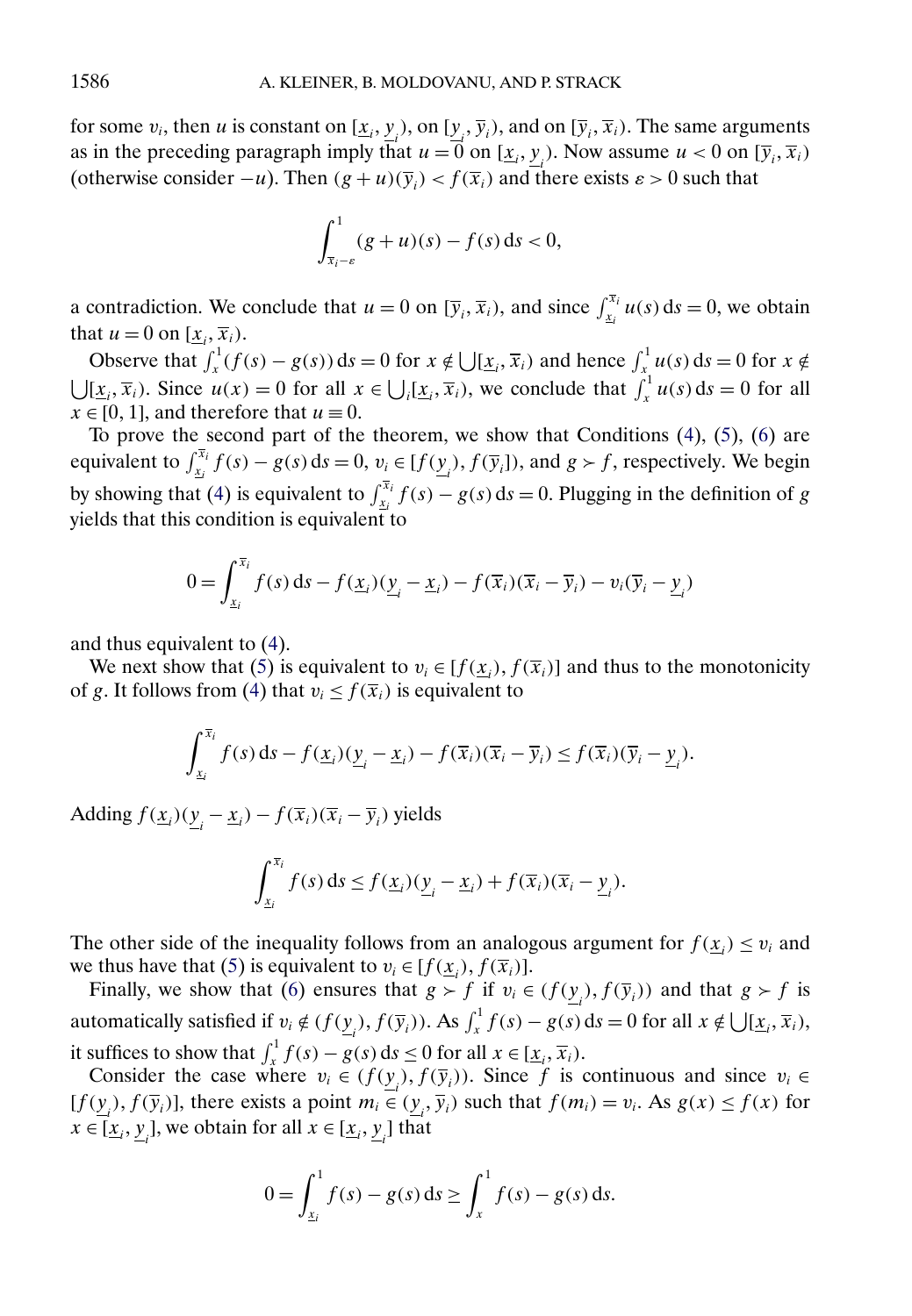<span id="page-30-0"></span>Furthermore, as  $g(x) \ge f(x)$  for  $x \in [\underline{y}_i, m]$ , we get that for all  $x \in [\underline{y}_i, m]$ ,

$$
\int_{x}^{1} f(s) - g(s) \, ds \le \int_{m}^{1} f(s) - g(s) \, ds.
$$

A symmetric argument shows that the same conclusion holds for all  $x \in [m, \overline{y}_i]$  and that  $\int_x^1 f(s) - g(s) ds \le 0$  for all  $x \in [\overline{y}_i, \overline{x}_i)$ . We thus have that  $\int_x^1 f(s) - g(s) ds \le 0$  for all  $x \in [\underline{x}_i, \overline{x}_i)$  if and only if  $\int_m^1 f(s) - g(s) ds \le 0$ , which is equivalent to [\(6\)](#page-5-0).

If  $v_i \notin (f(\underline{y}_i, \overline{y}_i))$ , then  $x \mapsto \int_x^1 f(s) - g(s) ds$  is quasi-concave on the interval  $[\underline{x}_i, \overline{x}_i]$ and thus maximized at either  $\underline{x}_i$  or  $\overline{x}_i$ . Condition [\(4\)](#page-5-0) ensures that this integral equals zero at both points and thus  $f \prec g$ . *Q.E.D.* 

PROOF OF PROPOSITION [2:](#page-11-0) To simplify notation, let  $\overline{C}$  denote the convex hull of C. Note that, since C is continuous,  $\overline{C}(0) = C(0)$  and  $\overline{C}(1) = C(1)$ . Also, if  $\overline{C}(x) < C(x)$  for all  $x \in (a, b) \subset [0, 1]$ , then C is affine on  $(a, b)$ .

For every non-decreasing function h that satisfies  $h \prec f$ , we obtain<sup>53</sup>

$$
\int c(x)h(x) dx = C(1)h(1) - \int_0^1 C(x) dh(x)
$$

$$
\leq \overline{C}(1)h(1) - \int_0^1 \overline{C}(x) dh(x)
$$
(15)

$$
= \int_0^1 \overline{C}'(x)h(x) dx \le \int_0^1 \overline{C}'(x)f(x) dx,
$$
 (16)

where the equalities follow from integration by parts for the Riemann–Stieltjes integral, where the first inequality follows since  $\overline{C}(x) \leq C(x)$ , and where the final inequality follows from the Fan–Lorentz theorem since  $\overline{C}$  is non-decreasing.

Since, by assumption,  $\overline{C}(x) = C(x)$  for  $x \notin \bigcup_{i \in I} [\underline{x}_i, \overline{x}_i]$  and since g is constant on  $[\underline{x}_i, \overline{x}_i)$ , we obtain that

$$
\int_0^1 C(x) \, dg(x) = \int_0^1 \overline{C}(x) \, dg(x);
$$

and hence, (15) holds as an equality for  $h = g$ . Also, since  $f(x) = g(x)$  for  $x \notin \bigcup_{i \in I} [\underline{x}_i, \overline{x}_i)$ , since  $\overline{C}$  is affine on  $[\underline{x}_i, \overline{x}_i)$ , and since g is constant on  $[\underline{x}_i, \overline{x}_i)$  with  $g(x) = \int_{\underline{x}_i}^{\overline{x}_i} f(s) ds$ , we obtain

$$
\int_0^1 \overline{C}'(x)g(x) dx = \int_0^1 \overline{C}'(x)f(x) dx.
$$

Hence, setting  $h = g$  also satisfies (16) as an equality, and we conclude that g is optimal.

For the converse, assume that f is strictly increasing. Observe first that there is  $h \in$ MPS(f) that satisfies (15) as an equality: Let  $\{[\underline{y}_j, \overline{y}_j] | j \in J\}$  be a minimal collection of intervals such that C is affine on  $[\underline{y}_j, \overline{y}_j]$  for each  $j \in J$  and such that  $C(x) = C(x)$  for all

<sup>&</sup>lt;sup>53</sup>Since  $\overline{C}(x)$  is convex,  $\overline{C}'(x)$  exists a.e. and we extend its definition by right-continuity to all x.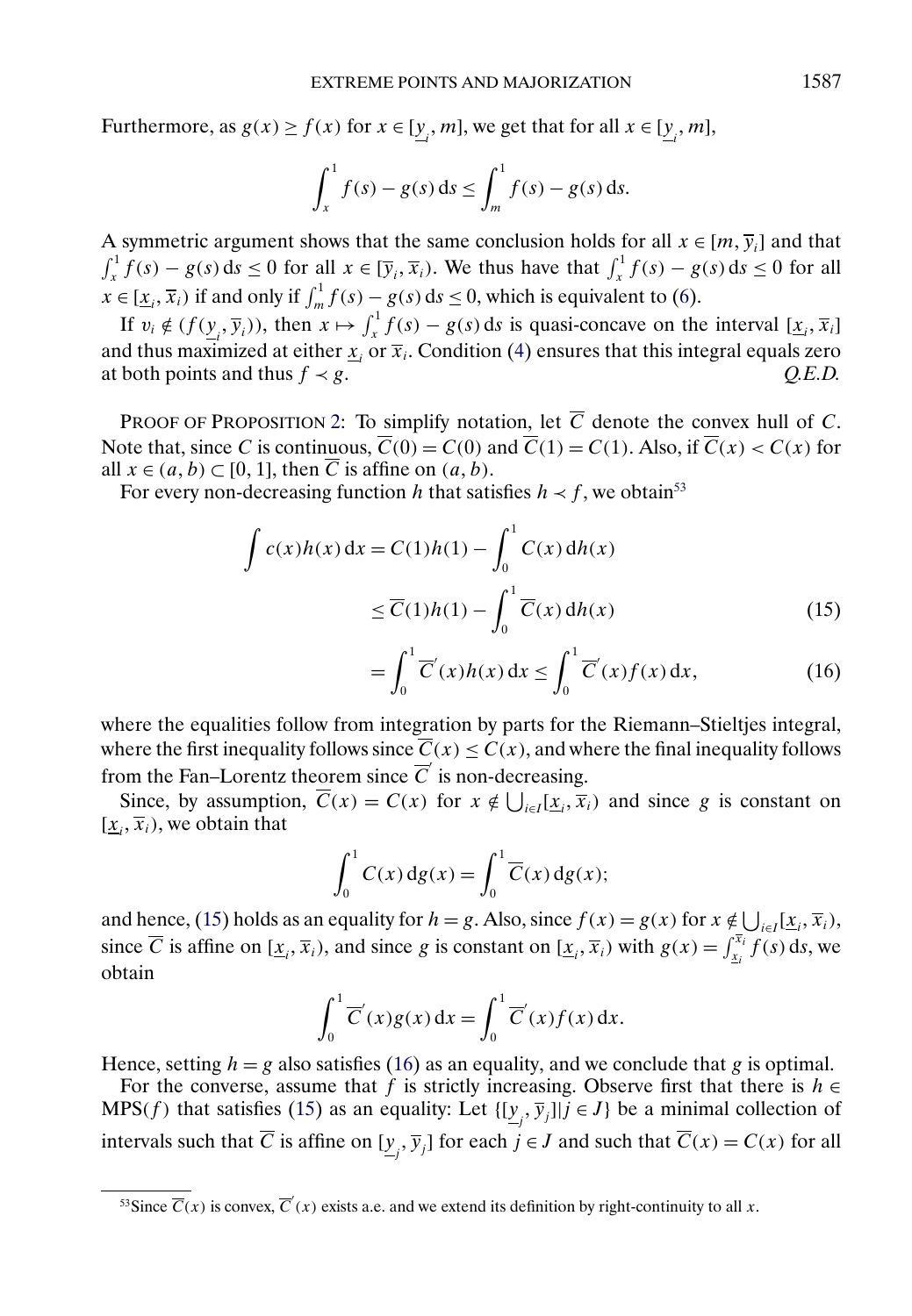<span id="page-31-0"></span> $x \notin \bigcup_{j \in J} [\underline{y}_j, \overline{y}_j]$ . Define h to be constant on  $[\underline{y}_j, \overline{y}_j]$  for each j with

$$
\int_{\underline{y}_j}^{\overline{y}_j} h(s) \, \mathrm{d} s = \int_{\underline{y}_j}^{\overline{y}_j} f(s) \, \mathrm{d} s,
$$

and set  $h(x) = f(x)$  for  $x \notin \bigcup_{j \in J} [\underline{y}_j, \overline{y}_j]$ . It follows from the previous step that h satisfies [\(15\)](#page-30-0) and [\(16\)](#page-30-0) with equality.

If  $\overline{C}$  is not affine on  $[\underline{x}_i, \overline{x}_i)$  for some  $i \in I$ , then  $\overline{C}$  is non-decreasing and it is not constant on  $[\underline{x}_i, \overline{x}_i)$ . Since f is strictly increasing and g is constant on  $[\underline{x}_i, \overline{x}_i)$ , an application of Chebyshev's inequality (see Theorem 1 in [Fink and Jodeit](#page-35-0) [\(1984\)](#page-35-0)) yields

$$
\int_{x_i}^{\overline{x}_i} 1 \, dx \int_{x_i}^{\overline{x}_i} \overline{C}'(x) f(x) \, dx > \int_{x_i}^{\overline{x}_i} f(x) \, dx \int_{x_i}^{\overline{x}_i} \overline{C}'(x) \, dx \n= \int_{x_i}^{\overline{x}_i} g(x) \, dx \int_{x_i}^{\overline{x}_i} \overline{C}'(x) \, dx = \int_{x_i}^{\overline{x}_i} 1 \, dx \int_{x_i}^{\overline{x}_i} g(x) \overline{C}'(x) \, dx.
$$

Hence,  $g$  satisfies [\(15\)](#page-30-0) with strict inequality, and therefore  $g$  cannot be optimal.

If  $\overline{C}(x) < C(x)$  for some  $x \notin \bigcup_{i \in I} [\underline{x}_i, \overline{x}_i]$ , then there is  $\varepsilon > 0$  such that  $\overline{C}(z) < C(z)$  for all  $z \in [x, x + \varepsilon]$  and  $g(x) < g(x + \varepsilon)$  (since f is strictly increasing). Hence,

$$
\int_{x}^{x+\varepsilon} \overline{C}(s) \, dg(x) < \int_{x}^{x+\varepsilon} C(s) \, dg(x),
$$

and g satisfies [\(15\)](#page-30-0) as a strict inequality and therefore g cannot be optimal. *Q.E.D.*

PROOF OF LEMMA [1:](#page-12-0) For any  $h \in \text{MPC}(f)$ ,

$$
\int_0^1 c(x)[g(x) - h(x)] dx \ge -\int_0^1 C(x) d[g(x) - h(x)]
$$
  
\n
$$
\ge \int_0^1 \overline{C}(x) dh(x) - \int_0^1 \overline{C}(x) dg(x)
$$
  
\n
$$
= \int_0^1 \overline{C}(x) dh(x) - \int_0^1 \overline{C}(x) df(x) \ge 0,
$$

where the first inequality follows from integration by parts since  $g(1) \ge h(1)$  and  $C(0) =$ 0; the second inequality follows from  $\overline{C}(x) \leq C(x)$  and condition 1; the equality follows from condition 2; and the final inequality follows since  $\overline{C}$  is concave and  $h \in \text{MPC}(f)$ .

The existence of such  $\overline{C}$  for an optimal g is proven in Theorem 1 of [Dizdar and Kovac](#page-35-0) [\(2020\)](#page-35-0). To see this, set  $u = -C$ ,  $\mu = f$  in their notation, and observe that u is Lipschitz continuous as c is bounded. *Q.E.D.*

PROOF OF PROPOSITION [3:](#page-12-0) " $\Leftarrow$ ": For each *i* and  $x \in [x_i, \overline{x}_i)$ , let  $\underline{y}_i$  denote the first jump point of g on  $[\underline{x}_i, \overline{x}_i]$  and define  $\overline{c}(x) = c(\underline{y}_i)$ ; for  $x \notin \bigcup_i [\underline{x}_i, \overline{x}_i]$ , define  $\overline{c}(x) = c(x)$ and let  $\overline{C}(x) = \int_0^x \overline{c}(s) ds$ . We claim that  $\overline{C}$  is concave: By definition,  $\overline{c}$  is non-increasing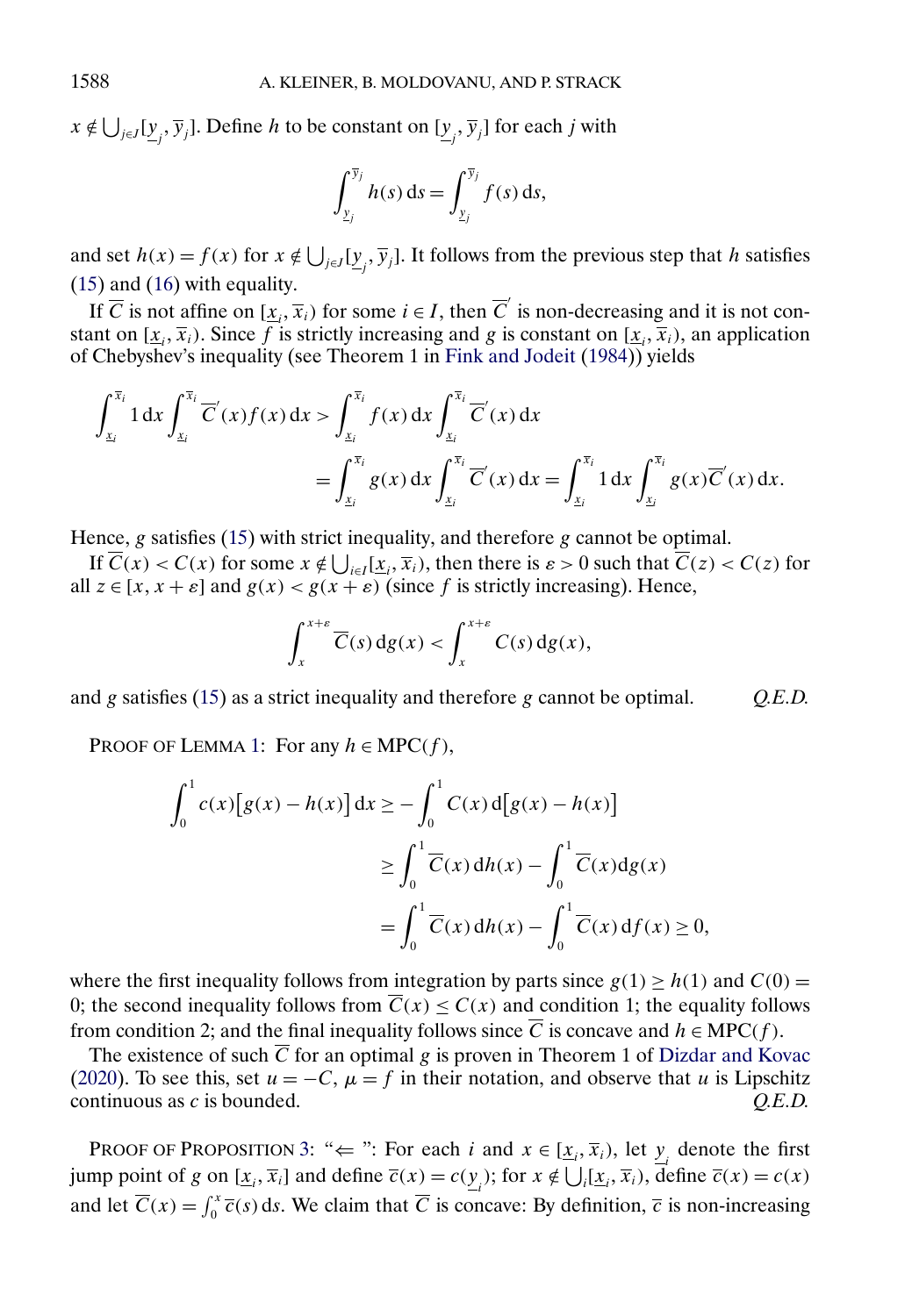<span id="page-32-0"></span>outside the set  $\bigcup_i [\underline{x}_i, \overline{x}_i]$ , and  $\overline{c}$  is constant on  $[\underline{x}_i, \overline{x}_i]$  for each *i*. Moreover, it follows from conditions 2 and 3 that, for each  $i$ ,

$$
\lim_{x \uparrow \underline{x}_i} \overline{c}(x) = c(\underline{x}_i) \ge c(\underline{y}_i) = \lim_{x \downarrow \underline{x}_i} \overline{c}(x) \text{ and}
$$
  

$$
\lim_{x \uparrow \overline{x}_i} \overline{c}(x) = c(\underline{y}_i) \ge c(\overline{x}_i) = \lim_{x \downarrow \overline{x}_i} \overline{c}(x).
$$

We conclude that  $\overline{c}$  is non-increasing. Since  $\overline{C}$  is absolutely continuous, it follows that  $\overline{C}$ is concave.

Letting  $C(x) = \int_0^x c(s) ds$ , it also follows from condition 2 that  $\overline{C}(x) \le C(x)$ . Moreover,

$$
\int_0^1 \overline{C}(x) \, dg(x) = \int_0^1 C(x) \, dg(x)
$$

since, by construction,  $\overline{C}(x) = C(x)$  whenever  $x \notin \bigcup_i (\underline{x}_i, \overline{x}_i)$ , and g is constant on  $(\underline{x}_i, \overline{x}_i)$ for each i.

Finally, note that  $\int_{x_i}^{\bar{x}_i} \overline{C}'(x) dx = \int_{x_i}^{\bar{x}_i} C'(x) dx$  by condition 3. Since g is an extreme point,  $\int_{x_i}^{\bar{x}_i} (g(x) - f(x)) dx = 0$  and  $g(x) = f(x)$  for  $x \notin \bigcup [\underline{x}_i, \overline{x}_i]$ . We therefore obtain  $\int \overline{C}'(x)g(x) dx = \int \overline{C}'(x)f(x) dx$ . Hence, all conditions in Lemma [1](#page-12-0) are satisfied, and it follows that  $g$  is optimal.

" $\Rightarrow$ ": Let g be an optimal extreme point. It follows from Lemma [1](#page-12-0) that there exists a concave function  $\overline{C}$  with  $\overline{C}(0) = C(0)$  and  $\overline{C}(1) = C(1)$  that satisfies

$$
\overline{C}(x) \le C(x) \quad \text{for all } x,\tag{17}
$$

$$
\int_0^1 \overline{C}(x) \, dg(x) = \int_0^1 C(x) \, dg(x),\tag{18}
$$

$$
\int_0^1 \overline{C}'(x)g(x) \, dx = \int_0^1 C'(x)f(x) \, dx. \tag{19}
$$

Since  $\overline{C}$  is concave,  $\overline{c}(x) = \overline{C}'(x)$  is well-defined almost everywhere and non-decreasing, and we extend its definition to all of  $[0, 1]$  by right-continuity.

Since f is strictly increasing and since  $f(x) = g(x)$  for  $x \notin \bigcup_i (\underline{x}_i, \overline{x}_i)$ , it follows from (18) that  $\overline{C}(x) = C(x)$  for  $x \notin \bigcup_i (\underline{x}_i, \overline{x}_i)$ . Since  $\overline{C}$  is concave, we conclude that  $c(x) = \overline{C}'(x) = \overline{C}'(x)$  is non-increasing for  $x \notin \bigcup_i (\underline{x}_i, \overline{x}_i)$ , establishing the first condition in Proposition [3.](#page-12-0)

Next, we establish that, for each i,  $\overline{c}(x)$  is constant on  $(\underline{x}_i, \overline{x}_i)$ . Since g is an extreme point, it follows from our characterization that, for each i,  $g(\underline{x}_i) = f(\underline{x}_i)$ ,  $g(\overline{x}_i) =$  $f(\overline{x}_i)$ , and  $\int_{\underline{x}_i}^{\overline{x}_i} g(s) - f(s) ds = 0$ . Because  $\overline{C}$  is concave, it follows that  $\int_{\underline{x}_i}^{\overline{x}_i} \overline{C}(x) dg(x) \ge$  $\int_{x_i}^{\bar{x}_i} \overline{C}(x) df(x).^{54}$  Since  $g(x) = f(x)$  outside  $\bigcup_i (\underline{x}_i, \overline{x}_i),$  (19) implies then that, for each *i*,

<sup>&</sup>lt;sup>54</sup>Note that  $\frac{1}{f(\bar{x}_i)-f(\underline{x}_i)}[f(x)-f(\underline{x}_i)]$  and  $\frac{1}{f(\bar{x}_i)-f(\underline{x}_i)}[g(x)-f(\underline{x}_i)]$  are CDF's. Since  $\int_x^{\bar{x}_i} g(s)-f(s) ds \ge 0$  with equality for  $x = \underline{x}_i$ ,  $\frac{1}{f(\overline{x}_i) - f(\underline{x}_i)} [f(x) - f(\underline{x}_i)]$  is a mean-preserving spread of  $\frac{1}{f(\overline{x}_i) - f(\underline{x}_i)} [g(x) - f(\underline{x}_i)]$ . For any concave function  $\overline{C}$ , this implies  $\int_{x_i}^{\overline{x}_i} \overline{C}(x) dg(x) \ge \int_{x_i}^{\overline{x}_i} \overline{C}(x) df(x)$ .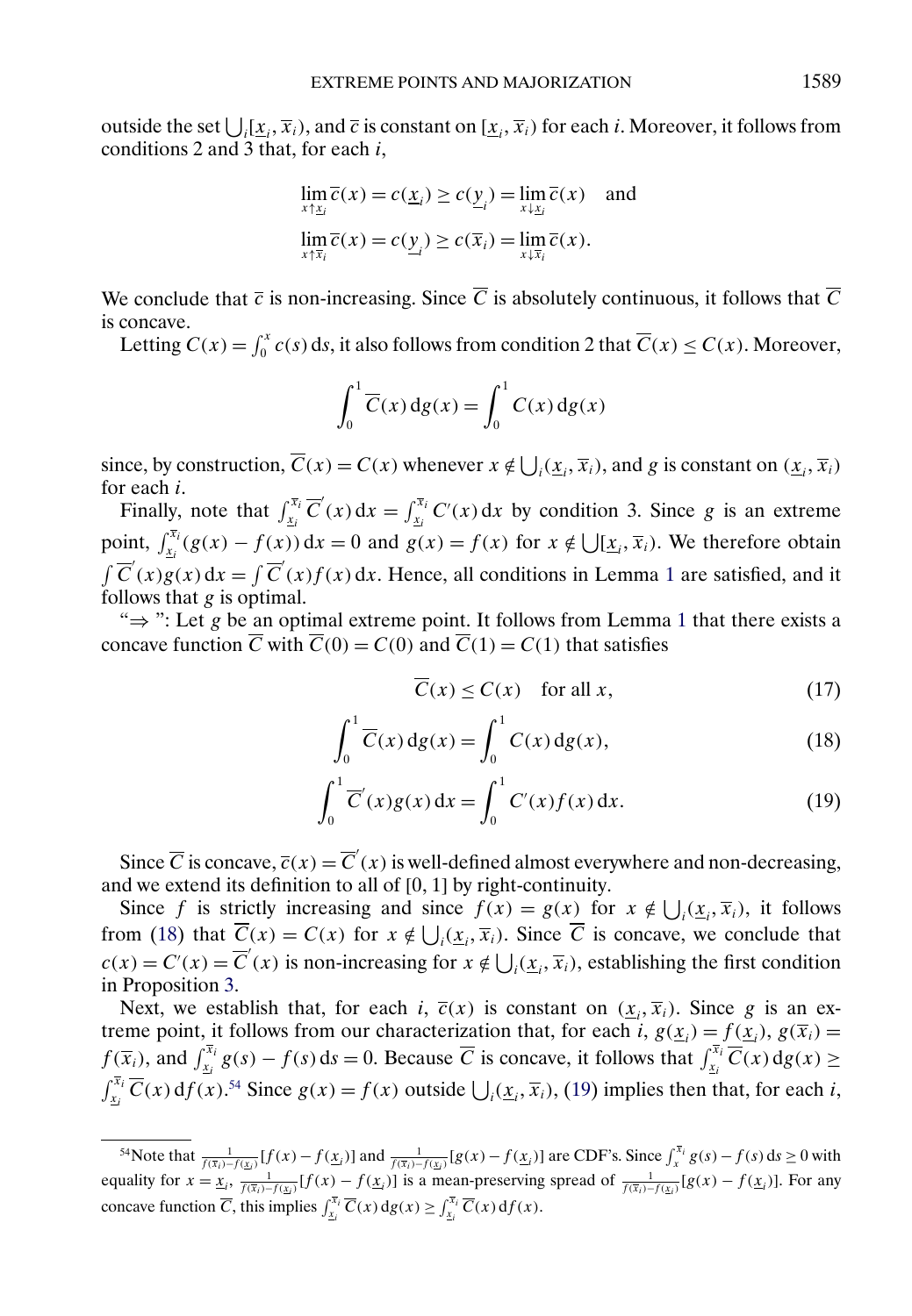<span id="page-33-0"></span> $\int_{x_i}^{\overline{x}_i} \overline{C}(x) dg(x) = \int_{x_i}^{\overline{x}_i} \overline{C}(x) df(x)$ . Using integration by parts twice, this yields  $0 = \int_0^{\overline{x}_i}$ xi  $\overline{C}(x) df(x) - \int_{}^{\overline{x}_i}$ xi  $C(x)$  dg(x)  $=\left[\overline{C}(x)\big(f(x)-g(x)\big)\right]_{x=\underline{x}_i}^{x=\overline{x}_i}+\int_{x_i}^{\overline{x}_i}$ xi  $[g(x) - f(x)]\overline{C}'(x)dx$ =  $\left[\overline{C}\right]$  $(x)$  $\int_0^{\overline{x}_i}$ x  $\left[f(s)-g(s)\right]ds\Big]^{x=\overline{x}_i}$  $x = x_i$  $-\int^{\overline{x}_i}$ xi  $\int \overline{x_i}$ x  $g(s) - f(s)ds \left[ \overline{c}(x) dx \right]$  $=$  $\int_0^{\overline{x}_i}$ xi  $\int \overline{f}^{\overline{x}_i}$ x  $f(s) - g(s)ds \left[ \overline{c}(x) dx \right]$ .

Observe that  $\int_x^{\bar{x}_i} g(s) - f(s) ds > 0$  for  $x \in (\underline{x}_i, \overline{x}_i)$  because g is an extreme point. Since  $\overline{c}$  is non-increasing,  $\int_{x_i}^{\overline{x}_i} \int_{x_i}^{\overline{x}_i} f(s) - g(s)ds \overline{c}(x) dx = 0$  holds only if  $\overline{c}$  equals some constant for all  $x \in (\underline{x}_i, \overline{x}_i).$ <sup>55</sup>

Next, since  $C(x) \leq C(x)$  and, by [\(18\)](#page-32-0),  $C(\underline{y}_i) = C(\underline{y}_i)$ , we obtain

$$
\lim_{x \uparrow \underline{y}_i} \overline{c}(x) \geq c(\underline{y}_i) \geq \lim_{x \downarrow \underline{y}_i} \overline{c}(x).
$$

Because  $\overline{c}$  is constant on  $(\underline{x}_i, \overline{x}_i)$ , this implies  $\overline{c}(x) = c(\underline{y}_i)$  for all  $x \in (\underline{x}_i, \overline{x}_i)$  and therefore

$$
\int_{\underline{y}_i}^x \overline{c}(t) dt = c(\underline{y}_i)(x - \underline{y}_i).
$$

Since  $\overline{C}(\underline{y}_i) = C(\underline{y}_i)$  and  $\overline{C}(x) \le C(x)$ , we obtain  $\int_{\underline{y}_i}^x c(t) dt \ge c(\underline{y}_i)(x - \underline{y}_i)$ , which establishes condition 2.

Finally, since f is strictly increasing by assumption,  $f(x) = g(x)$  outside  $\bigcup_i [\underline{x}_i, \overline{x}_i)$ , and  $\overline{x}_i < \underline{x}_{i+1}$  for all *i*, we obtain that  $x \in \text{supp } g$  whenever  $x = \underline{x}_i$ ,  $\overline{y}_i$ ,  $\overline{x}_i$ , but  $x \neq 0, 1$  (where g is interpreted as a distribution function). Condition 3 then follows from [\(18\)](#page-32-0). *Q.E.D.*

PROOF OF PROPOSITION [4:](#page-14-0) (1) This follows from the first statement in Theorem [3](#page-8-0) and generalizes all matching schemes considered in the literature.<sup>56</sup>

(2) Assuming that the distribution of prizes is  $G_{ic}$ , the expected utility of the agent with type  $\theta$  in the contest is given by

$$
U(\theta) = \int_0^{\theta} G_{ic}^{-1}(F(\tau)) d\tau.
$$

<sup>55</sup>Suppose to the contrary that there are  $y, z \in (\underline{x}_i, \overline{x}_i)$  such that  $\overline{c}(y) \neq \overline{c}(z)$ . Suppose w.l.o.g. that  $y < z$ . Then  $\overline{c}(y) < \overline{c}(z)$  and, letting  $b = \min_{t \in [y, z]} \int_t^{\overline{x}_i} g(s) - f(s) \, ds$ , we obtain

$$
\int_{\underline{x}_i}^{\overline{x}_i} \left[ \int_x^{\overline{x}_i} g(s) - f(s) \, ds \right] \overline{c}(x) \, dx \ge b \left[ \overline{c}(z) - \overline{c}(y) \right] > 0
$$

since  $b > 0$ .

<sup>56</sup>See, for example, the schemes considered by [Olszewski and Siegel](#page-36-0) [\(2018\)](#page-36-0))—these are extreme points of the majorization set, and our result shows that the restriction they make is without loss for determining Pareto optimal allocations.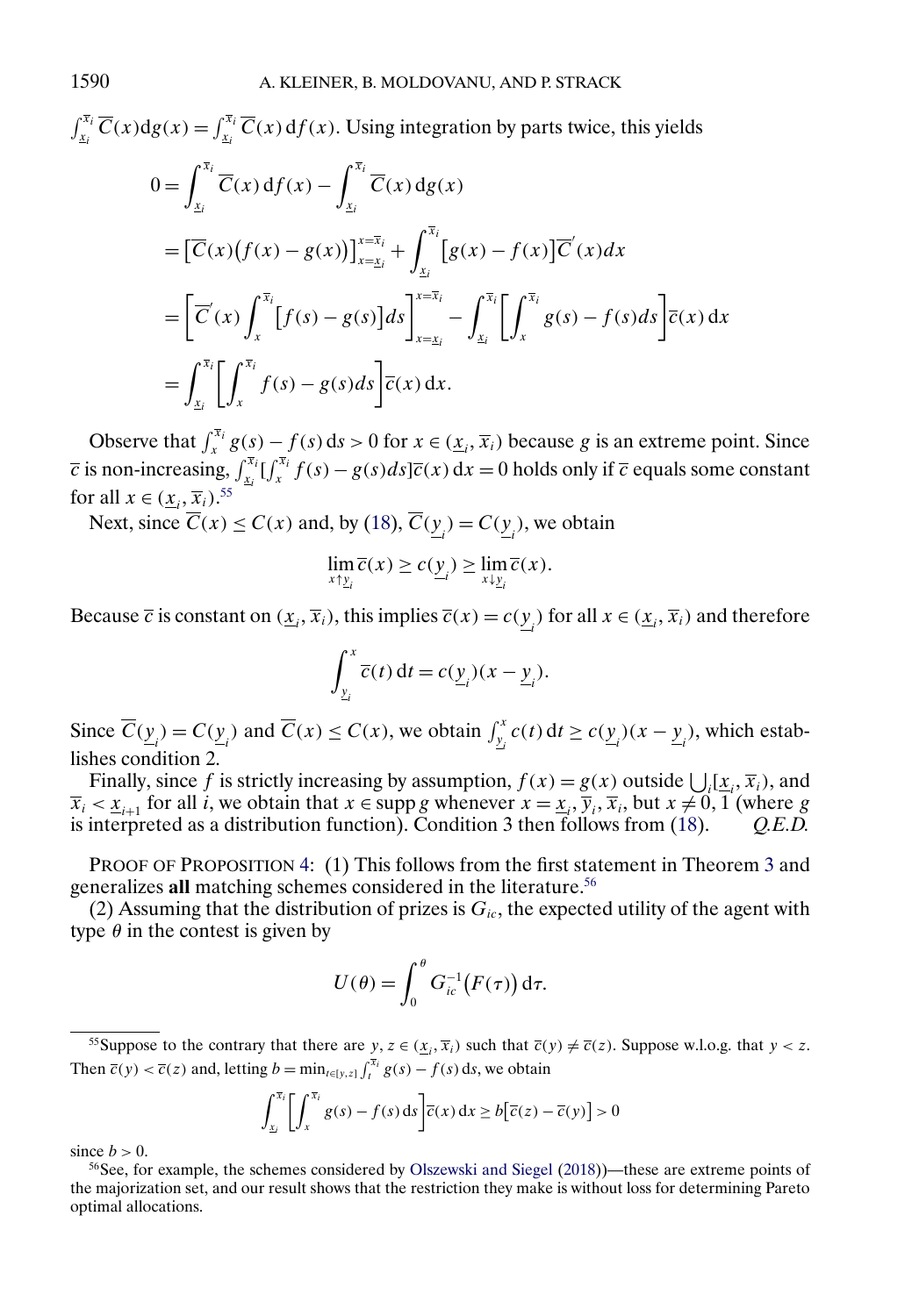<span id="page-34-0"></span>This is the standard payoff-equivalence result à la Myerson. Let us first maximize  $U(1)$ , the utility of the highest type. Substituting  $F(\theta) = s$  yields the problem

$$
\max_{G_{ic}^{-1} \in \text{MPS}(G^{-1})} \int_0^1 G_{ic}^{-1}(s) f(s) \, ds.
$$

We immediately obtain from the Fan–Lorentz Theorem [4](#page-10-0) that a maximizer is  $G_r^{-1}$   $(G^{-1})$  if the density f is non-increasing (non-decreasing), that is, if F is convex (concave).<sup>57</sup> Thus, the highest type prefers the random allocation if the distribution of types is convex. But then it is easy to see that all types prefer the random allocation.

(3) Consider now the average contestant utility (welfare) given by

$$
\int_0^1 U(\theta) f(\theta) d\theta = \int_0^1 \left( \int_0^{\theta} G_{ic}^{-1}(F(\tau)) d\tau \right) f(\theta) d\theta
$$
  
= 
$$
\int_0^1 G_{ic}^{-1}(F(\theta)) (1 - F(\theta)) d\theta = \int_0^1 G_{ic}^{-1}(s) (1 - s) dF^{-1}(s),
$$

where the second equality follows by integration by parts, and the last equality by substituting  $s = F(\theta)$ .

Observe that  $F^{-1}(s) = -\ln(1-s)$  and that  $(1-s) dF^{-1}(s) = 1$  for the *exponential distribution*. We obtain by Theorem [4](#page-10-0) that random matching (assortative matching) maximizes average welfare if the distribution of types  $F$  is more convex (concave) on its domain than the exponential distribution, which yields the result.

(4) If  $F$  has an increasing failure rate, the revenue (i.e., average bid) to a designer is maximized by assortative matching because assortative matching maximizes aggregate welfare while, by the above result, it also minimizes the agents' welfare. *Q.E.D.*

LEMMA A.2: *A mechanism is* undominated *if there does not exist a mechanism where the set of actions is a singleton that yields a higher utility for the principal*. *The utility of the agent in any undominated, IC mechanism satisfies*  $U_A(\theta) \geq -2 \text{Var}(\gamma(\theta)) - 2\Lambda^2$ .

PROOF: A first observation is that, in any undominated mechanism  $M$ , the utility of the principal is bounded from below by the utility she obtains in the mechanism where she takes the ex ante optimal action  $\mathbb{E}[\gamma(\theta)]$ , and where she does not ask the agent to report. The principal's utility in that mechanism is given by  $-\text{Var}(\gamma(\theta))$ . Hence, in mechanism M, there must exist at least one type  $\hat{\theta}$  such that  $U_p(\hat{\theta}) \ge -\text{Var}(\gamma(\theta))$ . As the agent can always pretend to be of type  $\hat{\theta}$ , a lower bound on the utility of the agent is given by<sup>58</sup>

$$
U_A(\theta) \ge -(\theta - \mu_M(\hat{\theta}))^2 - \sigma_M^2(\hat{\theta}) = -([\gamma(\hat{\theta}) - \mu_M(\hat{\theta})] + [\theta - \gamma(\hat{\theta})])^2 - \sigma_M^2(\hat{\theta})
$$
  
\n
$$
\ge -2(\gamma(\hat{\theta}) - \mu_M(\hat{\theta}))^2 - \sigma_M^2(\hat{\theta}) - 2(\theta - \gamma(\hat{\theta}))^2
$$
  
\n
$$
\ge 2U_P(\hat{\theta}) - 2\Lambda^2 \ge -2\operatorname{Var}(\gamma(\theta)) - 2\Lambda^2.
$$
 Q.E.D.

 $57$ If the distribution F is uniform, then the highest type is indifferent among all feasible schemes since his utility is  $\int_0^1 G_{ic}^{-1}(s) ds = \mu_G$ .

<sup>&</sup>lt;sup>58</sup>The second inequality follows as for all  $a, b \in \mathbb{R}$  we have  $(a - b)^2 \ge 0 \Leftrightarrow \frac{a^2}{2} + \frac{b^2}{2} \ge ab \Leftrightarrow 2a^2 + 2b^2 \ge$  $(a + b)^2$ .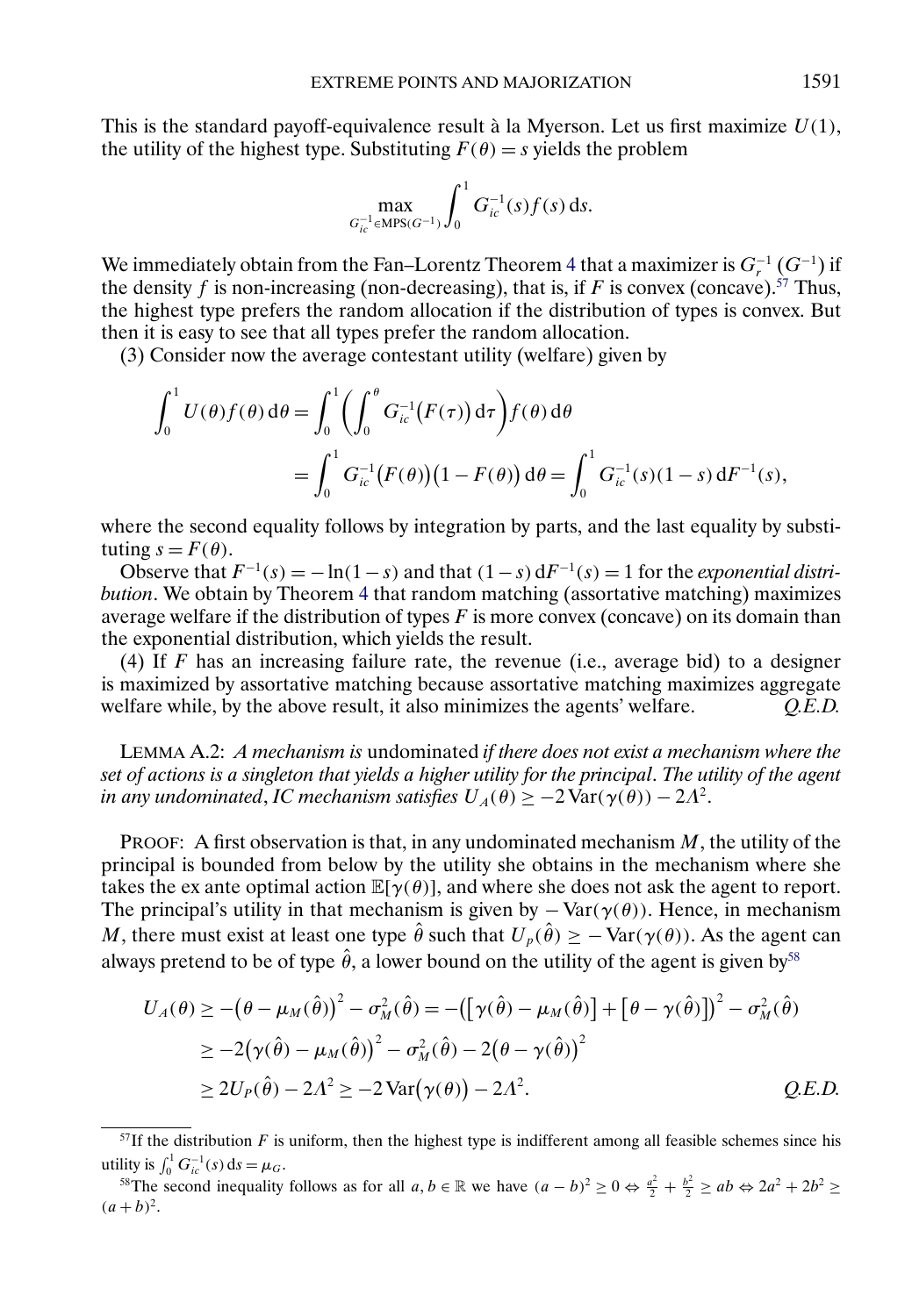#### **[REFERENCES](http://www.e-publications.org/srv/ecta/linkserver/setprefs?rfe_id=urn:sici%2F0012-9682%282021%2989%3A4%3C1557%3AEPAMEA%3E2.0.CO%3B2-F)**

- <span id="page-35-0"></span>AKBARPOUR, M., P. DWORCZAK, AND S. D. KOMINERS (2020): "Redistributive Allocation Mechanisms," Available at SSRN. [\[1571\]](#page-14-0)
- ALONSO, R., AND N. MATOUSCHEK (2008): "Optimal Delegation," *[The Review of Economic Studies](http://www.e-publications.org/srv/ecta/linkserver/openurl?rft_dat=bib:2/alonso&rfe_id=urn:sici%2F0012-9682%282021%2989%3A4%3C1557%3AEPAMEA%3E2.0.CO%3B2-F)*, 75 (1), [259–293.](http://www.e-publications.org/srv/ecta/linkserver/openurl?rft_dat=bib:2/alonso&rfe_id=urn:sici%2F0012-9682%282021%2989%3A4%3C1557%3AEPAMEA%3E2.0.CO%3B2-F) [\[1572](#page-15-0)[,1576\]](#page-19-0)
- AMADOR, M., AND K. BAGWELL [\(2013\): "The Theory of Optimal Delegation With an Application to Tariff](http://www.e-publications.org/srv/ecta/linkserver/openurl?rft_dat=bib:3/amador&rfe_id=urn:sici%2F0012-9682%282021%2989%3A4%3C1557%3AEPAMEA%3E2.0.CO%3B2-F) Caps," *Econometrica*[, 81 \(4\), 1541–1599.](http://www.e-publications.org/srv/ecta/linkserver/openurl?rft_dat=bib:3/amador&rfe_id=urn:sici%2F0012-9682%282021%2989%3A4%3C1557%3AEPAMEA%3E2.0.CO%3B2-F) [\[1572\]](#page-15-0)
- ARIELI, I., Y. BABICHENKO, R. SMORODINSKY, AND T. YAMASHITA (2020): "Optimal Persuasion via bi-Pooling," Discussion paper. [\[1559,](#page-2-0)[1562,](#page-5-0)[1578\]](#page-21-0)
- [BORDER, K. \(1991\): "Implementation of Reduced Form Auctions: A Geometric Approach,"](http://www.e-publications.org/srv/ecta/linkserver/openurl?rft_dat=bib:5/border&rfe_id=urn:sici%2F0012-9682%282021%2989%3A4%3C1557%3AEPAMEA%3E2.0.CO%3B2-F) *Econometrica*, 59 [\(4\), 1175–1187.](http://www.e-publications.org/srv/ecta/linkserver/openurl?rft_dat=bib:5/border&rfe_id=urn:sici%2F0012-9682%282021%2989%3A4%3C1557%3AEPAMEA%3E2.0.CO%3B2-F) [\[1564\]](#page-7-0)
- CANDOGAN, O. (2019): "Optimality of Double Intervals in Persuasion: A Convex Programming Framework," Available at SSRN 3452145. [\[1578\]](#page-21-0)
- CHE, Y. K., J. KIM, AND K. MIERENDORFF [\(2013\): "Generalized Reduced Form Auctions: A Network-Flow](http://www.e-publications.org/srv/ecta/linkserver/openurl?rft_dat=bib:7/chekim&rfe_id=urn:sici%2F0012-9682%282021%2989%3A4%3C1557%3AEPAMEA%3E2.0.CO%3B2-F) Approach," *Econometrica*[, 81 \(6\), 2487–2520.](http://www.e-publications.org/srv/ecta/linkserver/openurl?rft_dat=bib:7/chekim&rfe_id=urn:sici%2F0012-9682%282021%2989%3A4%3C1557%3AEPAMEA%3E2.0.CO%3B2-F) [\[1565,](#page-8-0)[1566\]](#page-9-0)
- [CONDORELLI, D. \(2012\): "What Money Can't Buy: Efficient Mechanism Design With Costly Signals,"](http://www.e-publications.org/srv/ecta/linkserver/openurl?rft_dat=bib:8/Condoreli&rfe_id=urn:sici%2F0012-9682%282021%2989%3A4%3C1557%3AEPAMEA%3E2.0.CO%3B2-F) *Games [& Economic Behavior](http://www.e-publications.org/srv/ecta/linkserver/openurl?rft_dat=bib:8/Condoreli&rfe_id=urn:sici%2F0012-9682%282021%2989%3A4%3C1557%3AEPAMEA%3E2.0.CO%3B2-F)*, 75 (2), 613–624. [\[1571](#page-14-0)[,1572\]](#page-15-0)
- [DAHL, G. \(2001\): "Principal Majorization Ideals and Optimization,"](http://www.e-publications.org/srv/ecta/linkserver/openurl?rft_dat=bib:9/dahl&rfe_id=urn:sici%2F0012-9682%282021%2989%3A4%3C1557%3AEPAMEA%3E2.0.CO%3B2-F) *Linear Algebra and its Applications*, 331 [\(1-3\), 113–130.](http://www.e-publications.org/srv/ecta/linkserver/openurl?rft_dat=bib:9/dahl&rfe_id=urn:sici%2F0012-9682%282021%2989%3A4%3C1557%3AEPAMEA%3E2.0.CO%3B2-F) [\[1558](#page-1-0)[,1561](#page-4-0)[,1566\]](#page-9-0)
- [\(2010\): "Majorization Permutahedra and](http://www.e-publications.org/srv/ecta/linkserver/openurl?rft_dat=bib:10/dahl2010&rfe_id=urn:sici%2F0012-9682%282021%2989%3A4%3C1557%3AEPAMEA%3E2.0.CO%3B2-F) (0, 1)-Matrices," *Linear Algebra and its Applications*, 432, [3265–3271.](http://www.e-publications.org/srv/ecta/linkserver/openurl?rft_dat=bib:10/dahl2010&rfe_id=urn:sici%2F0012-9682%282021%2989%3A4%3C1557%3AEPAMEA%3E2.0.CO%3B2-F) [\[1568\]](#page-11-0)
- DAMIANO, E., AND H. LI [\(2007\): "Price Discrimination and Efficient Matching,"](http://www.e-publications.org/srv/ecta/linkserver/openurl?rft_dat=bib:11/damiano&rfe_id=urn:sici%2F0012-9682%282021%2989%3A4%3C1557%3AEPAMEA%3E2.0.CO%3B2-F) *Economic Theory*, 30 (2), [243–263.](http://www.e-publications.org/srv/ecta/linkserver/openurl?rft_dat=bib:11/damiano&rfe_id=urn:sici%2F0012-9682%282021%2989%3A4%3C1557%3AEPAMEA%3E2.0.CO%3B2-F) [\[1571](#page-14-0)[,1572\]](#page-15-0)
- DIZDAR, D., AND E. KOVAC (2020): "A Simple Proof of Strong Duality in the Linear Persuasion Problem," Games and Economic Behavior. [\[1569,](#page-12-0)[1588\]](#page-31-0)
- DWORCZAK, P., AND G. MARTINI [\(2019\): "The Simple Economics of Optimal Persuasion,"](http://www.e-publications.org/srv/ecta/linkserver/openurl?rft_dat=bib:13/dworczak&rfe_id=urn:sici%2F0012-9682%282021%2989%3A4%3C1557%3AEPAMEA%3E2.0.CO%3B2-F) *Journal of Political Economy*[, 127 \(5\), 1993–2048.](http://www.e-publications.org/srv/ecta/linkserver/openurl?rft_dat=bib:13/dworczak&rfe_id=urn:sici%2F0012-9682%282021%2989%3A4%3C1557%3AEPAMEA%3E2.0.CO%3B2-F) [\[1569,](#page-12-0)[1576,](#page-19-0)[1577\]](#page-20-0)
- FAN, K., AND G. G. LORENTZ (1954): "An Integral Inequality," *[The American Mathematical Monthly](http://www.e-publications.org/srv/ecta/linkserver/openurl?rft_dat=bib:14/fanlorenz&rfe_id=urn:sici%2F0012-9682%282021%2989%3A4%3C1557%3AEPAMEA%3E2.0.CO%3B2-F)*, 61 (9), [626–631.](http://www.e-publications.org/srv/ecta/linkserver/openurl?rft_dat=bib:14/fanlorenz&rfe_id=urn:sici%2F0012-9682%282021%2989%3A4%3C1557%3AEPAMEA%3E2.0.CO%3B2-F) [\[1558](#page-1-0)[,1567\]](#page-10-0)
- FINK, A. M., AND M. JR. JODEIT (1984): "On Chebyshev's Other Inequality," Lecture Notes-Monograph Series, 5. Inequalities in Statistics and Probability. [\[1583,](#page-26-0)[1588\]](#page-31-0)
- GENTZKOW, M., AND E. KAMENICA [\(2016\): "A Rothschild-Stiglitz Approach to Bayesian Persuasion,"](http://www.e-publications.org/srv/ecta/linkserver/openurl?rft_dat=bib:16/gentzkow&rfe_id=urn:sici%2F0012-9682%282021%2989%3A4%3C1557%3AEPAMEA%3E2.0.CO%3B2-F) *Ameri[can Economic Review: Papers & Proceedings](http://www.e-publications.org/srv/ecta/linkserver/openurl?rft_dat=bib:16/gentzkow&rfe_id=urn:sici%2F0012-9682%282021%2989%3A4%3C1557%3AEPAMEA%3E2.0.CO%3B2-F)*, 106 (5), 597–601. [\[1578\]](#page-21-0)
- GERSHKOV, A., AND B. MOLDOVANU [\(2010\): "Efficient Sequential Assignment With Incomplete Informa](http://www.e-publications.org/srv/ecta/linkserver/openurl?rft_dat=bib:17/GershMold&rfe_id=urn:sici%2F0012-9682%282021%2989%3A4%3C1557%3AEPAMEA%3E2.0.CO%3B2-F)tion," *[Games and Economic Behavior](http://www.e-publications.org/srv/ecta/linkserver/openurl?rft_dat=bib:17/GershMold&rfe_id=urn:sici%2F0012-9682%282021%2989%3A4%3C1557%3AEPAMEA%3E2.0.CO%3B2-F)*, 68 (1), 144–154. [\[1564\]](#page-7-0)
- [GERSHKOV, A., J. GOEREE, A. KUSHNIR, B. MOLDOVANU,](http://www.e-publications.org/srv/ecta/linkserver/openurl?rft_dat=bib:18/gersh&rfe_id=urn:sici%2F0012-9682%282021%2989%3A4%3C1557%3AEPAMEA%3E2.0.CO%3B2-F) AND X. SHI (2013): "On the Equivalence of [Bayesian and Dominant Strategy Implementation,"](http://www.e-publications.org/srv/ecta/linkserver/openurl?rft_dat=bib:18/gersh&rfe_id=urn:sici%2F0012-9682%282021%2989%3A4%3C1557%3AEPAMEA%3E2.0.CO%3B2-F) *Econometrica*, 81 (1), 197–220. [\[1564\]](#page-7-0)
- GERSHKOV, A., B. MOLDOVANU, P. STRACK, AND M. ZHANG (2019): "A Theory of Auctions With Endogenous Valuations," Journal of Political Economy. (Forthcoming). [\[1565,](#page-8-0)[1570\]](#page-13-0)
- GOEREE, J., AND A. KUSHNIR (2020): "A Geometric Approach to Mechanism Design," Working Paper. [\[1564\]](#page-7-0)
- HARDY, G. H., J. E. LITTLEWOOD, AND G. POLYA [\(1929\): "Some Simple Inequalities Satisfied by Convex](http://www.e-publications.org/srv/ecta/linkserver/openurl?rft_dat=bib:21/hardy-littlewood-polya&rfe_id=urn:sici%2F0012-9682%282021%2989%3A4%3C1557%3AEPAMEA%3E2.0.CO%3B2-F) Functions," *[Messenger Math](http://www.e-publications.org/srv/ecta/linkserver/openurl?rft_dat=bib:21/hardy-littlewood-polya&rfe_id=urn:sici%2F0012-9682%282021%2989%3A4%3C1557%3AEPAMEA%3E2.0.CO%3B2-F)*, 58, 145–152. [\[1557](#page-0-0)[,1571\]](#page-14-0)
- HART, S., AND P. RENY [\(2015\): "Implementation of Reduced Form Mechanisms: A Simple Approach and a](http://www.e-publications.org/srv/ecta/linkserver/openurl?rft_dat=bib:22/Hare&rfe_id=urn:sici%2F0012-9682%282021%2989%3A4%3C1557%3AEPAMEA%3E2.0.CO%3B2-F) New Characterization," *[Economic Theory Bulletin](http://www.e-publications.org/srv/ecta/linkserver/openurl?rft_dat=bib:22/Hare&rfe_id=urn:sici%2F0012-9682%282021%2989%3A4%3C1557%3AEPAMEA%3E2.0.CO%3B2-F)*, 3 (1), 1–8. [\[1565\]](#page-8-0)
- HOLMSTRÖM, B. (1984): "On the Theory of Delegation," in *Bayesian Models in Economic Theory*, ed. by M. Boyer and R. Kihlstrom. New York: North-Holland. [\[1572\]](#page-15-0)
- HOPPE, H. C., B. MOLDOVANU, AND A. SELA [\(2009\): "The Theory of Assortative Matching Based on Costly](http://www.e-publications.org/srv/ecta/linkserver/openurl?rft_dat=bib:24/hms&rfe_id=urn:sici%2F0012-9682%282021%2989%3A4%3C1557%3AEPAMEA%3E2.0.CO%3B2-F) Signals," *[The Review of Economic Studies](http://www.e-publications.org/srv/ecta/linkserver/openurl?rft_dat=bib:24/hms&rfe_id=urn:sici%2F0012-9682%282021%2989%3A4%3C1557%3AEPAMEA%3E2.0.CO%3B2-F)*, 76 (1), 253–281. [\[1571,](#page-14-0)[1572\]](#page-15-0)
- HORSLEY, A., AND A. J. WROBEL [\(1987\): "The Extreme Points of Some Convex Sets in the Theory of Ma](http://www.e-publications.org/srv/ecta/linkserver/openurl?rft_dat=bib:25/Horsley&rfe_id=urn:sici%2F0012-9682%282021%2989%3A4%3C1557%3AEPAMEA%3E2.0.CO%3B2-F)jorization," *[Investigationes Mathematicae \(Proceedings A\)](http://www.e-publications.org/srv/ecta/linkserver/openurl?rft_dat=bib:25/Horsley&rfe_id=urn:sici%2F0012-9682%282021%2989%3A4%3C1557%3AEPAMEA%3E2.0.CO%3B2-F)*, 90 (2), 171–176. [\[1562\]](#page-5-0)
- IYENGAR, G., AND A. KUMAR (2006): "Characterizing Optimal Keyword Auctions," in *Second Workshop on Sponsored Search Auctions*. Ann Arbor, Michigan: Citeseer. [\[1570\]](#page-13-0)
- KARTIK, N., A. KLEINER, AND R. VAN WEELDEN (2020): "Delegation in Veto Bargaining," Working Paper. [\[1576\]](#page-19-0)
- KLEINER, A., B. MOLDOVANU, AND P. STRACK (2021): "Supplement to 'Extreme Points and Majorization: Economic Applications'," *Econometrica Supplemental Material*, 89, <https://doi.org/10.3982/ECTA18312>. [\[1557\]](#page-0-0)
- [KOLOTILIN, A. \(2018\): "Optimal Information Disclosure: A Linear Programming Approach,"](http://www.e-publications.org/srv/ecta/linkserver/openurl?rft_dat=bib:29/Kolotilin&rfe_id=urn:sici%2F0012-9682%282021%2989%3A4%3C1557%3AEPAMEA%3E2.0.CO%3B2-F) *Theoretical Economics*[, 13, 607–635.](http://www.e-publications.org/srv/ecta/linkserver/openurl?rft_dat=bib:29/Kolotilin&rfe_id=urn:sici%2F0012-9682%282021%2989%3A4%3C1557%3AEPAMEA%3E2.0.CO%3B2-F) [\[1577\]](#page-20-0)